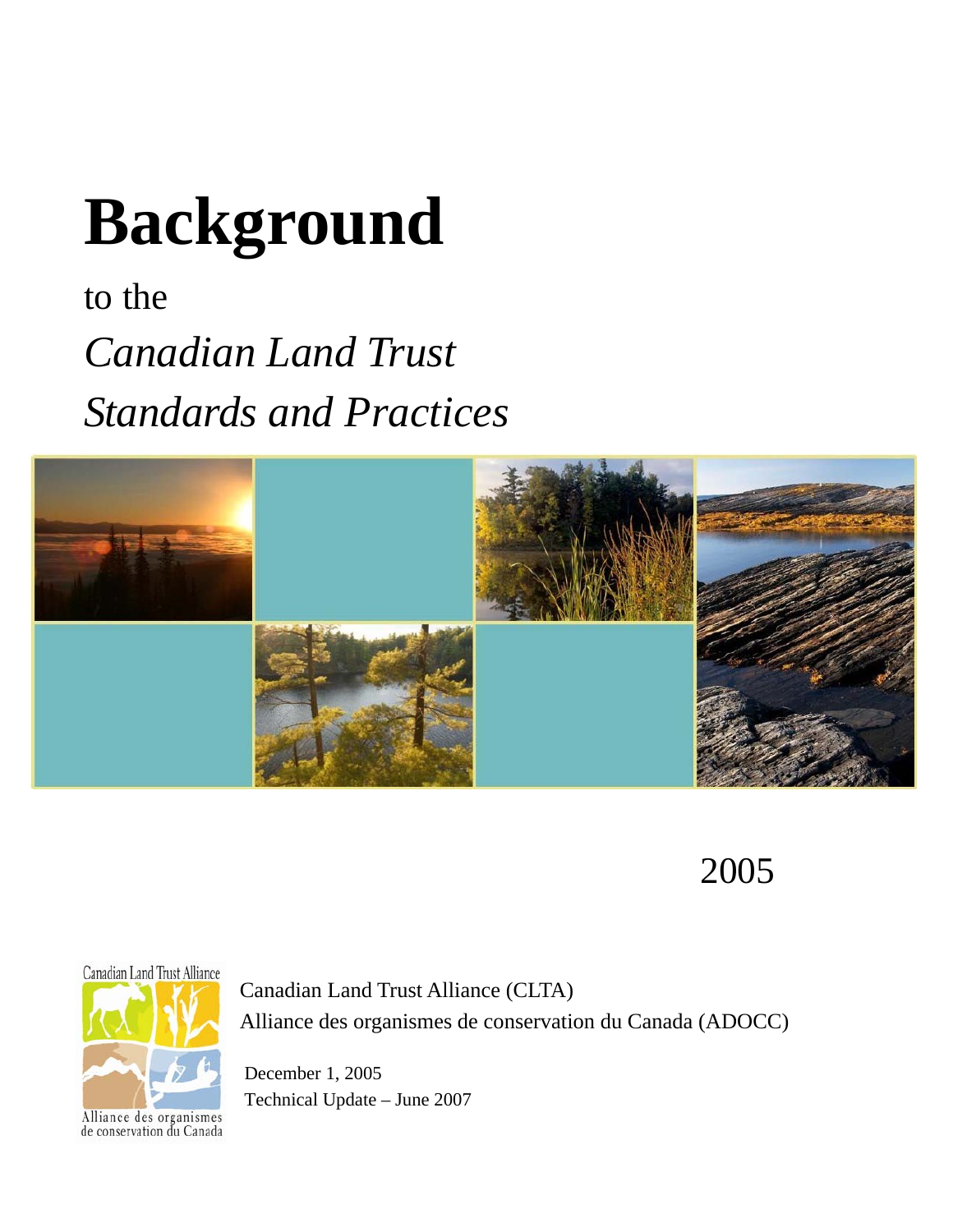### **Acknowledgements**

This document was revised and modified based on the U.S. *Background to the 2004 Revisions of Land Trust Standards and Practices* under the direction of the Steering Committee of the Canadian Land Trust Alliance (CLTA) with assistance from the Ontario Land Trust Alliance and the Land Trust Alliance of BC. The authors would like to thank the US Land Trust Alliance for their continuing guidance and assistance. Lyn Russo, Ron Reid, Kim Gavine, Larry Rotstein, Doug Lewis, Graham Bryan and Jennifer Chandler provided professional review and comments. Michelle Albanese, Paul Peterson, Dave Walker and Kathleen Sheppard acted as the coordinating committee (and authors) for the Canadian Land Trust Alliance. The CLTA would like to thank Environment Canada for its financial support towards the development of this document. Thank you to all the land trusts across the country that reviewed this document and provided input.

This Document has been modified by the Canadian Land Trust Alliance from *Background to the 2004 Revisions of Land Trust Standards and Practices* © 2004 by the Land Trust Alliance with permission from the Land Trust Alliance. Reprinting of copyrighted *Land Trust Standards and Practices* for uses other than distribution to land trust board and staff requires permission from the Land Trust Alliance.

We would like to thank the Land Trust Alliance for their guidance and assistance.

Canadian Land Trust Alliance ● Alliance des organismes de conservation du Canada 1 Jasper Ave. Smiths Falls, ON K7A 4B5 613-284-4646 www.clta.ca ● www.adocc.ca davew@clta.ca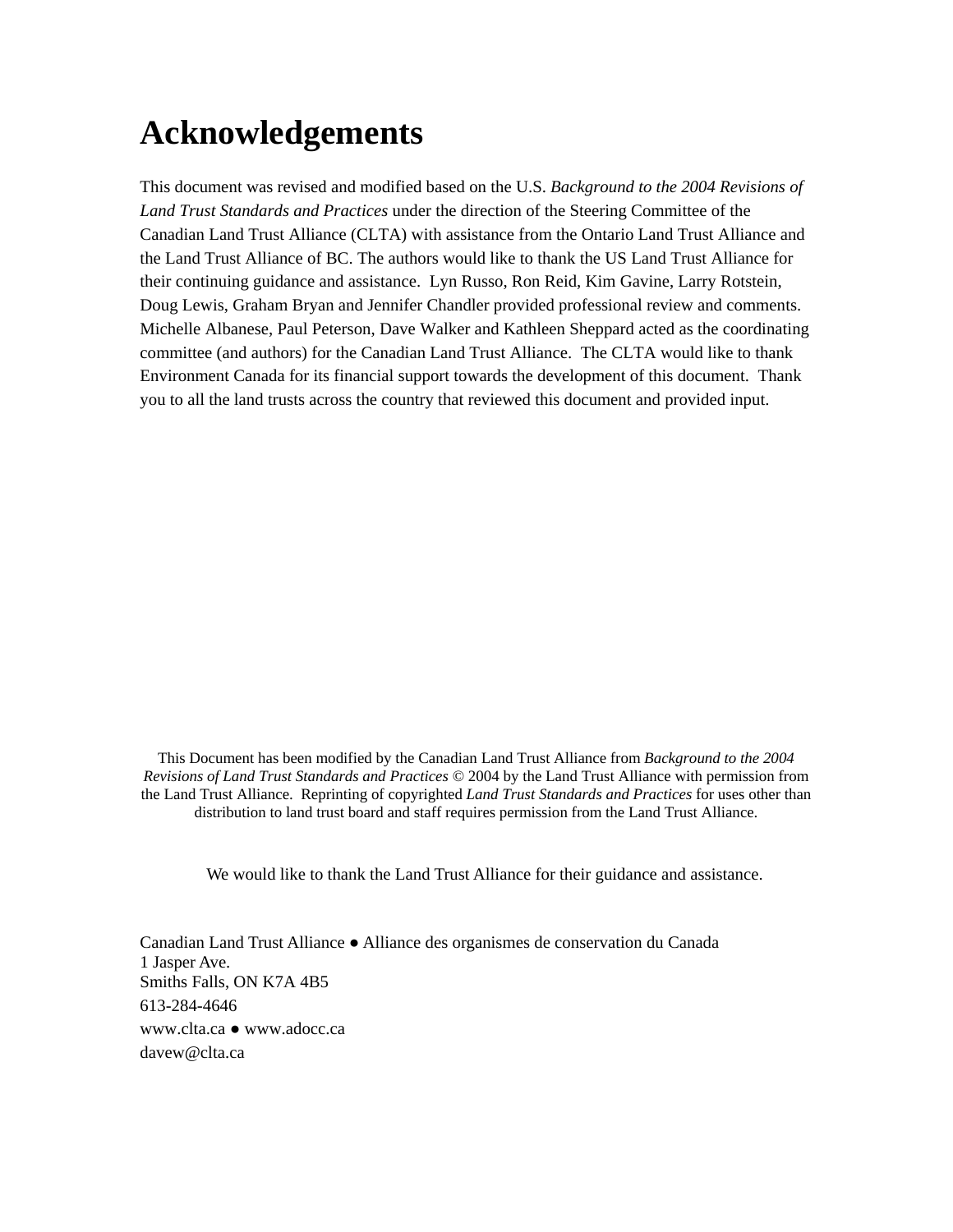### **Introduction**

*The Canadian Land Trust Standards and Practices*, the ethical and technical guidelines for the responsible operation of a land trust in Canada, were created by and for the land trust community. This document provides background information on and explanations for each standard and practice. This document is for informational and instructional purposes only and is not a formal part of the *Canadian Land Trust Standards and Practices*. It is a brief reference guide to the *Canadian Land Trust Standards and Practices* and does not contain the text of the actual standards and practices, but should be read in tandem with them.

### **Guiding Principles**

The Guiding Principles are intended to offer standards of behaviour and aspirations for all land trusts to aim for and be guided by. The four principles of Integrity, Perpetual Responsibility, Excellence and Good Governance reflect the long-term and positive values of the land trust community.

### **Part I: Organizational Strength**

Standard 1: Mission

A land trust has the responsibility to act in ways that benefit public rather than private interests. Everyone connected with a land trust's governance should have a similar understanding of the organization's mission in the event that the group is asked to take on programs and transactions that further individual interests but that do not advance the public purposes for which the land trust was organized. Land trust goals and programs implementing the mission may change over time, but change should be a deliberate decision. In establishing its mission, goals and programs, the land trust should reflect the needs and priorities of its constituency. Support from the community is essential for sustaining conservation over time, meeting conservation goals, defending conservation actions and obtaining financial support.

#### **1A. Mission and 1B. Planning and Evaluation**

These are the "planning practices" and specify the need for a clear mission statement and a process, such as a strategic plan, for establishing and evaluating land trust programs. A mission statement is important in that it embodies the work of the land trust, why it exists and how it conducts its business. The mission statement can be used in bylaws, in charitable applications, in soliciting charitable donations, in fundraising activities and to explain the land trust's work to the public. It forms the touchstone for the organization. Land trusts may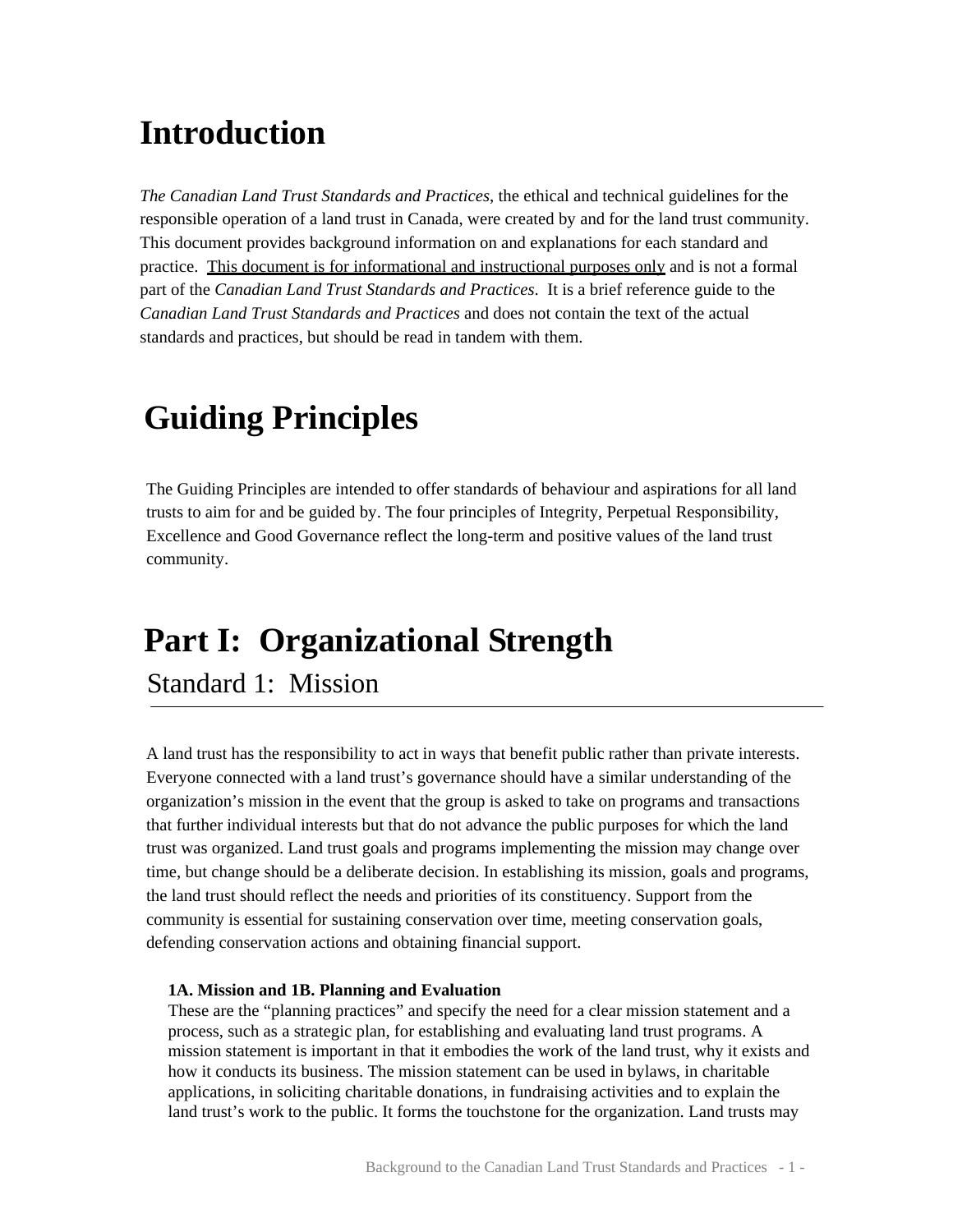also wish to consider developing a vision statement that addresses the direction of the land trust over the long term.

Likewise, some form of forward-looking plan with strategic goals is also essential for a land trust. How complicated this process is, how long it takes and what it encompasses depends on the particular circumstances of each land trust. A young, small land trust may use a simpler and quicker planning process than an established organization with multiple programs and a large staff. Regular oversight of strategic planning direction is clearly a board responsibility, though implementation is usually left to the staff. In either case, planning enables a land trust to chart its future and ensure that it is able to meet the land protection and stewardship obligations it accepts. Both the mission statement and planning process should reflect the needs and priorities of the constituency the land trust serves.

#### **1C. Outreach**

This practice emphasizes that a land trust must establish public support for its programs. Securing the permanent conservation of protected land will depend on the public's support of the land trust's conservation efforts. Land protection is accomplished within a social, political and legal framework that allows for non-profit organizations, public funding, tax incentives, and conservation agreements. Ultimately, the law will govern whether land conservation projects withstand the test of time, and laws can be changed if the public does not support land conservation efforts. Therefore, a land trust should identify the community it serves and then develop mechanisms to build and maintain support for its programs.

#### **1D. Ethics**

A land trust's ethical obligations extend from the land conservation community to donors and taxpayers, landowners, the land and the community at large. A land trust should embrace the fundamental values of honesty, integrity, fairness, respect, trust, responsibility, inclusiveness and accountability in all of its operations. A board should consider adopting an ethics statement.

### Standard 2: Compliance with Laws

A land trust must comply with applicable laws. An understanding of, and compliance with, the basic legal requirements is fundamental to operating a land trust. This includes such matters as becoming and remaining a charitable organization. A land trust that fails to comply with these requirements can face financial penalties and fines, which could also apply to directors, and even revocation of its charitable status. A lawyer who understands charitable organizations can assist, but ultimately it is the land trust board's responsibility to see that all requirements are met. Requirements include, but are not limited to: completing all corporate filings, completing the Registered Charity Information Return, Form T3010; retaining charitable status; following charitable solicitation laws; and adhering to the relevant federal, provincial or local regulations on non-profits or land trusts (such as waiting periods before being able to hold conservation agreements in some provinces).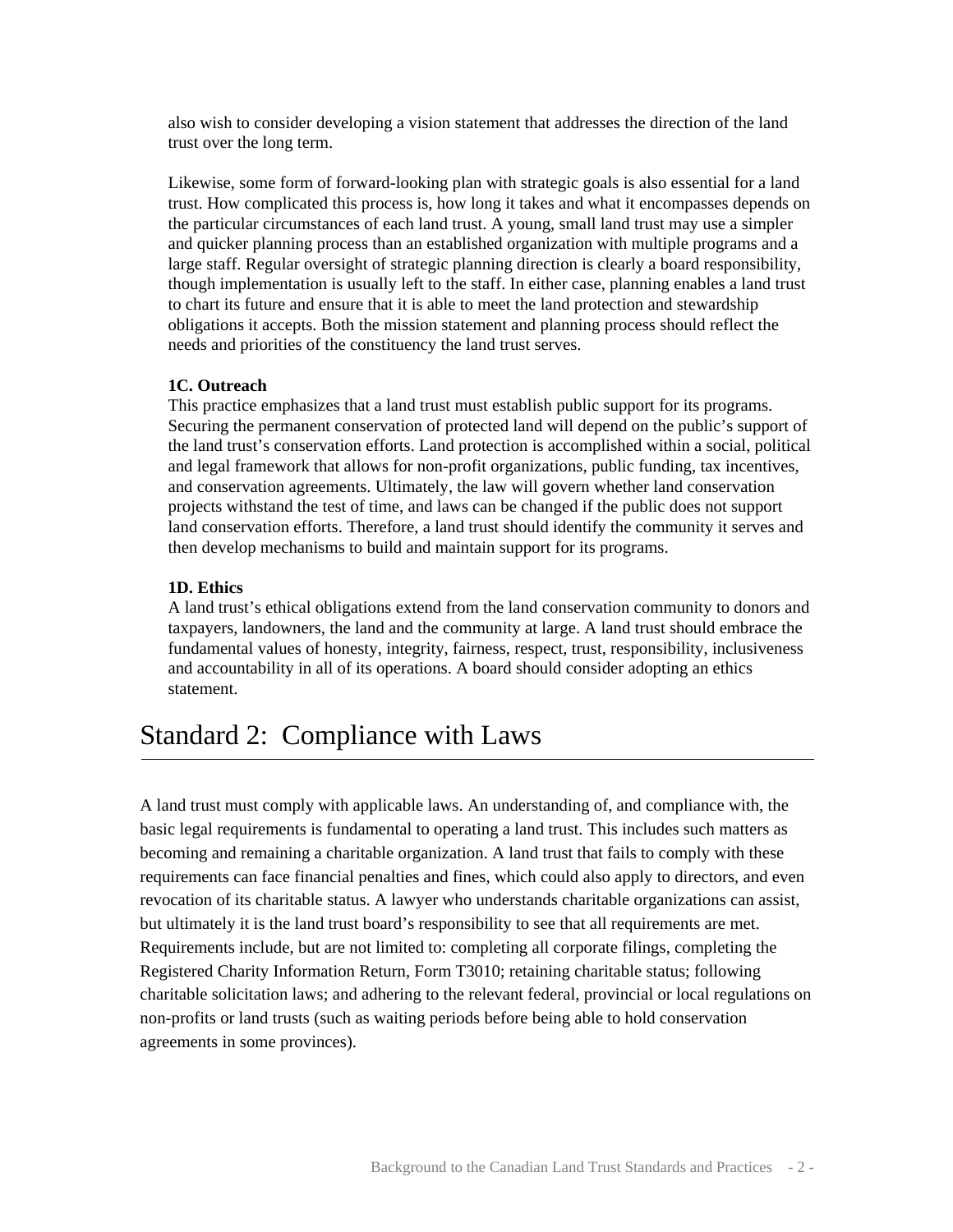#### **2A. Compliance with Laws**

Federal, provincial and local agencies establish laws and regulations applicable to non-profit, charitable organizations. They also establish reporting requirements to monitor compliance with statutes. Knowing and following the law is essential for all land trusts. Canadian courts do not consider ignorance of the law to be a viable defence.

#### **2B. Non-profit Incorporation and Bylaws**

A land trust that raises money and holds conservation agreements is advised to incorporate as a non-profit corporation, following the appropriate provincial or federal incorporation statute. Incorporation is not a prerequisite for obtaining federal (and sometimes provincial) charitable status but provides a legal mechanism that gives the organization separate legal status and thereby can distance the liabilities of the land trust itself from its membership.

Land trusts that wish to own property under the land trust's name must be incorporated. Bylaws outline the basic operating procedures of the land trust and should be reviewed regularly to ensure their relevance. Several provinces post sample bylaws on their web pages.

#### **2C. Charitable Status**

The federal government provides an exemption from income tax for qualified non-profit organizations and allows the deductibility of contributions for those non-profits with charitable status. This subsidy of the non-profit organization is offered in return for the organization's operation in the public interest. The Canadian Revenue Agency (CRA) requires that charitable organizations operating as public charities meet certain tests both at the time of application for charitable status and on a continuing basis. These include avoiding the creation of an undue benefit, a prohibition on political activity, complying with limitations on lobbying, and meeting the public benefit test. In some provinces, land trusts that intend to hold conservation agreements also need to receive approval to do so from the provincial government. In addition, Environment Canada must approve land trusts who intend to participate in the Ecological Gifts Program.

#### **2D. Records Policy**

This practice recognizes the importance of a records policy in protecting a land trust's assets from future legal challenges and in meeting reporting requirements. A records policy should address both organizational records, such as board minutes, and transaction records, such as donor information, property details, deeds and baseline documentation reports. A policy helps identify the organization's key documents, what documents are needed and in what format, how and when to store documents, how long to keep documents, and when to destroy documents, and it establishes business records practices for the organization. Records should be backed-up electronically and kept in a separate, off-site location. The land trust recognizes that complete record keeping is essential to maintaining the corporate memory of both the organization and the properties it manages. A related practice, 9G, guides recordkeeping for transactions.

The federal and provincial privacy legislation introduced in 2004 will impact the collection and management of private information. Land trusts should be aware of the applicable legislation and integrate a response to that legislation into both a privacy policy and a records policy for their organizations. A complete land trust records policy will address document creation, retention and destruction.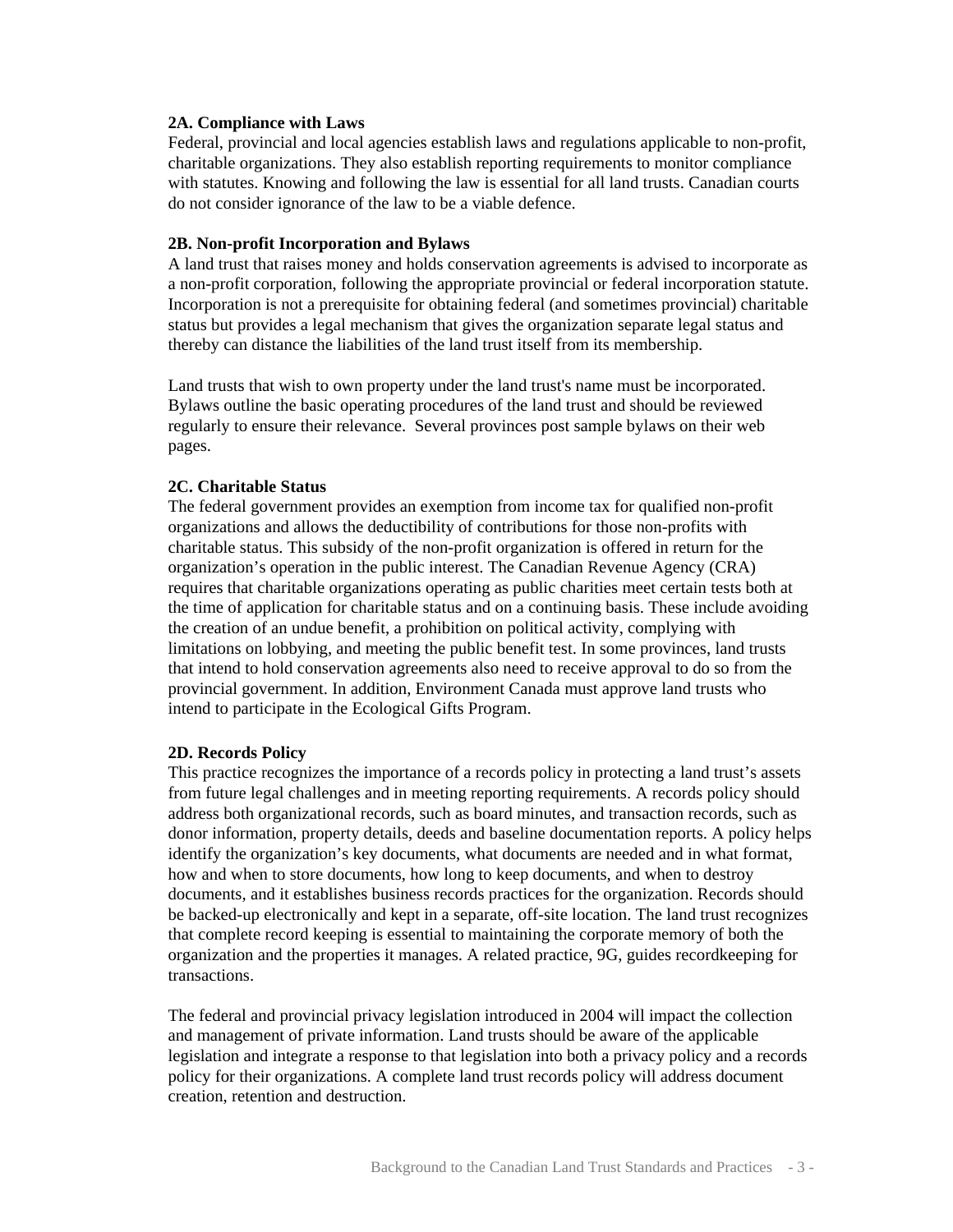#### **2E. Public Policy**

Many land trusts engage in public policy at some level, even if they are not primarily advocacy organizations. While some land trusts deliberately avoid all policy discussion, believing it would interfere with their ability to protect land; most land trusts have some interest in policymaking at the local, provincial or federal level. Land trusts may wish to seek sound tax policies for land conservation; forestall threats to tax deductions for charitable contributions to charitable organizations; and/or become involved in a host of positive open space initiatives. This practice clarifies that land trusts may engage in non-partisan political activity, but all public policy activities must relate to the land trust's field of operations and should comply with the Canada Revenue Agency's (CRA) limitations on political activity. Land trusts should be aware of the percentage of resources allowed to be directed to political activity by the CRA. Provincial filing and reporting requirements must also be met. Land trusts with federal charitable status may not endorse political candidates. While political activity is only limited by the rules governing charitable organizations, prohibitions on political endorsements are absolute. Some provinces require additional information on lobbying to be submitted to the provincial government.

#### **2F. Current Information**

Land trusts are impacted by legislative changes, both to legislation governing non-profit and charitable activities, but also to legislation that governs tax matters and land use designations. In order to be effective, land trusts must remain current regarding potential changes to any legislation that may affect their operations.

### Standard 3: Board Accountability

Volunteers serve on a board for many reasons, but most often because they enjoy working with others to carry out the mission of the organization. The board has legal and ethical responsibilities to maintain the public's trust and the land trust's credibility. Every board member must understand these responsibilities. A board member who does not properly fulfill such duties or responsibilities may incur personal liability. To fulfill their duties, board members must become knowledgeable about their duties and responsibilities and the activities of the organization. A person who is not able to assume the responsibilities of a board member should not be on the board, but could serve the land trust in some other way.

#### **3A. Board Responsibility**

The board has the ultimate management and fiscal responsibility for the non-profit corporation. Board responsibilities include oversight of finances, philanthropy and fundraising activities, operations, programs, long-range planning, staff and volunteer conduct, and public relations. The board of an all-volunteer land trust takes on many of the day-to-day program and operations tasks. The board of a large staffed organization will focus on setting overall policies and management oversight. Regardless of size, a board that understands and meets its basic responsibilities provides a firm foundation for the land trust, builds public confidence, paves the way for financial success and allows the land trust to focus its energies on creative, effective ways to accomplish its land conservation mission. A strong and informed board leads to a strong and effective organization.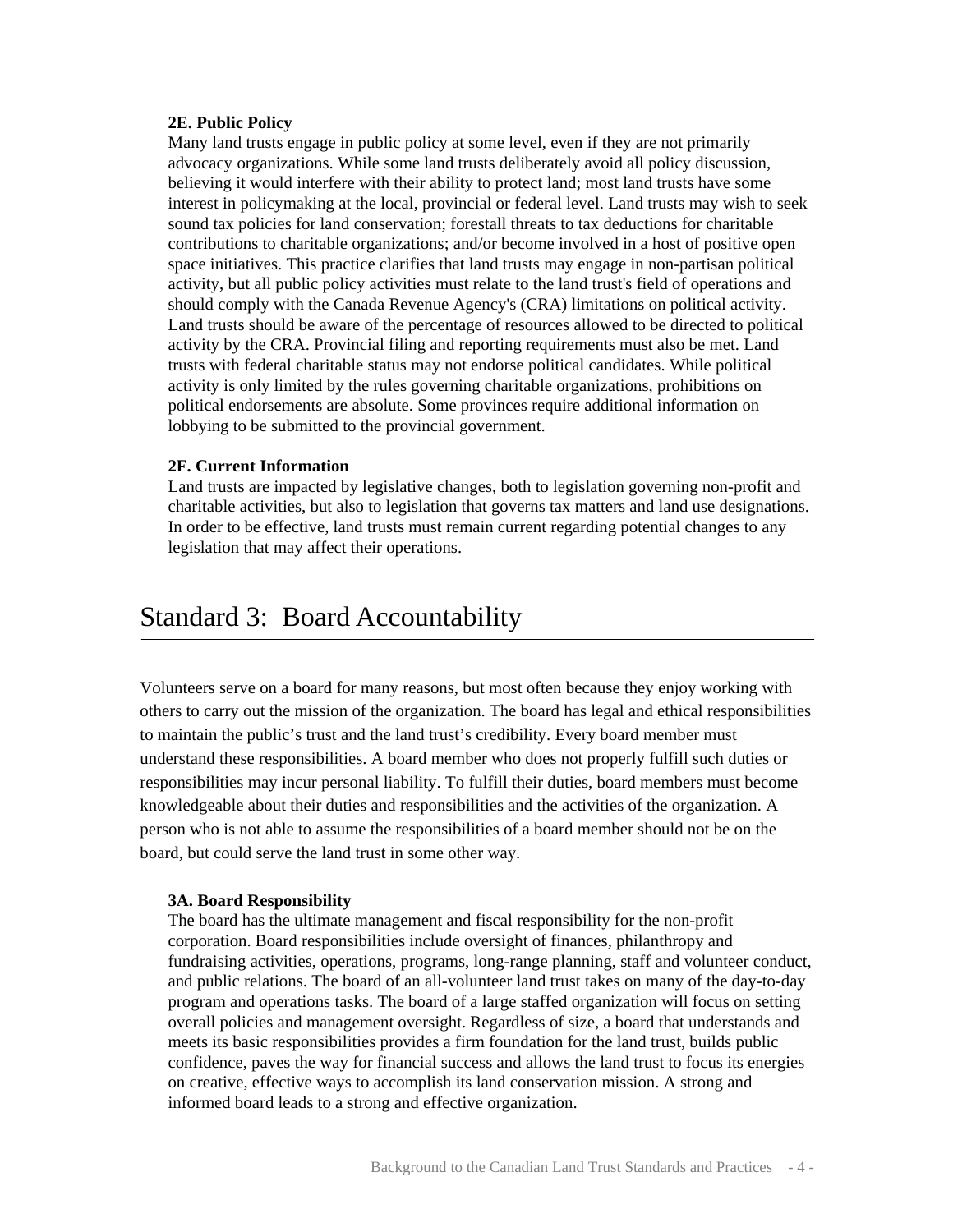#### **3B. Board Composition**

A land trust's board needs to be of sufficient size and diversity to minimize conflicts of interest, qualify the organization for charitable status, provide credibility in the community, and ensure effective operations. A land trust can help ensure recruitment of good directors by standardizing board recruitment and evaluation methods, usually through a nominating or board governance committee. It is helpful for the land trust to provide board members with written expectations or a job description to explain the role of the board member, expectations for board service and evaluation processes.

#### **3C. Board Decision-making**

The legal standards of behavior for board members of non-profit organizations are established by the relevant legislation and what is referred to as the common law. Generally, a director's duties include what may be referred to as a "duty of care," "duty of loyalty" and "duty of obedience" as the major duties that board members owe their organization. In general, they require honesty, good faith, and ordinary and reasonable care and diligence acting in the best interests of the organization. Directors owe a duty to themselves to be fully informed of the applicable duties and standards that they must fulfill in order to fulfill the role of a director. However, a truly effective board, of course, goes far beyond meeting its basic legal responsibilities; it works hard at operating as a creative team that can guide the land trust on a path of achievement and success.

Land trusts should work to support the needs of their directors to learn and understand their duties. Land trusts may consider developing background materials that can help educate board members, or may wish to avail themselves of more formal learning opportunities.

 The board should meet often enough so that board members are sufficiently informed and involved in decisions to meet their legal duty of care. Many boards of smaller organizations meet monthly; boards of larger organizations may meet less often. Often a board has committees that meet between board meetings.

#### **3D. Preventing Minority Rule**

A land trust needs to have controls in place to prevent rule by the minority in order to ensure that the public interest is served. Decisions made by the board should reflect the opinion of a majority of the board and the constituencies that majority represents. Safeguards to prevent minority action can also prevent the takeover of a land trust by a small group of board members who are disgruntled or who want to take the land trust in a different direction than that stated by the mission. Safeguards can include requiring quorums of greater than 50 percent, advance notice of board meetings and agenda items requiring board action, providing adequate information in advance of board meetings and parliamentary meeting procedures.

#### **3E. Delegation of Decision-Making Authority**

The land trust board is responsible for setting the policies of the land trust and ensuring that the organization is properly managed. This does not mean that all board members have to do all the work themselves. Most incorporating legislation provides a board to set policy and then delegate implementation authority to officers, committees, staff, or other professionals. When delegating, it should be clear what authority is being delegated, to whom and what reporting procedures back to the board and/or staff are expected. It is the board's responsibility to determine the job description of any executive director or chief staff officer and to hire and evaluate the person in this position. The board should not direct other staff (see 7E).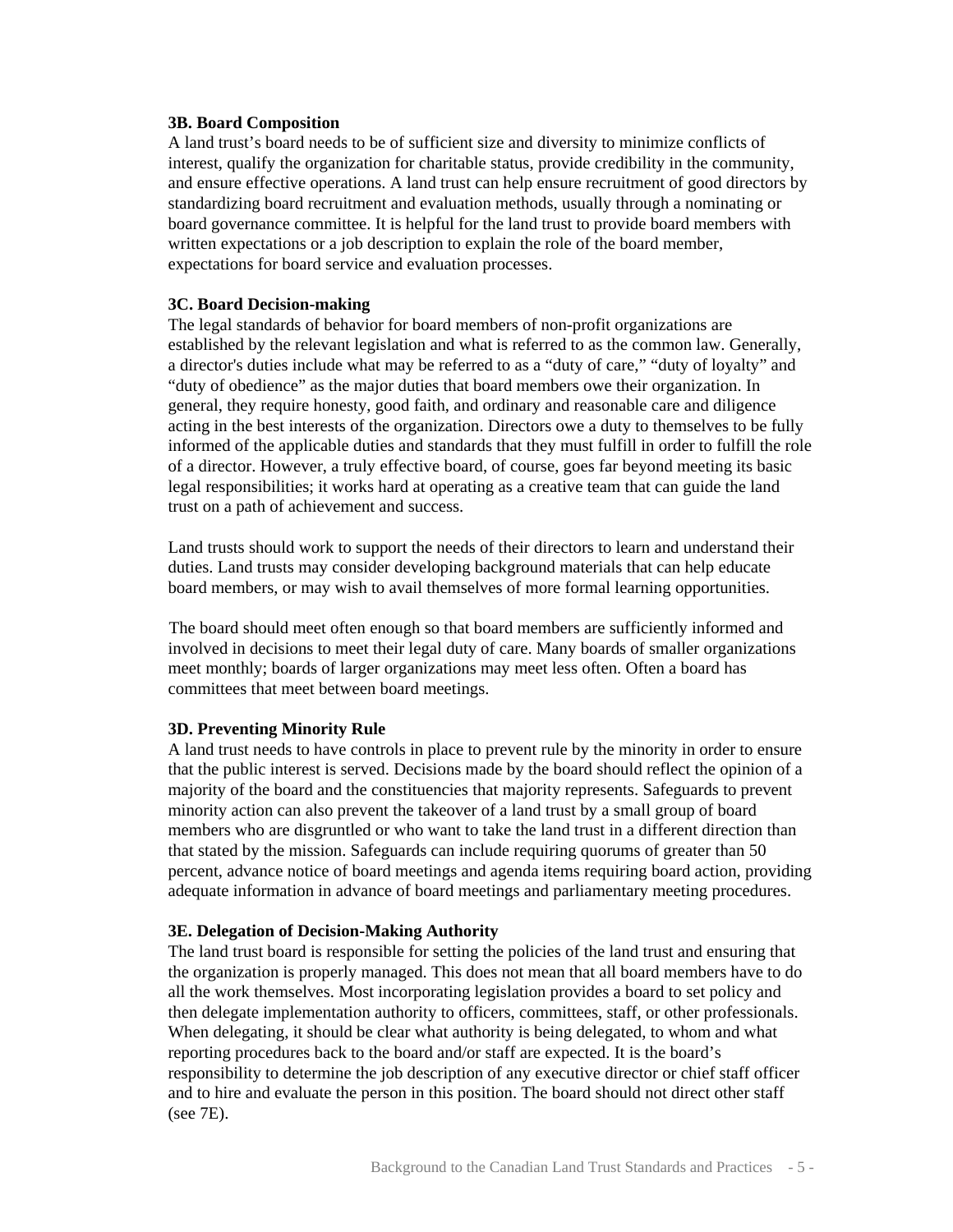#### **3F. Board Approval of Land Transactions**

Land transactions are the primary business of a land trust. Because they often represent substantial costs, both in acquisition and in future management, the board should seriously consider its ultimate fiduciary responsibility when considering land projects. As such, the board should be informed about the land trust's potential land transactions and must have the opportunity to act on all land transactions. In most land trusts, the full board reviews and approves every land transaction. In certain circumstances (mostly for large staffed organizations), after careful consideration and where consistent with applicable provincial law, the board may choose to empower a committee or staff to act on behalf of the board. In such cases, the board should adopt policies that clearly describe the overall objectives of the organization's land transactions and define the committee or staff's scope of authority, particularly in situations that may involve a conflict of interest. The board should regularly evaluate the effectiveness of such a process and monitor compliance with all limitations. If approval is delegated, the full board should be notified promptly of each transaction.

### Standard 4: Conflicts of Interest

A land trust operates in the public interest—not for the benefit of any individual. Both actual conflicts and the perception of a conflict can damage a land trust's credibility. To avoid conflicts, a land trust should adopt and follow a written conflict of interest policy. A board member who thinks his or her participation in a board action could be viewed as a conflict should not attempt to influence that action and should not be present for discussion on the issue. Staff members who think they may have a conflict should disclose their concerns to their supervisor or as described in the organization's conflict of interest policy. Other parties may also have conflicts of interest, and the policy should state how those conflicts are addressed. An individual who perceives the likelihood of serious continuing conflicts should not serve on the board or staff, both for legal reasons and to preserve the land trust's credibility.

#### **4A. Dealing with Conflicts of Interest**

A conflict of interest arises when insiders are in a position, or perceived to be in a position, to benefit in some way, commonly financially (or create a benefit to a family member or other organization with which they are associated) by virtue of their position within the non-profit organization. The best way to address conflicts of interest is to understand how they may arise; make board members and others aware of the need to avoid conflicts; require board members, staff and other insiders to disclose any potential conflicts; and establish a policy for dealing with conflict problems as they arise. The Canadian *Land Trust Standards and Practices* recommends that all land trusts have a conflict of interest policy. The policy should identify who is covered by the policy, identify the types of conduct that raise conflict of interest concerns (such as a financial interest in a transaction, personal relationships that might unduly influence a land transaction or land management action, or being on the governing body of a contributor to the organization) and specify how conflicts should be disclosed and managed. Each board and staff member should have a copy of the policy.

Insiders are considered persons who are in a position to exercise substantial influence over the affairs of the organization. Insiders generally include; board members, key staff,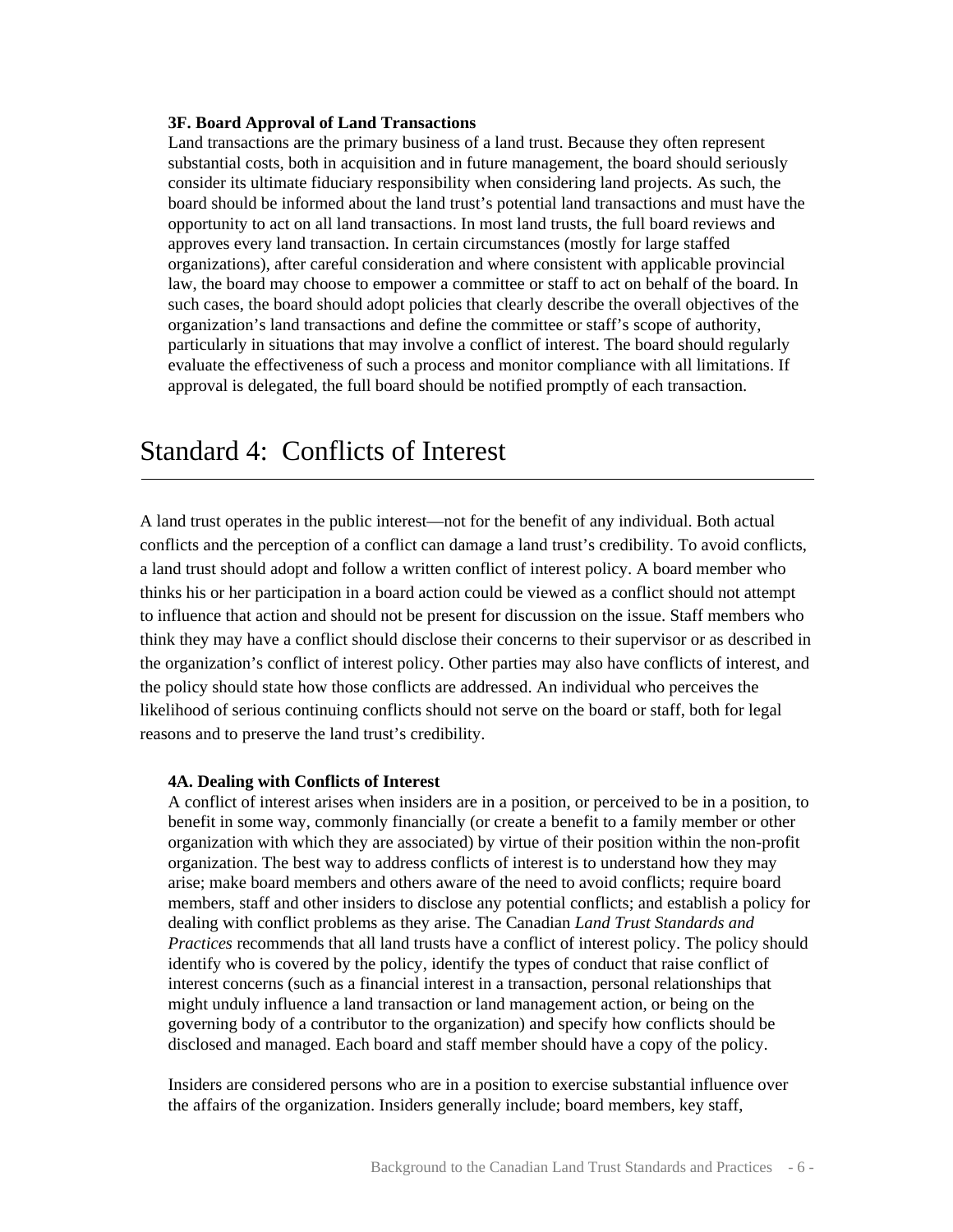substantial contributors and parties related to board and staff members or substantial contributors within the meaning of the Income Tax Act. While these are strict definitions within the tax code, land trusts are advised to take an even more proactive approach to reduce or eliminate the potential damage that conflicts of interest may cause an organization and also include in the definition of insiders all staff members and those with access to information not available to the general public (such as certain volunteers). The term related persons is defined by the CRA to include individuals who are related to each other by blood, marriage or adoptions. Examples include spouses, brothers and sisters, spouses of brothers and sisters, ancestors, children, grandchildren, great-grandchildren, and spouses of children, grandchildren and great-grandchildren. Generally, common law partners are treated in the same way as legally married spouses. Adopted children are treated in the same way as bloodrelated children. Related persons also include individuals or groups and the corporations in which they have a controlling interest. Persons related to these individuals or groups are also considered related to those corporations. For more information, land trusts should refer to CRA Interpretation Bulletin IT-419R.

#### **4B. Board Compensation**

People serve on land trust boards as volunteers in a spirit of civic-minded service, contributing their time, talents and funds, as they are able. Board members should not serve for any personal financial interest, or the interest of any firm or organization they may represent. While board members may be reimbursed for, expenses (such as travel and lodging) incurred in attending board meetings and carrying out the land trust's business. (Additional direct compensation for land trust board members is virtually unheard of and is restricted by law in some provinces, most notably in Ontario by the Public Guardian and Trustee Act). Compensation of board members, either directly or indirectly via payment for services or contracts, leads to the risk that decisions will be made that are more in the interest of the compensated party than in the public interests the organization was established to serve. Direct or indirect compensation may also be construed as an undue benefit. This may jeopardize the land trust's charitable status. In limited circumstances when the organization is, seeking services that might be contracted out, a board member may be considered as a paid provider of these services. In these cases, the conflict of interest policy and policies on fiscal controls (such as bid requirements) should be carefully adhered to. Services provided by a board member should be offered at or below market rate and must not be in conflict with charitable trust or other laws. In limited circumstances where payment is made, the amount will be taxable to the recipient. The land trust must prepare an appropriate T4 slip if salary type payment or receive appropriate supporting invoice from recipient before payment is made. In all cases of providing compensation to a board member, the credibility of the land trust must be considered. The guidelines for charity accountability suggest that the executive officers not be compensated for services either directly or indirectly and the *Canadian Land Trust Standards and Practices* follows suit.

#### **4C. Transactions with Insiders**

This practice on buying from, selling to, and accepting donations of land from board members, employees and other insiders was added to respond to land trusts' requests for guidance relative to these types of transactions. While some land trusts avoid selling to or buying from board and staff members, others want to be able to engage these parties in transactions related to their mission. This practice will help land trusts avoid real and perceived conflicts of interest with regard to these transactions.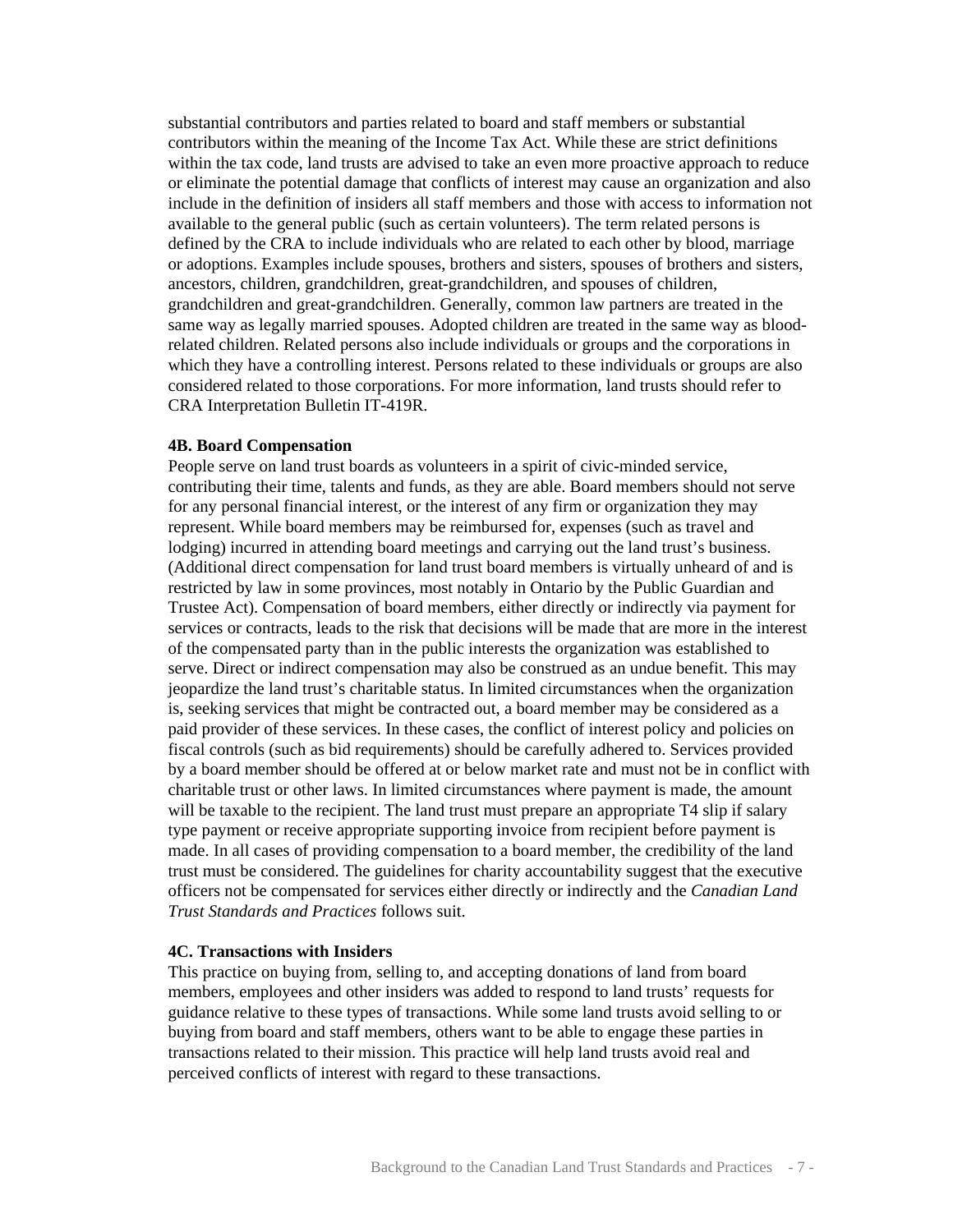In order to ensure that the land trust's interests are being protected, the land trust should verify purchase or sales prices with a qualified independent appraisal provided to the land trust. When buying land, a land trust should not rely on the seller's appraisal. In certain circumstances, the land trust should consider getting a second qualified independent appraisal if there is disagreement with the insider on the initial appraisal. When a land trust is selling land, and an insider may be interested in purchasing the land, the property should be widely marketed to prospective conservation buyers through web pages, personal contacts, mailings, and listings in newsletters and other publications.

With regard to donations of land, board members or staff may wish to demonstrate their commitment to the land trust's mission by donating or restricting their own land, advancing the land protection goals of the land trust. In these circumstances, the land trust should follow its conflict of interest policy, ensure that the potentially conflicted party is not part of the discussions relative to the acceptance of the donation or future stewardship of the conservation agreement, and keep thorough records so that the transaction is transparent and upholds the organization's credibility. All of the land trust's standard practices on reviewing projects against acceptance criteria, doing site inspections and other acquisition procedures should be followed closely.

### Standard 5: Philanthropy and Fundraising

Raising money through philanthropy and fundraising activities is a critical and ongoing activity for every active land trust. Philanthropy is a voluntary gift eligible for a tax receipt. Fundraising activities generally include some type of benefit to the supporter such as at a special event, lottery or gaming, for which no receipt may be issued. Land trusts should approach fundraising as a way to build longtime supporters and friends of their conservation mission. Charitable solicitations and fundraising activities should be undertaken not only with an eye toward meeting short-term needs, but also with an understanding of how philanthropy and fundraising practices affect the long-term credibility of the land trust. A good source of charitable giving standards is Imagine Canada, an organization formed in 2004 with the joining of the Canadian Centre for Philanthropy (CCP) and the Coalition of National Voluntary Organizations (NVO). Imagine Canada's standards can be found on the website: www.imaginecanada.ca

#### **5A. Legal and Ethical Practices**

There is increasing federal and provincial regulation of philanthropy and fundraising practices, and public and donor scrutiny of non-profit charitable solicitation activities. Charitable solicitation laws are designed to enhance public accountability and to aid potential donors by making government-required registration material and financial reports available to the public. Land trusts should be familiar with laws governing charitable solicitation in their jurisdictions. Compliance with the standards of the philanthropy and fundraising industry is considered prudent for land trusts.

Professionals raising money in the charitable sector are discouraged from engaging in commission-based fundraising by national associations. Imagine Canada's *Ethical Fundraising & Financial Accountability Code* states "Paid fundraisers, whether staff or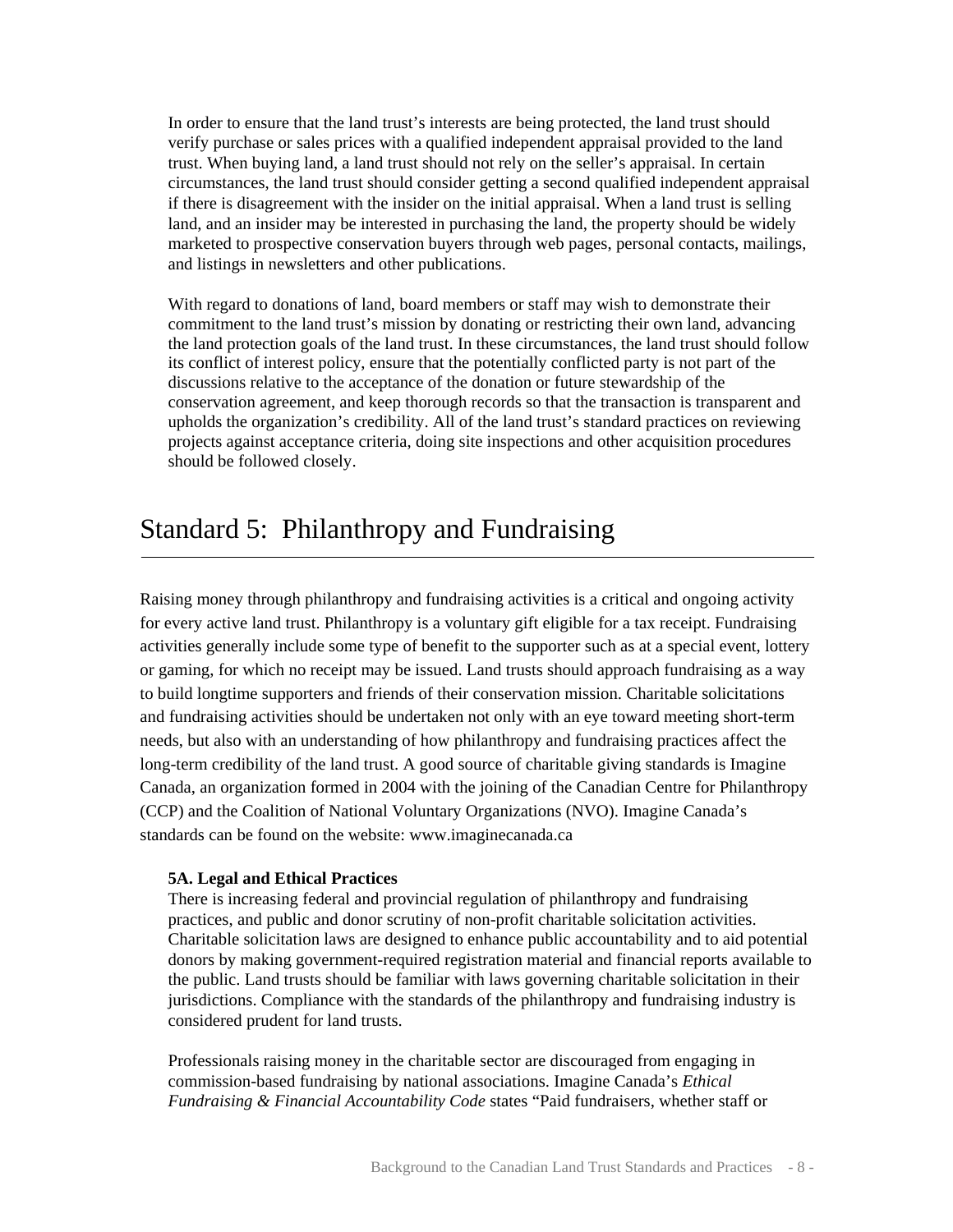consultants, will be compensated by a salary, retainer or fee, and will not be paid finders' fees, commissions or other payments based on either the number of gifts received or the value of funds raised. Compensation policies for fundraisers, including performance-based compensation practices (such as salary increases or bonuses) will be consistent with the charity's policies and practices that apply to non-fundraising personnel." (See www. imaginecanada.ca.) Imagine Canada's code complements the professional codes of ethics and standards of practice to which many professional fundraisers individually adhere, such as those of the Association of Fundraising Professionals, the Canadian Association of Gift Planners, and other national and provincial organizations.

Funds spent in excess of 80% of charitable receipts can be carried back one year to offset a shortfall in that period. A charity can also draw on an excess for up to five of its following fiscal periods to help it meet its disbursement quota. A charity can draw on previous years' excesses to cover a shortfall. If no excesses are available to draw on, a charity can try to spend enough the following year to create an excess that will make up for the shortfall. However, continuous shortfalls can lead to revocation of the charity's registration. For more information, refer to bulletins on the CRA website at www.cra-arc.gc.on.

#### **5B. Accountability to Donors**

 Strong relationships with donors are crucial for the land trust to secure charitable gifts. Land trusts are accountable to their donors for how donated funds are spent. Thorough recordkeeping practices are integral to donor accountability. This practice includes a reminder that federal law contains requirements to establish the Fair-Market Value of all noncash gifts with an independent third party appraisal of gifts over \$1000. Land trust solicitations must specify for what purpose funds are being raised, and then the funds must be used for that purpose. Likewise, donor-restricted funds must be used for the purposes indicated by the donor. Substantial gifts of cash or other assets can have significant tax and legal consequences for the donor; thus, it is prudent for the land trust to advise potential donors to consult their lawyer and financial advisor when considering such gifts. Some provinces require donations that are solicited for a certain purpose to be held and managed separately from operating and other funds. Land trusts should be aware of any legislation that exists in their jurisdiction.

A Donor Bill of Rights was developed by four professional organizations: the American Association of Fund Raising Counsel (AAFRC), Association for Healthcare Philanthropy (AHP), Council for Advancement and Support of Education (CASE) and the Association of Fundraising Professionals (AFP). It has also been widely endorsed by other professional organizations and individual charities. It is recommended that land trusts develop and adopt a Donor Bill of Rights.

#### **5C. Accurate Representations**

Accurate representations are a basic rule of ethical philanthropy and fundraising. For prospective donors to make well-informed decisions about which organizations to support and how much to contribute, they need clear and accurate information about the organizations' purposes and about the specific activities for which funds are being requested. In turn, land trusts need to spend those funds for those purposes the organization has identified. Land trusts should not be misleading with respect to their involvement in any project.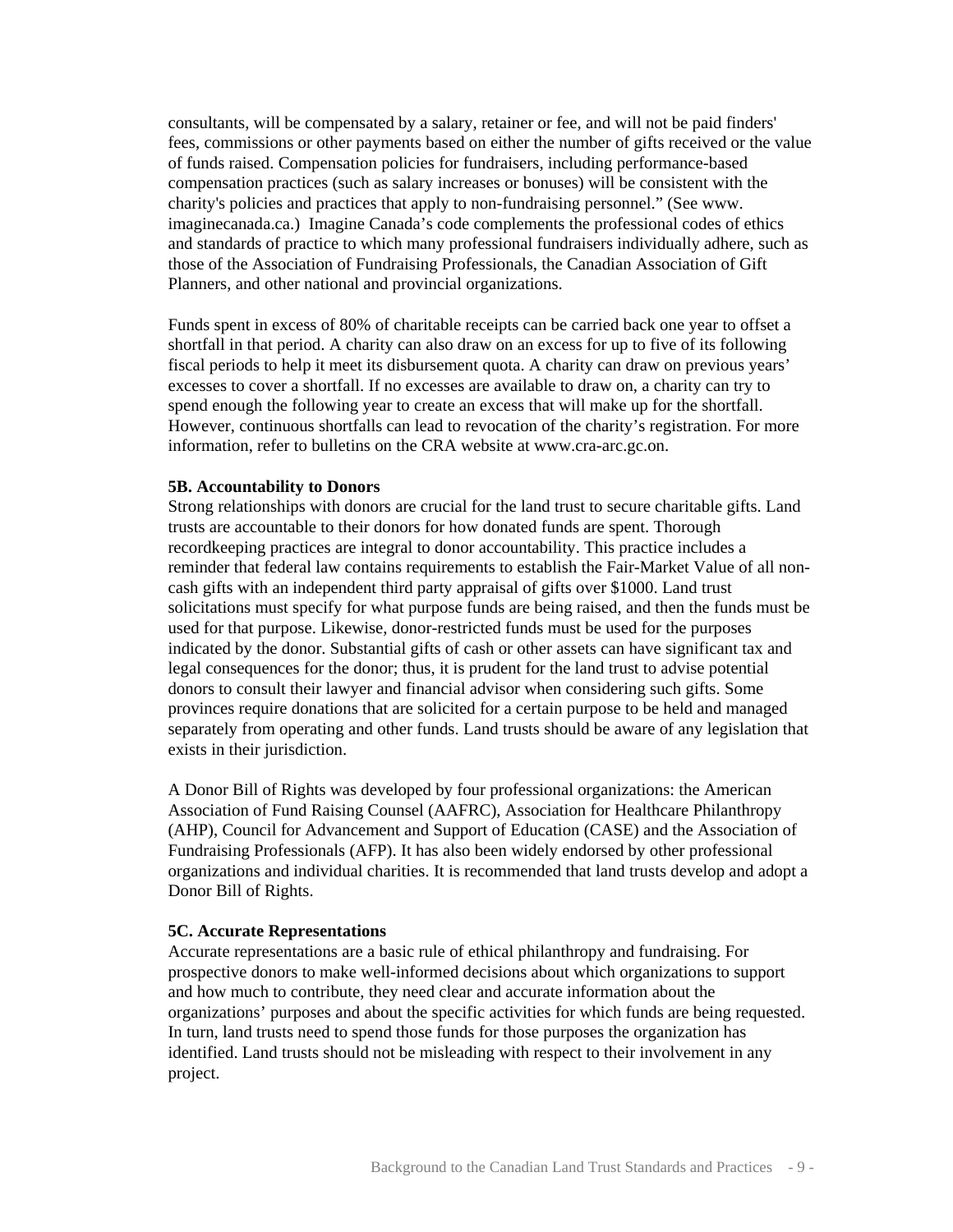#### **5D. Marketing Agreements**

Occasionally, a land trust may enter into a marketing agreement that allows the organization's name, land or logo to be used by a commercial entity in return for financial support (for instance, when a land trust's logo is used on a commercial product and a portion of the income from the sale of that product is then given to the land trust). This practice suggests that these agreements be approached cautiously, that the activity not impair the credibility of the land trust and that any financial benefit to the land trust be clearly disclosed to the public.

### Standard 6: Financial and Asset Management

Sound financial and asset management is critical for a land trust. Federal and provincial laws have financial reporting requirements, and financial records should be available to donors upon request. Poor financial management may jeopardize the future of the land trust and its land conservation programs. It could even lead to legal challenges against the land trust. Even a small land trust with modest revenue and expenditures should have annual budget and periodic financial reports, although the format of these may be simple. Organizations with larger budgets must follow specific reporting formats. Assuring sound financial management is one of the core responsibilities of the full board, no matter who keeps the books or prepares financial reports.

#### **6A. Annual Budget**

In most land trusts, the budget is reviewed and approved by the full board. In certain limited circumstances, for some large organizations, the board sets budget policies and the staff or committees are able to create budgets that fall within these carefully circumscribed policies. Budgets should track the annual program plans for the organization and should include an annual cash flow projection that will show expected cash flow deficiencies. This allows an organization to use the budgeting process to clarify what it can and cannot accomplish in any given calendar or fiscal year. Annual budgets should also be in line with a multiyear framework budget or philanthropy and fundraising plan, if available.

Because land trusts must be sustainable for as long as the protection agreements they secure, organizations should place a priority on long-term financial stability and create an operating reserve to sustain the organization in difficult fiscal years. (Land trusts with reserves found them to be essential for sustaining their level of operations during the financial instability of the early years of this decade.) The land trust should have a practice of regularly contributing to reserves, but can and should choose to use those reserves when needed. Operating at a deficit or tapping into the reserves should be a careful decision made by the board during the budgeting process.

#### **6B. Financial Records**

The purpose of financial records is to provide the information necessary for financial reports. The reports are used by the board to guide and ensure the health of the organization, by staff to monitor operations, and by external parties to assess the stability and management of the organization and how wisely it uses its funds. Good recordkeeping, as the foundation for the organization's financial management, is essential. For financial records to be clear and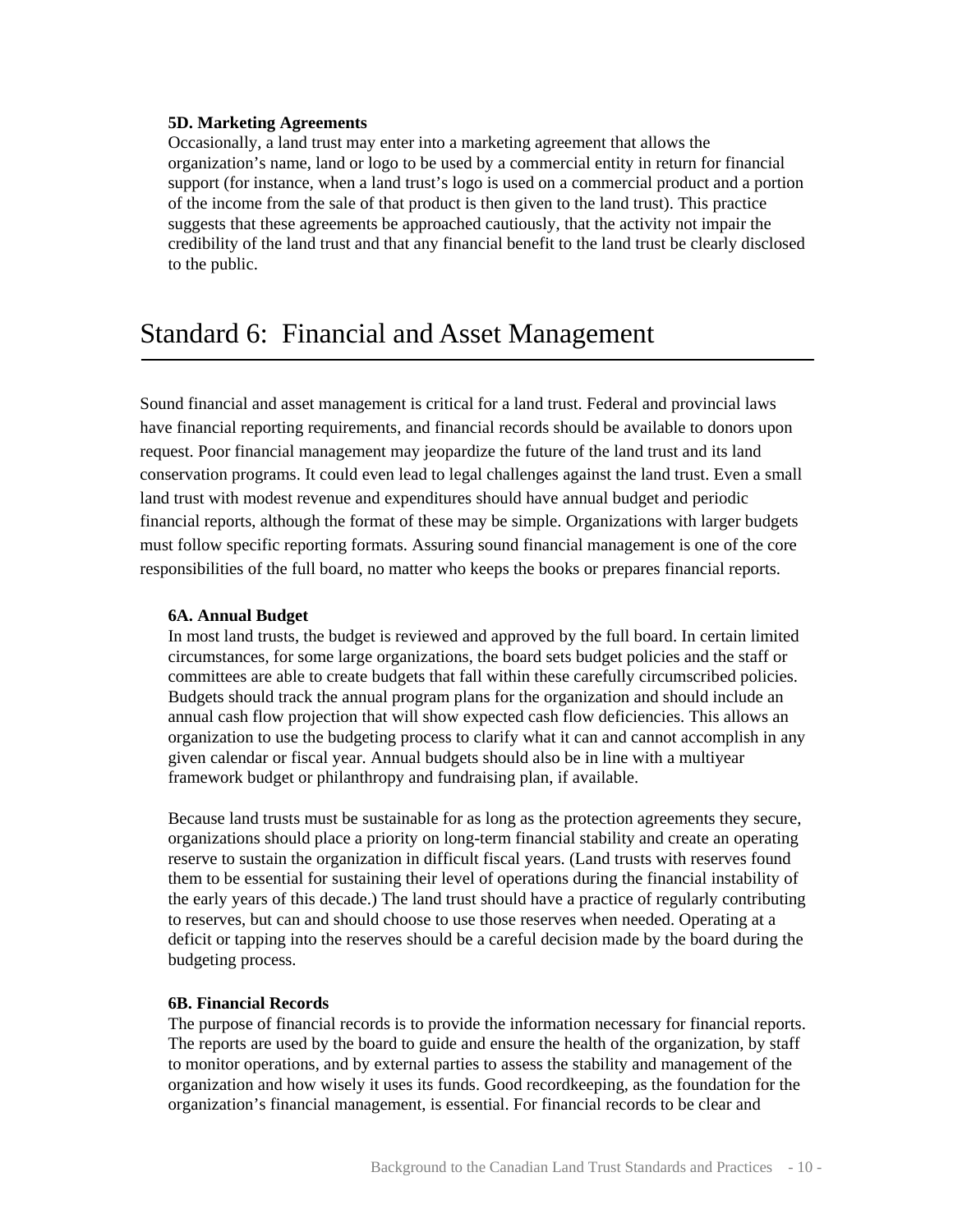credible, they should conform to Generally Accepted Accounting Principles (GAAP) set forth by the Canadian Institute of Chartered Accountants.

#### **6C. Financial Reports and Statements**

The objective of maintaining accounting records is to be able to present a clear snapshot of the land trust's financial condition at any given time. This picture is presented in the form of financial statements. The review of timely and carefully prepared financial reports is the only way for a board to be properly informed about the organization's financial condition. Board members should review and approve the statements at regular intervals, generally at least quarterly. In larger organizations, staff (sometimes in conjunction with a board member) usually reviews financial statements monthly.

#### **6D. Financial Review or Audit**

To protect the users of financial statements against any biases of the financial manager or outright misrepresentation by the organization, it is important to have an independent certified professional accountant or other qualified financial professional conduct a yearly audit or review of the organization's financial systems. An audit is the most extensive form of financial review and is often recommended for organizations with incomes of more than \$250,000—although some provinces and public funding programs have lower thresholds. A financial review is a less costly option and suitable for smaller organizations. Where possible, all land trusts should consider a yearly audit, rather than a review. A financial advisor can help determine what approach is best for the land trust. Both a financial review and audit should be performed by a qualified certified accountant.

#### **6E. Internal System for Handling Money**

Internal controls are a system of checks and balances that keeps any one person from having complete control over a financial transaction. Proper internal controls are crucial, not only to help protect the organization against theft, fraud and loss due to unethical or illegal behavior, but also to inspire confidence in donors, regulators and other board members. Controls may include requiring multiple signatures for large cheques, having one-person log in cheques received and another responsible for making bank deposits and requiring multiple bids for certain contracts.

#### **6F. Investment and Management of Financial Assets and Dedicated Funds**

A system for management and investment of the land trust's financial assets is important for several reasons: the board is responsible for the prudent management of the land trust's assets; a sound investment program builds the land trust's resources and its ability to carry out its programs; and it helps ensure the land trust's long-term existence. Land trusts should develop a conservative investment policy that safeguards the assets of the organization. A land trust that has dedicated funds (including operating reserves, endowments, stewardship funds, and/or long-term acquisition funds) should also have policies on how these funds may be used. Policies typically determine the use of the interest generated by the fund and describe if and when the principal can be used. The directors of the land trust should approve all significant investment decisions in writing.

#### **6G. Funds for Stewardship and Enforcement**

Land trusts have a perpetual obligation to steward conservation agreements and manage lands they hold in fee for conservation purposes, and to defend these conservation lands. These ongoing obligations set land trusts apart from many non-profits and require that the land trust have a source of funds available to meet its responsibilities. The surest way to meet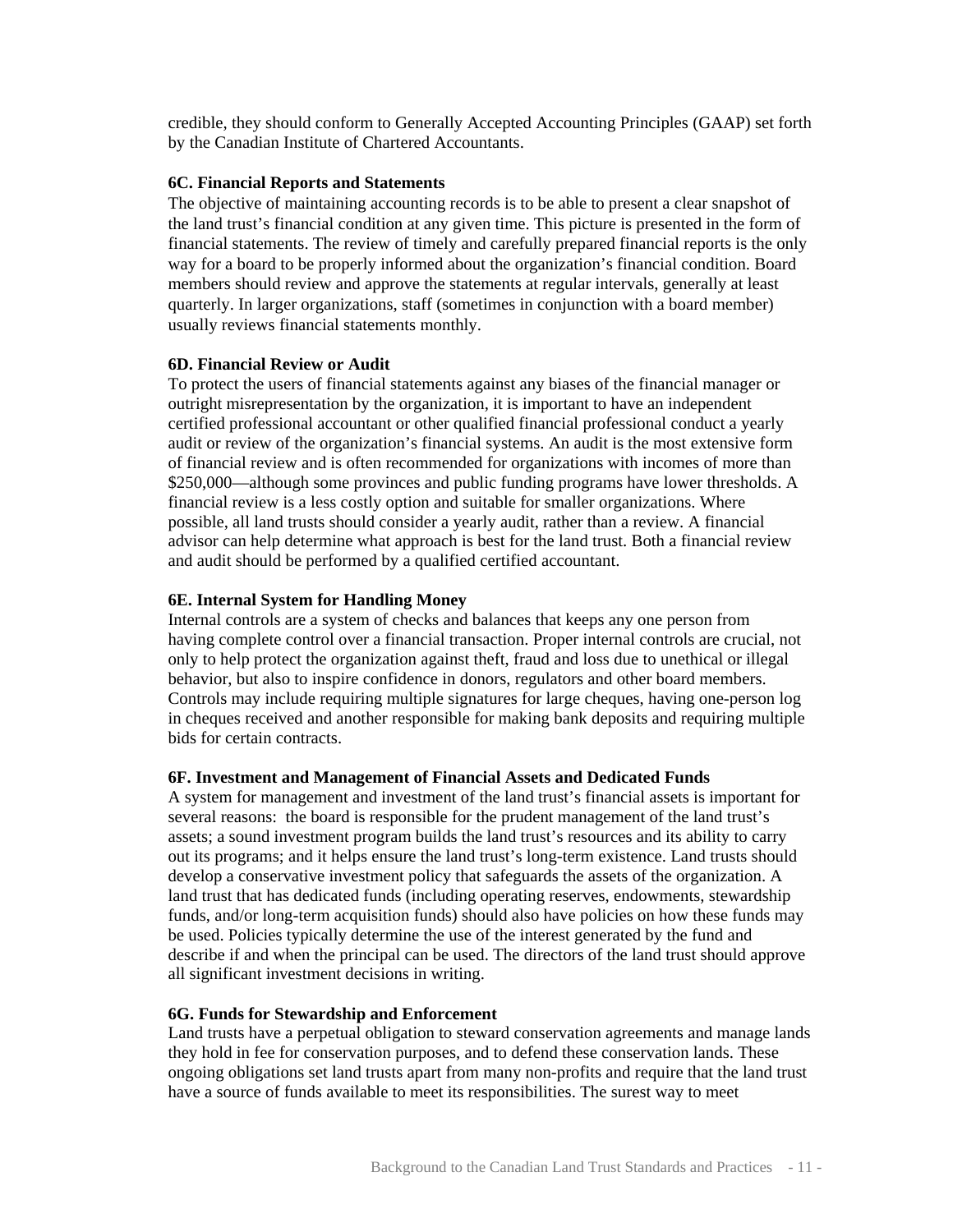stewardship and defence costs is to set up a dedicated fund that is managed separately from the land trust's operating budget. Some land trusts maintain a single fund for all purposes; others have separate funds for stewardship and defence. The choice is largely a matter of financial policy and organizational philosophy and may reflect donor wishes. Likewise, the choice of an internal board-designated fund or a formal endowment is also a matter of financial policy and philosophy. Land trusts with a secure source of annual operating income for stewardship and defence or a general endowment to support their stewardship responsibilities sometimes forgo a dedicated fund.

Like all Canadian charities, land trusts must spend 80% of their charitable receipts on charitable activities in each year (disbursement quota). Charities that exceed the 80% mark in their expenditures may carry the excess forward up to five years or back one year to offset a shortfall. Fundraising expenses are not included as charitable activities (see 5A). Funds applied to endowment funds or other dedicated funds that are established to earn interest over the long term are not included as charitable activities by the Canadian Revenue Agency. Therefore, land trusts who wish to develop these types of funds must either do so by using less than 20% of their incoming receipts, or by carrying over an excess into a future year, or by receiving funds through a bequest (considered exempt by CRA) or by having donors direct funds into a gift that must be retained by the organization for 10 years.

Whether the source of stewardship and enforcement funds is operating, dedicated or from a general endowment, the land trust must track its stewardship and enforcement expenses and periodically evaluate whether the funds it has are sufficient to fulfill its long-term responsibilities. Most land trusts are still building funds required for long-term stewardship. Thus, at a minimum, a land trust should have a strategy for raising the funds necessary for its stewardship and defence obligations, have a board commitment to raising these funds, and make demonstrable progress toward meeting the goals of the philanthropy and fundraising strategy. See also related practices 11A and 12A.

#### **6H. Sale or Transfer of Assets (Including Land and Conservation Agreements)**

A land trust may face a variety of situations in which it considers disposing of its assets. It may own a computer that no longer meets its needs or a building that is no longer costeffective to manage and maintain. A land trust may have good reason for disposing of an asset, but it should take care in doing so, especially if it involves real property. It should thoroughly consider Canadian Revenue Agency requirements and required Environment Canada authorizations, the public trust doctrine, and the land trust's public image and credibility, and create standard policies or procedures to follow. See also 9K and 9L for specific practices related to the sale or exchange of land.

#### **6I. Risk Management and Insurance**

Every land trust should regularly assess its risks and evaluate risk management options. This may involve inventorying potential hazards on and potential risks involved with uses of land trust properties, reviewing provincial liability and protective laws, setting up a procedure to document and review every injury or potential claim and decide what steps need to be taken to avoid similar events in the future, and other actions. However, the best risk assessment and management program, the best provincial recreational use statutes, and the best lawyers cannot prevent lawsuits. Thus, insurance (commercial general liability, non-owned automobile liability, property and owned assets, directors and officers, and other, as appropriate) is important for every land trust.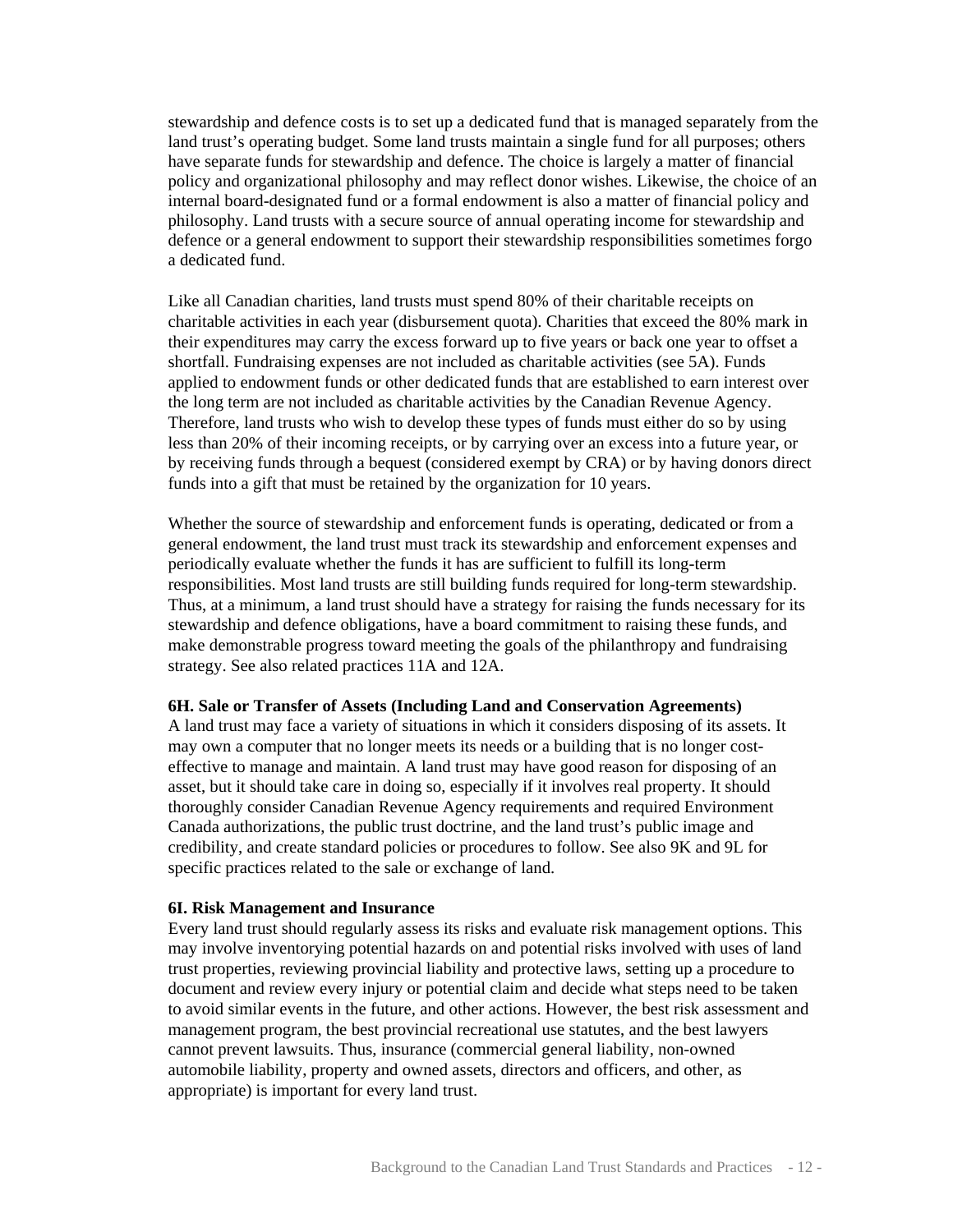A risk assessment should also be conducted before a land trust considers mortgaging any of its property. In these situations, the land trust should carefully consider factors such as whether or not the land is subject to any restrictions designated by the donor or others, how the land trust's supporters and the general public will perceive such an action, and whether it is consistent with or furthers the land trust's mission.

A land trust, like any organization, is open to the threat of litigation and some land trusts have asked how adopting the *Canadian Land Trust Standards and Practices* will impact their risk of litigation. Following the guidelines contained within the *Canadian Land Trust Standards and Practices* could help reduce the land trust's risk. If a land trust were involved in litigation, a court would be likely to look at the specifics of the issue at hand—for instance, if the land trust had the proper documentation or employed standard business procedures, or if the conservation agreement was, well-drafted and contained language related to estoppels and waiver of defences. If involved in litigation a land trust should always seek outside legal counsel to guide their actions.

### Standard 7: Volunteers, Staff and Consultants

The work of a land trust is substantial, diverse and often technical or specialized, and includes fundraising, public relations, financial management, landowner contact, designing and carrying out transactions, legal and tax matters, and land and/or conservation agreement monitoring and management. A land trust that acquires, owns, or manages land or conservation agreements, even temporarily, is dealing with complex issues and thousands or even millions of dollars' worth of assets. Conducting this work properly takes trained individuals. If a land trust is completely managed by volunteers, they have a responsibility to see that the work is carried out with appropriate expertise and supervision, and that a sufficient number of people share the work. If the land trust has staff, it must be sure that the staff is properly trained to manage the complex tasks of land conservation, and the board must establish appropriate policies and procedures to guide staff. All land trusts must engage outside expert help in the event they do not have sufficient time or expertise in-house and must be sure to select projects that are consistent with their capacity.

#### **7A. Capacity**

A land trust must have enough knowledgeable and dependable assistance to carry out its programs, no matter what its level of activity. A land trust needs to be sure not only that it can undertake the necessary work of the land trust today, but also that it can sustain its work into the future. Because land trusts promise to protect their conservation properties forever, their responsibility to structure transactions knowledgeably and manage their organizations wisely is especially great. With conservation agreements in particular, this places obligations on the land trust to develop conservation agreement stewardship systems and to implement these systems consistently. The land trust should periodically assess the stewardship obligations it has, determine if more assistance is necessary to fulfill these obligations and plan accordingly. A land trust should evaluate projects carefully and select projects that are consistent with their capacity to manage the projects in the short and long-term.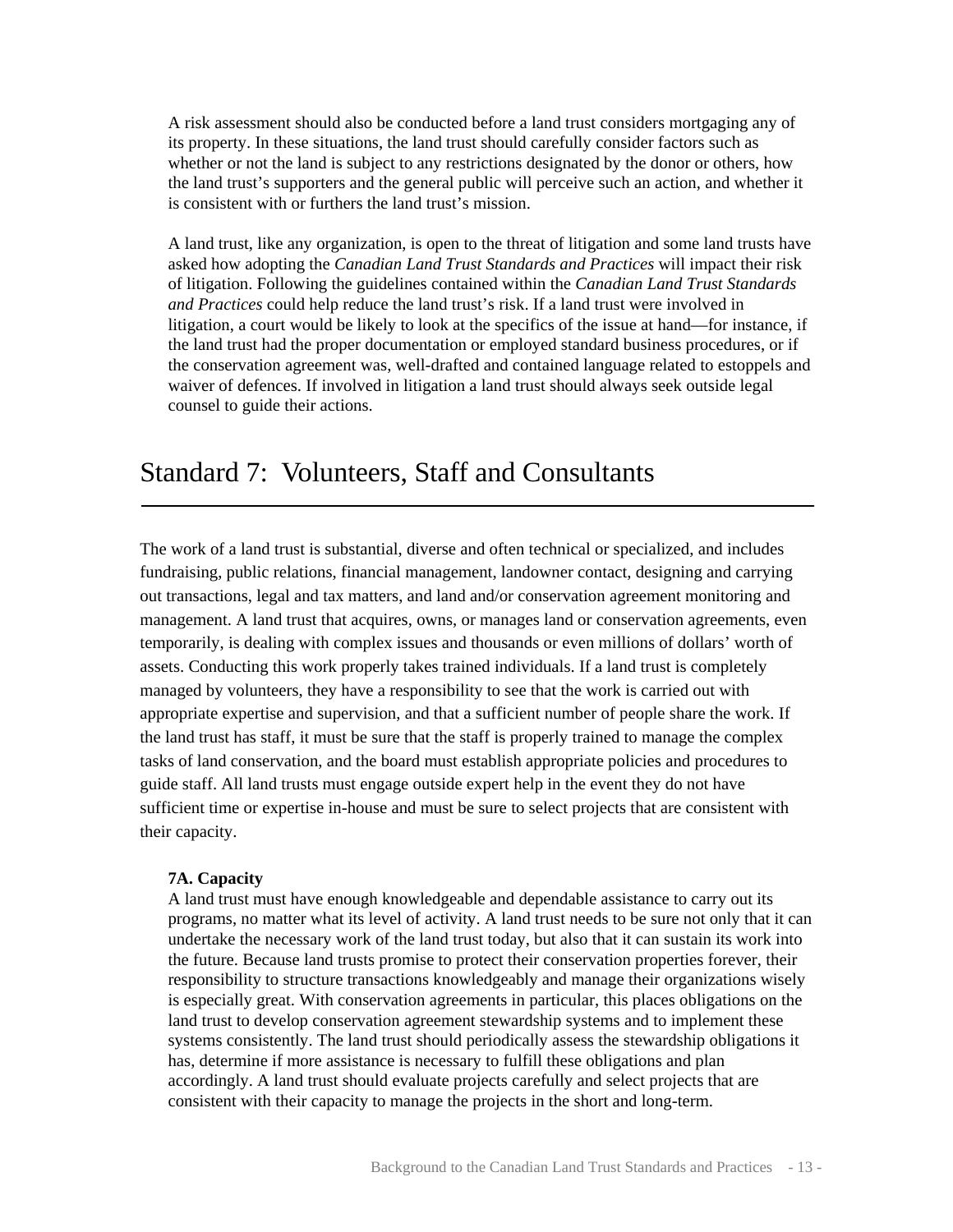#### **7B. Volunteers**

Volunteers provide tremendous benefits to a land trust and may be one of the organization's strongest assets. In many organizations, they perform the work that would otherwise be done by paid staff. In other organizations, they reduce the workload on staff and dramatically expand a land trust's capacity. If not used effectively, however, volunteers can be a drain on the organization and they may feel unrewarded for their efforts. Poorly trained or unsupervised volunteers can even pose liability problems. A land trust that wishes to engage volunteers effectively to accomplish important work should establish a program for recruiting, screening, training, supervising, and recognizing them.

#### **7C. Staff**

Staff help provide organizations with capacity to take on certain projects and with specific technical skills. When hiring staff, written job descriptions are important. The process of writing a job description helps evaluate whether the duties assigned to that person are reasonable. Job descriptions protect employees, outlining what is expected of them and providing a basis for evaluation. Likewise, a job description protects the organization by making sure that the responsibilities are not disputed. Key staff should periodically document the processes they use to carry out their responsibilities and the lessons they have learned in developing or implementing programs. This documentation helps organizations learn and grow, and makes transitions to new staff easier.

#### **7D. Availability of Training and Expertise**

A land trust should seek volunteers and staff who have appropriate training or experience to carry out its work or a willingness to learn new skills. Where volunteers and staff are lacking certain skills, the land trust should ensure they gain them by providing access to training and education opportunities. In addition, the land trust should make provisions for ongoing or in-service training to allow board, staff and volunteers to keep skills and knowledge current as the land trusts needs change and as the land conservation field evolves.

#### **7E. Board/Staff Lines of Authority**

Non-profit organizations with staff commonly struggle with confusion about lines of authority and areas of responsibility between the board and staff. In most organizations, the division of power is even and respected, but perceptions of responsibility and authority sometimes shift as board and staff interact and conduct their work. Sometimes a board dominates the organization, taking on many of the day-to-day management decisions and relegating the staff to a minor role. Sometimes a board is passive, leaving the staff to define organizational policies as well as implement them. A land trust needs to do its best to be sure that responsibilities and lines of authority are clear. Failure to do so risks confusion, mistakes and problems with internal morale. One of the standard guidelines of non-profit management is that the board has authority to hire, oversee and fire the executive director (or chief staff person) and that the executive director has the power to hire, oversee and fire the rest of the staff. This is essential for the executive director to be able to manage the work of the organization effectively. In land trusts where board members serve in the dual capacity of board and volunteer staff, it is advisable that these board members' staff roles be clearly defined and that, in their staff capacity, they report directly to the executive director or other appropriate staff member and do their work as volunteer staff, not as board members.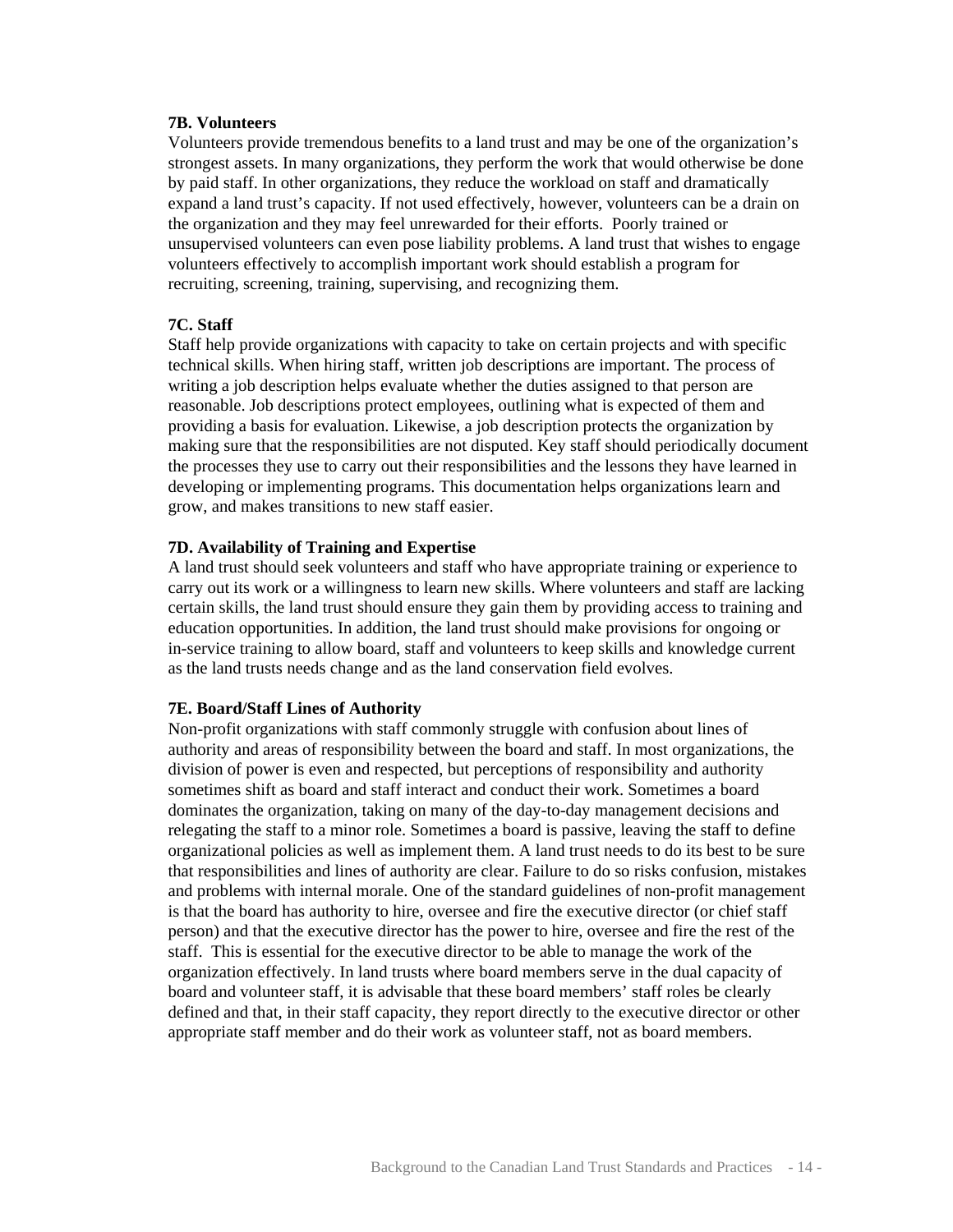#### **7F. Personnel Policies**

A sound set of personnel policies is essential for land trusts with staff. Written policies provide guidelines for dealing with employees in an equitable manner, clarify employee/employer roles and responsibilities, assure employees of due process in employment-related disputes, and provide a degree of legal protection for the land trust in case of employee lawsuits. A formal policy may be a brief document meeting legal requirements, backed up by detailed procedures for everyday operations. As land trusts grow, their personnel policies and procedures tend to become more detailed. However, organizations with only one or two staff are still advised to put their basic personnel benefits, board and staff roles, and grievance procedures in writing. As part of their personnel policy, land trusts should also adopt policies to deal with discrimination and harassment for both staff and volunteers.

#### **7G. Compensation and Benefits**

Every non-profit organization struggles to provide fair compensation to its staff. Often, it is possible to find staff willing to work for lower compensation because they are committed to the mission, or a volunteer willing to serve as staff with no pay. However, even if a land trust has low or no-cost help today it should be financially prepared to meet its responsibilities if these resources are not available in the future. As the land trust community continues to mature, it is important to retain qualified staff and maintain the credibility of the profession by providing reasonable compensation to employees. To understand what compensation norms are in the land trust's region of operation, it should periodically survey comparable non-profits regarding compensation and benefits. Land trusts should consider consulting with its auditor/external accountant regarding the taxation of compensation and benefits provided to any staff, reporting requirements, and any tax efficient ways of providing benefits.

#### **7H. Working with Consultants**

Consultants and contractors can provide important skills to a land trust. Contractor relationships and deliverables should be clearly delineated; it is often helpful to define this relationship through a written contract. If a contractor is assuming many of the roles of a staff person, the land trust should clarify contractor versus employee status, and consult the appropriate federal and provincial labour and employment statutes. Contractors in certain positions can affect the credibility of the land trust's land conservation work. These contractors should be familiar with the *Canadian Land Trust Standards and Practices* that are relevant to their work. This is particularly true of contractors assisting with charitable giving and fundraising, financial management, land transactions, or stewardship.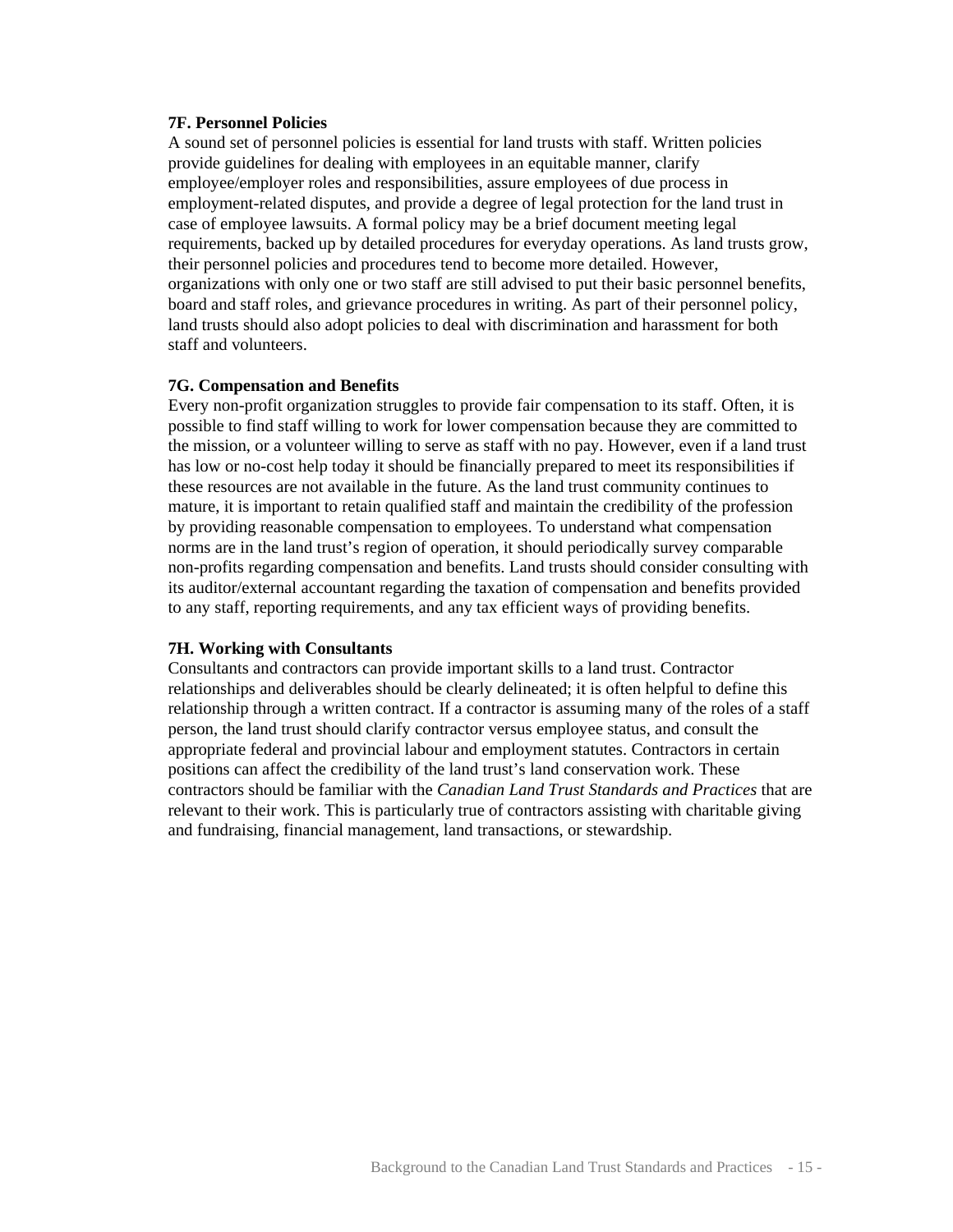## **Part II: Land Transactions**  Standard 8: Evaluating and Selecting Conservation Projects

Having choices about which land protection projects to undertake may seem like a luxury. Many land protection projects are done under great time pressure; the tendency is to protect now, think later. Sometimes that is inevitable. Yet unless the land trust exercises care in reviewing all of its projects, it may find itself with a property or a conservation agreement that serves little public interest, is costly to manage or defend, or does not fit with the land trust's mission. Every land trust must find a balance between being strategic and being opportunistic. Land trusts that focus on their strategic priorities typically find that they can raise more funds and protect more land. These land trusts work with their partners to develop conservation priorities appropriate for their community. A land trust that does not prioritize and carefully select its projects may open itself to public criticism, credibility issues and even legal problems. In order for land conservation to maintain public credibility, it is essential that all land trusts carefully screen projects for the public benefit that will be provided. Once projects are selected, the land trust must determine how best to protect a given property's resources. For each property, sufficient information must be gathered to make sound judgments and avoid unacceptable risks.

#### **8A. Identifying Focus Areas**

Land trusts must engage in various levels of conservation planning. Planning should start with a strategic or long-range plan to guide all organizational activities. In addition to or as part of such a plan, land trusts should have a land protection strategy for their region. Such a strategy goes beyond the land trust's project selection criteria to the identification of highpriority areas or specific natural or cultural resources that meet the mission and goals of the organization. These land protection strategies go by various names (strategic conservation plans, focus area plans and so forth) and may be in the form of written descriptions, maps or notes for internal guidance. Regardless of form or name, these priority or focus areas are the places where the land trust works proactively to accomplish its conservation goals. A focus area can encompass various ecological or cultural resources and overlap political jurisdictions, but generally has some cohesive element. Examples include a small watershed, an undeveloped stretch of shoreline, a cluster of farms or ranches, a grouping of prime agricultural soils, or a specific mountain peak. A land trust may have several focus areas within its operating territory.

#### **8B. Project Selection and Criteria**

Selection criteria are a key component of a land protection program. Criteria are the rough screens that a land trust uses to assess land conservation projects at the outset. Criteria may evaluate a project's location, size or resource values. This practice clarifies that the criteria should reflect the organization's mission. Criteria often focus first on the land, but include additional tests for project feasibility and long-term sustainability. The practice also emphasizes that the project selection process should evaluate the land trust's capacity to meet its future responsibilities of stewarding the land or easement. Land trusts should recognize that some opportunities will not fit within the land trust's objectives and criteria.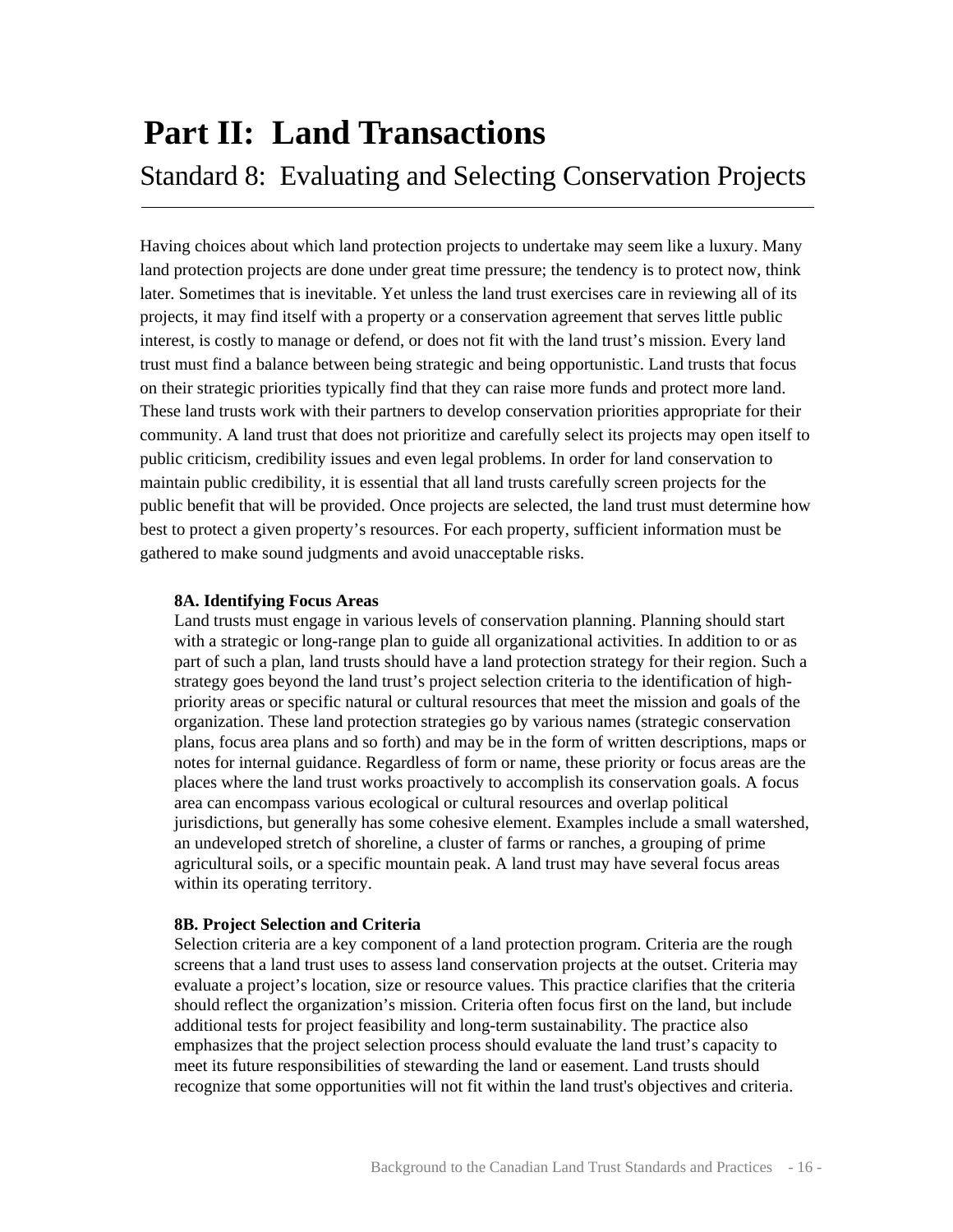#### **8C. Federal and Provincial Requirements**

As emphasized in Standard 10, land trusts have a responsibility to be compliant and to encourage donors to be compliant with the tax laws. In addition to the federal income tax benefits available under the Canadian Revenue Agency and Environment Canada, an increasing number of provinces are offering tax credits to land and conservation agreement donors. For projects where the land trust is asked to issue a tax receipt, the land trust ensures that these projects have met the Canadian Revenue Agency's criteria for gifts and/or Environment Canada's criteria for Ecological Gifts, any other federal or provincial requirements. Application for certification under the Ecological Gift Program is the responsibility of the donor, not the land trust. Because donors may apply for Ecological Gift certification up to three years after the donation, in circumstances where a project is not intended to be submitted under the Ecological Gifts program, the land trust and the donor should sign an agreement acknowledging this. Where necessary, land trusts should consult with outside experts.

#### **8D. Site Inspection**

A land trust should not enter into a transaction without seeing and evaluating a property, and the earlier in the transaction process, that it can visit the property, the better. The purpose of a basic site inspection is to determine whether the property meets the land trust's criteria, identify the property's conservation resources, discover any management-related problems, and identify problems or threats that should be investigated further. Often a land trust visits the property several times, as the project develops.

#### **8E. Documenting Conservation Values**

The conservation values on a property are the basis for its protection. The land trust must identify and document the conservation values of each property it protects for several reasons: to clarify the benefit to the public; to determine whether the property is significant enough to warrant the land trust's involvement; to decide how best to protect the property; to establish a baseline of the land's condition; and to defend the property over time from conflicting land use activities. It may not be possible to document and protect every conservation value on a property—thus it is important that the land trust identifies the most important conservation values in keeping with its mission and capacity, and structure its protection strategy accordingly.

#### **8F. Project Planning**

This practice calls for each project to be tailored to the specifics of the property through some form of project planning. The process may take the form of an actual project plan, a completed project planning data sheet, or may be reflected in the correspondence, maps or other documents related to the project. The formal or informal project plan becomes the guide for the next steps in the protection process. The planning documentation becomes particularly important when there is more than one person working on the project. The project plan or data sheets prepared by the land trust representative evaluating the property, for instance, can be essential for the lawyer drafting the conservation agreement. Initial project planning should evaluate the conservation values and protection strategies against the land trust's mission and capacity. Project planning should also include the identification of the conservation values and the potential threats that could significantly impair those values (threats may vary by geographic region and land trust mission). In addition, project plans should evaluate the land trust's and landowner's goals for the project, and then devise protection strategies accordingly.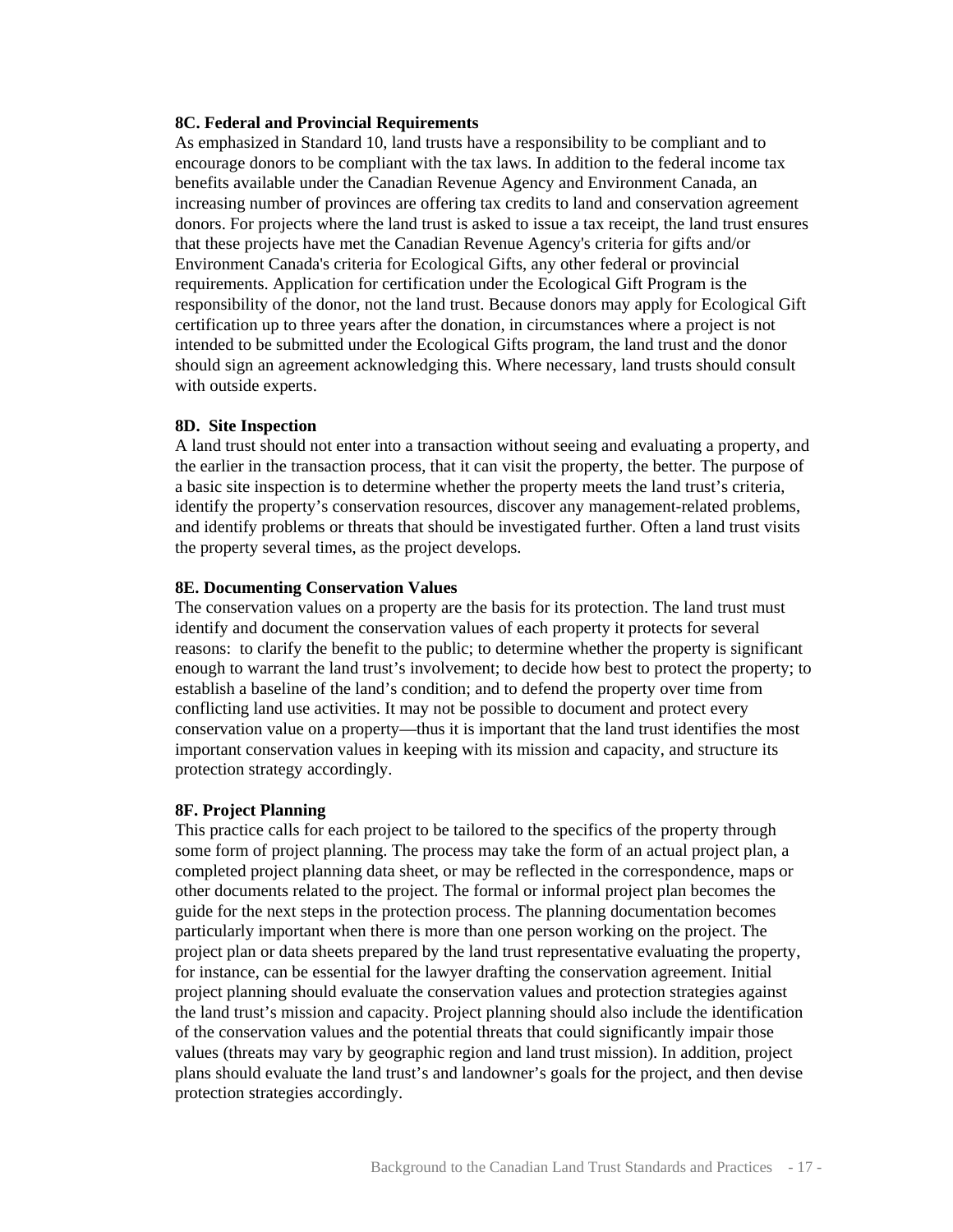#### **8G. Evaluating the Best Conservation Tool**

Land trusts have a wide array of options for structuring transactions. From the point of view of how the resources are protected, there are certain major considerations, including; Is fee ownership or a conservation agreement preferable? To what extent may development or other uses of the property be allowed? Can the land trust undertake the required long-term monitoring, management and enforcement responsibilities? How can the property's important conservation values best be maintained?

These are judgments that a land trust, in partnership with the landowner, makes on a caseby-case basis—and that are most often determined through the project planning process described above. Whatever the ultimate strategy, the approach should reasonably ensure long-term protection for the important conservation values found on the property. The land trust and the landowner will be well served in the long run if the land trust informs the landowner of the array of feasible and realistic conservation options available, including those provided by other organizations and agencies, so that the landowner clearly understands his or her options and willingly chooses to engage in the specific protection strategy offered by the land trust.

#### **8H. Evaluating Partnerships**

In evaluating the best conservation tool, a land trust may find that it does not have the capacity to undertake the size or scope of the protection project that is necessary to protect the important conservation values on the property. It is critical that land trusts do not engage in projects that exceed the organization's capability to manage the land or conservation agreement over time and that do not exceed their mission or expertise. In cases where a project exceeds the land trust's mission or capacity, it is encouraged to form partnerships with (or refer projects to) other organizations that have sufficient capacity. Land trusts have engaged in many creative partnerships with other land trusts, public agencies, historic preservation organizations, and other conservation entities.

#### **8I. Partnership Documentation**

Partnerships are integral to the success of many land conservation transactions, and land trusts are increasingly engaging in partnerships to maximize their conservation success. Partnerships bring together important skills for complex projects, but can also leave one or more parties feeling disappointed with the process. Partnerships involving acquisition of land can be particularly challenging. As with any partnership, it is important for the partners to understand their respective roles and responsibilities. A memorandum of understanding or other written agreement that spells out the terms and conditions of the partnership and provides protection for all parties should guide acquisition, management or stewardship partnerships.

#### **8J. Evaluating Risks**

Land transactions may expose the organization to risks of hazardous waste liability, inability to protect the important conservation values adequately due to external circumstances, or damages to credibility. Physical examinations of the property and other sources of information allow the land trust to assess a project's merit and identify its benefits, and to assess management and enforcement risks, and identify potential problems. Based on this information, the land trust makes decisions throughout the transaction process about how to proceed. If there are significant risks, the land trust may allow the project to continue on its course toward acquisition, stop for troubleshooting, modify the project, or if the problem is severe, enough reject the project outright. Accepting a project where the risks outweigh the benefits may be an unwise use of the time and money that people contribute to the land trust.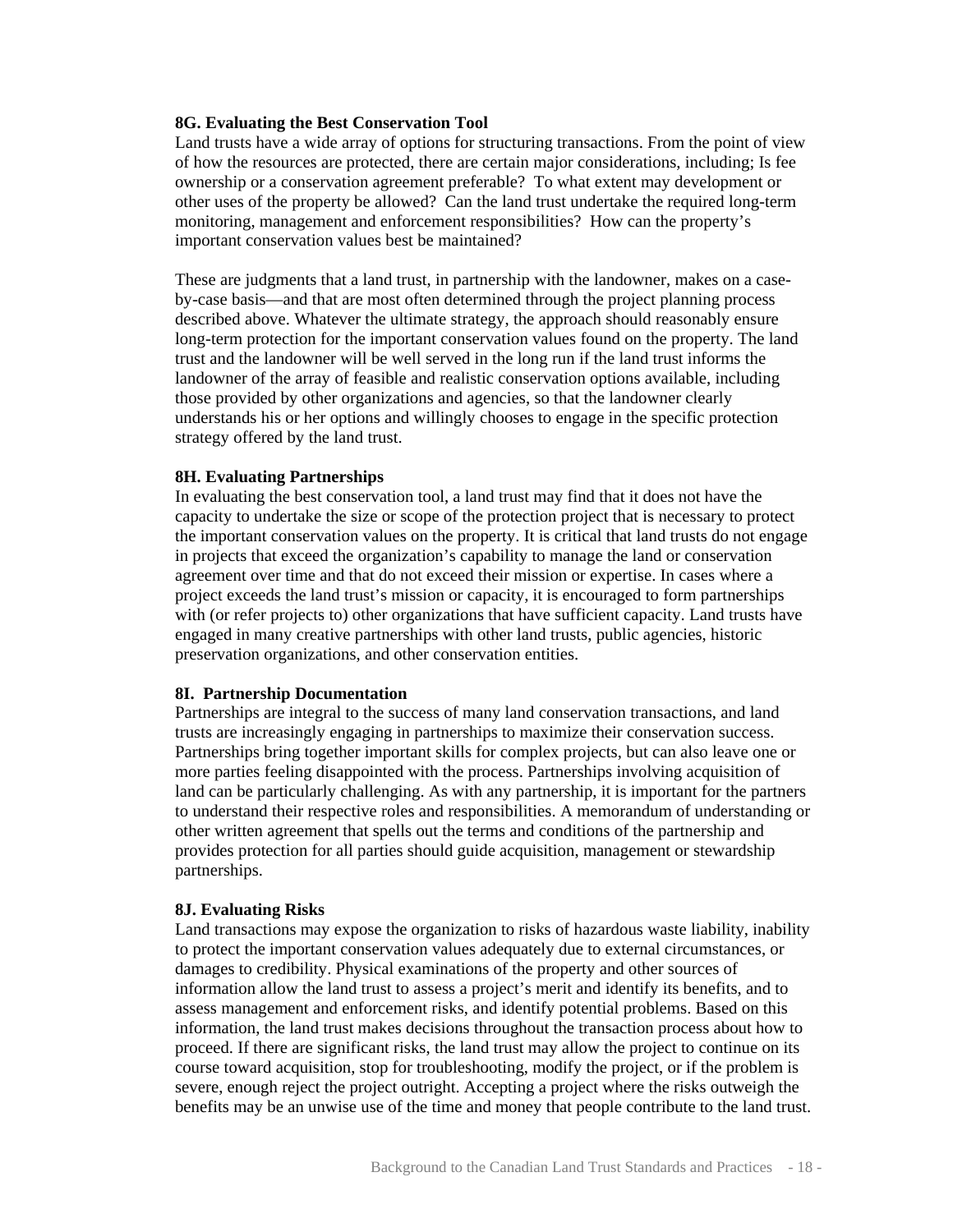To move forward with a project, a land trust must be satisfied that the benefits are worth the land trust taking the risk.

#### **8K. Non-conservation Lands**

This practice clarifies that non-conservation land (sometime referred to as "trade lands") need not meet the land trust's selection criteria, but that the intent to sell or transfer the property must be clear between the organization and the donor. Many organizations use trade lands as an important source of funding for their organizations, and have policies or procedures for how they accept, sell and use sale proceeds. See related practices 4C, 9K and 9L.

#### **8L. Public Issues**

While direct land protection is the mainstay of a land trust's work, organizations often operate related programs (such as public policy, regulatory matters or education programs) or find themselves involved in related projects (such as responding to a specific development proposal). Just as criteria are important for land conservation transactions, it is important for the land trust to develop a deliberate process and evaluation mechanism to help decide what additional programs or projects to take on and where to focus its limited resources. This process helps the organization stay focused on its mission and maintain effective programs.

#### Standard 9: Ensuring Sound Transactions

A land trust usually intends to protect the property it conserves in perpetuity. To help secure the perpetual conservation of land, its transactions must hold up over time and withstand challenges. Sound transactions rely on the land trust performing "due diligence" in its transaction steps. Land trust representatives need not be lawyers, but they must have good legal advice, and they should familiarize themselves with basic principles of real estate and tax law. The land trust should draw a landowner's attention to issues that must be addressed as the transaction proceeds. However, a land trust should not represent itself as giving specific legal or financial advice; a landowner's own advisors should do that. A land trust may have to call on other financial and technical experts in order to complete the transaction. Carefully documenting the steps a land trust takes in performing its due diligence can help secure the perpetual conservation of the property.

#### **9A. Legal Review and Technical Expertise**

A timely and thorough legal review for every transaction is essential—to protect both the land trust and the resource values entrusted to it. Land transactions need to be structured in a way that protects the land trust's interests and ensures that they last. To be durable and defensible, legal documents and agreements should be reviewed by a lawyer familiar with real estate and tax law and who understands the nuances and implications of the legal language. Land trusts regularly engaged in conservation agreement transactions may use a standard agreement template that is prepared by a lawyer. Staff or volunteers may do the drafting from the template, but a lawyer should conduct at least a brief review of the final document, particularly of the legal description and areas where the drafter has deviated from the template. A lawyer should also review the template on an annual basis. Land trusts using lawyers on their board to review their transactions must take special care to see that the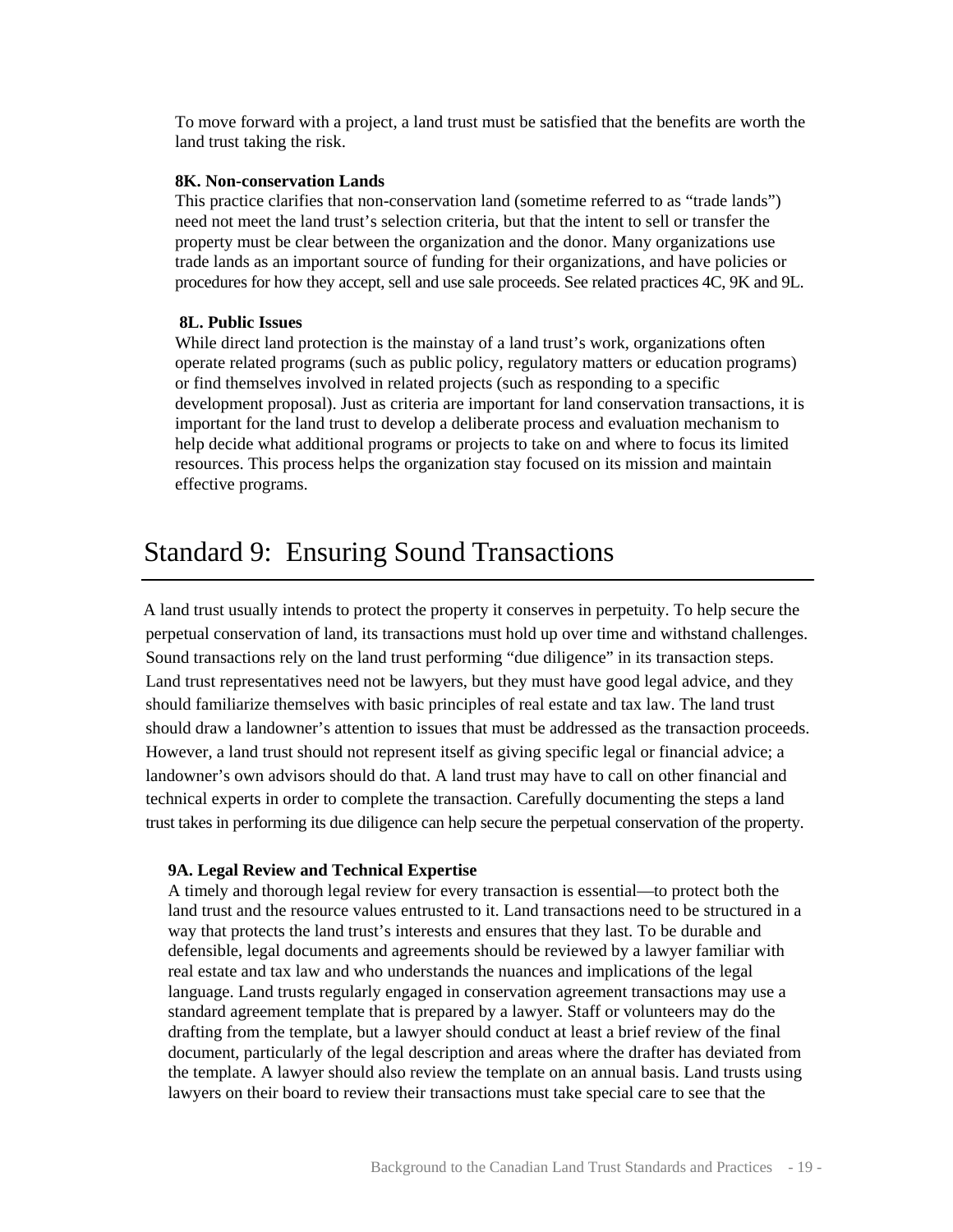lawyer has the appropriate experience with conservation agreements and that any undue benefit is avoided. In many transactions, a land trust may also need professional advice and assistance with land planning, water rights, mineral rights, biological inventories, and environmental assessments for hazardous materials, land management, and other issues.

#### **9B. Independent Legal, Financial and Tax Advice**

In many transactions, the land trust and the landowner are working so closely together toward the same goal that it can be easy to forget that each has independent interests to protect. Thus, each party should have separate legal and financial representation. By advising landowners to obtain legal, financial and tax counsel, land trusts make them responsible for their own legal, financial and tax interests. By documenting that recommendation in writing, land trusts safeguard themselves from claims by landowners that the land trust gave them legal, financial or tax advice. Land trusts should never give assurances about a particular legal outcome or donation value. Land trusts are not licensed to practice law, and they should not give, or appear to give, legal advice. However, land trusts do provide technical assistance, and they provide information to help the landowner and his or her advisors understand the ramifications of proposed transactions. Land trusts should consider including a clause in the conservation agreement that states the landowners have obtained independent legal, financial and tax advice.

#### **9C. Environmental Due Diligence for Hazardous Materials**

Hazardous and toxic substances may pose serious environmental threats if improperly stored or managed. Contamination from these substances can also pose serious economic threats if it occurs on land trust property. Legislation on this topic varies between provinces, however, a land trust that owns or was a previous owner of a property contaminated by hazardous or toxic materials may be held liable for all costs associated with the contamination, including the cost of cleaning up the site. It may not matter who initially caused the problem or if the property was donated to the land trust. Preventing the acquisition of contaminated property is clearly preferable to discovering a problem later. A land trust should complete a Phase I Environmental Survey for every property it considers acquiring, whether by purchase or donation. Many land trusts also conduct preliminary evaluations for conservation agreement acquisitions, although the law's applicability to conservation agreement holders is unclear. This is a rapidly changing area, and there is no single answer appropriate to the question of what constitutes an adequate environmental assessment or due diligence. Each land trust should establish and follow procedures for investigating contamination on potential projects in consultation with a knowledgeable lawyer.

#### **9D. Determining Property Boundaries**

It is important for a land trust to know the boundaries of its fee holdings and conservation agreements. The best way to secure this information is through a survey, but this is not always practical on large parcels or in inaccessible locations. In all instances, a good property description is essential. Accurate descriptions of any special use areas or zones within a conservation agreement are also essential. These may be building envelopes, natural areas, riparian corridors, or other restricted zones. The ability to identify these areas in the field is necessary for the future enforcement of activities in these zones. The conservation agreement and supporting documentation should provide enough detail so that these areas can be clearly identified on the ground by the landowner and conservation agreement monitors.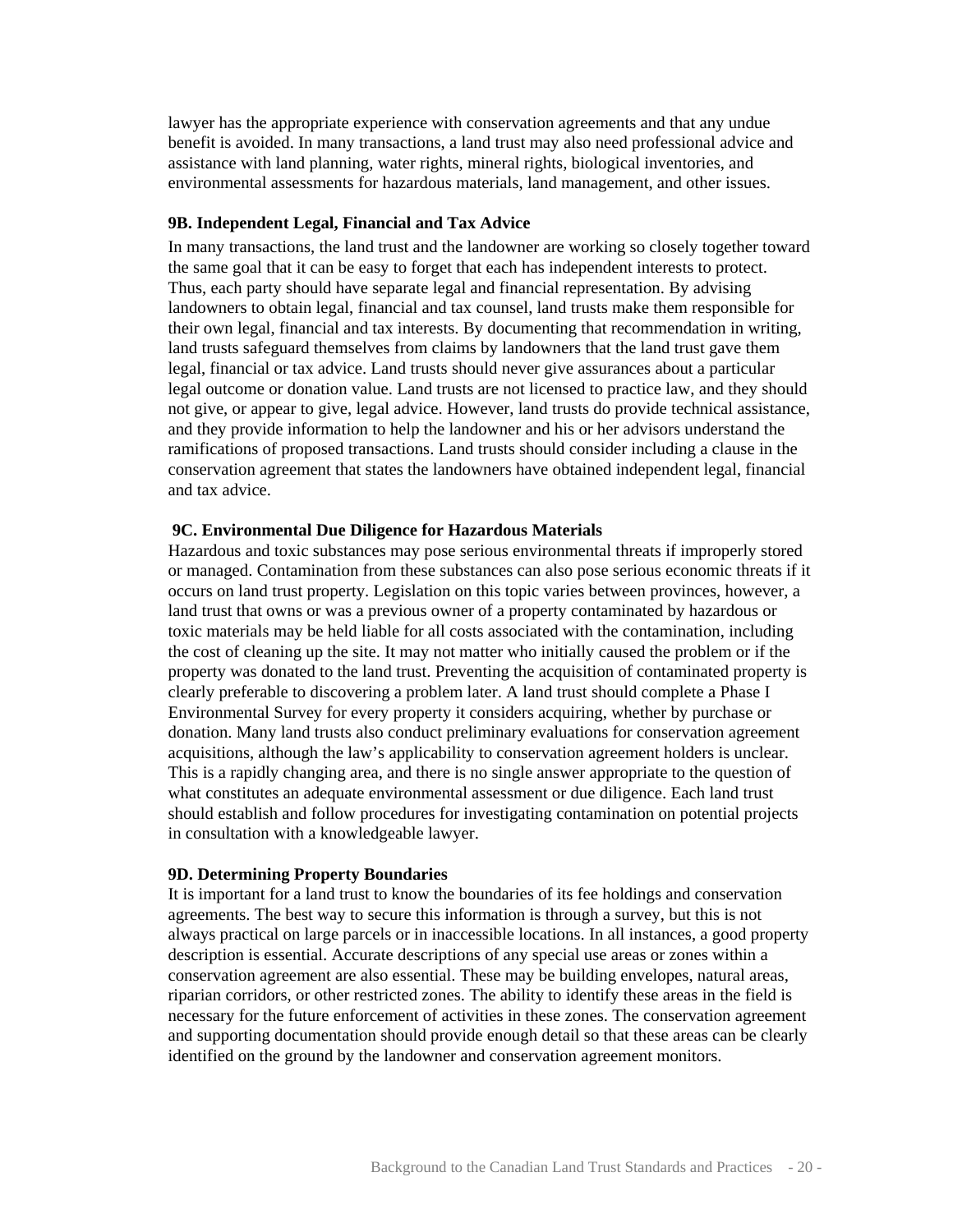#### **9E. Conservation Agreement Drafting**

This practice is integrally linked with 8F, project planning, and reflects the integration between conservation agreement planning, drafting and enforceability. The actual drafting of a conservation agreement should implement the project plan. Restrictions should be drafted to ensure that important conservation values are not significantly impaired, and in a way that ensures public benefit and maintains the credibility of the land trust. A conservation agreement's restrictions must be monitored and enforceable, and a clear statement of the conservation agreement purpose must support them. Future interpretation of a conservation agreement rests on how clearly the document explains the restrictions and their intent, as well as on how enforceable the restrictions are.

#### **9F. Documentation of Purposes and Responsibilities**

Written documentation of the landowner's intentions and the land trust's plans avoids misunderstandings and misrepresentations-both during the landowner's lifetime and after the original parties to the transaction are no longer around to provide clarification. This documentation will serve to provide clarity on the donor's wishes for the property and will allow the land trust to assess both their ability to manage the property in accordance with those wishes as well as serving to reduce misunderstandings on both sides. Memorandum of understanding, letters of agreement and/or correspondence should clarify the relationship of all parties to each other and to the land. This documentation is especially important when more than one party will share in the management of the land or stewardship of the conservation agreement. With conservation agreement projects, much of this information is contained in the conservation agreement itself, but when it falls outside of the agreement, or it is a fee project, the written documents should be part of the project file.

#### **9G. Recordkeeping**

A land trust should prepare and maintain complete written documentation of transactions. It needs to have two sets of documents: (1) documents that are accessible and can be used for monitoring or as problems and issues arise ("working" files); and (2) documents that are safely stored in a way that ensures that they will last and be acceptable evidence in the event of a court proceeding ("permanent" files). Originals of important documents (such as legal agreements, critical correspondence, baseline documents or one-of-a-kind studies) that are part of the permanent file should be kept in a secure place, such as a safe-deposit box or fireproof file cabinet. For additional protection, working files should be kept in one location and permanent files should be kept at a separate location. As with financial records, land trusts should consider creating electronic backups of all transaction-related files for off-site storage. See also 2D.

#### **9H. Title Investigation and Subordination**

The term title means evidence of ownership—that is, the legal documentation of an owner's right to the property. Before a land trust commits to acquiring land or conservation agreements, it needs to make sure there are no title problems that could undermine the important conservation values of the property or unacceptably restrict its use. The land trust should search the title of properties as early as possible in the negotiation process in order to prevent problems later on. Land trusts may wish to have landowners sign a letter of intent restricting them from placing new restrictions on title during the negotiation process. A land trust needs to know who owns the property and who has any interest in it; the status of property tax payments; whether there are liens, mortgages or other financial encumbrances; whether there are conservation agreements and rights-of-way; the status of water rights; and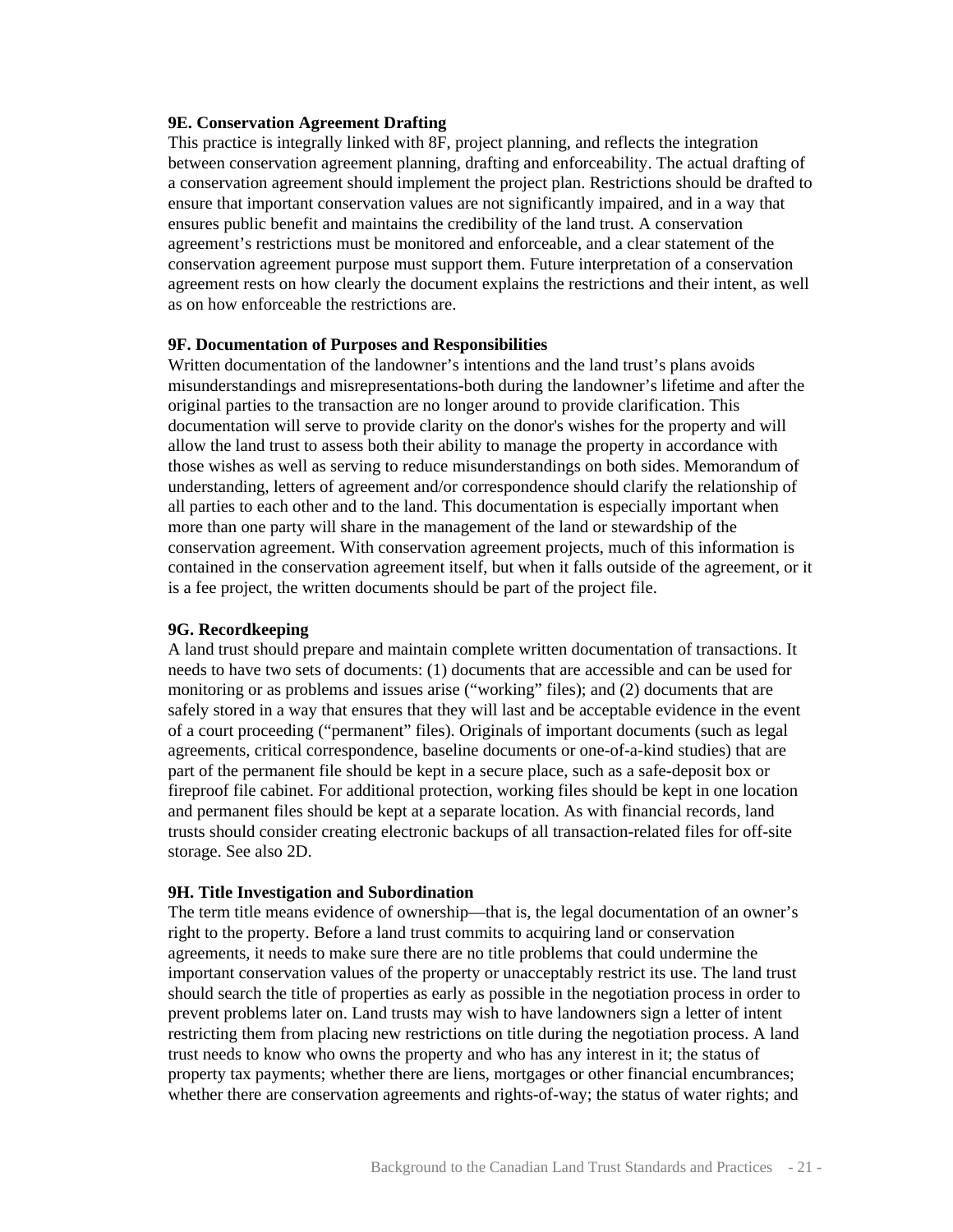whether there are other claims, encumbrances or conditions that impair title. A land trust must evaluate which of these "exceptions" to title will compromise its ability to protect the property and address them accordingly. An encumbrance or interest on title, which is not postponed in the land trust's favour, may preclude certification of a donated property or conservation agreement as an Ecological Gift.

#### **9I. Registration**

Recording is the process of placing a document on file with a designated local public official for public notice. This is often required by provincial law to effectuate the transfer of property. Land titles are registered in the appropriate manner as required provincially. A land trust should be familiar with the law in its province regarding recording. A land trust should also be aware if their province has a marketable title act that requires periodic re-recording of documents.

#### **9J. Purchasing Land or Conservation Agreements**

A land trust must be able to justify the price paid for land and conservation agreements for several reasons: to show fiscal responsibility; to avoid undue benefit; to substantiate prices paid in a changing market; to avoid inflating market value; to avoid losing money on resale; and to be prepared in the event of a expropriation action. The surest way to justify the acquisition price is to obtain a qualified independent appraisal from an appraiser certified by the Appraisal Institute of Canada. However, there are some limited circumstances when a short narrative from an appraiser or real estate professional is adequate: if the land trust is considering the purchase of land with low economic value (such as a wetland or other property with extremely limited development potential and as currently accepted by the Ecological Gifts Program); or if the land trust is under the time pressure of having to bid at a public auction. In the very rare case of considering whether to pay more than the appraised value, the land trust should have good legal advice and carefully weigh the public benefit, risk of undue benefit and risk to its credibility. If the land trust does decide to proceed, it should thoroughly document the property's unique value, its worth to the land trust and the public interest the property serves. When negotiating split receipt transactions, a land trust should take care to be honest and forthright in its communications with the landowner.

#### **9K. Selling Land or Conservation Agreements**

This practice specifies that when a land trust sells land it should first evaluate every property for its important conservation values, and design protections (such as conservation agreements) accordingly (see 8G). Once the protection strategy has been determined, the land trust should then obtain a qualified independent appraisal (or, if the property has extremely low economic value, a short narrative). The land trust should market its conservation properties to ensure that the land trust receives a fair price and has the best potential stewards of the property, and to retain public trust and credibility. The goal of marketing is to reach as many potential conservation buyers as possible. Land trusts have increased ability to target marketing to conservation buyers via the Internet and tailored databases, eliminating the need to list a property with a real estate broker. This practice is further clarified in 4C when insiders may be involved in the transaction. For Ecological Gifts, Environment Canada must authorize disposition in order for the recipient to avoid penalty provisions as per section 207.31 of the Income Tax Act. See also 6H.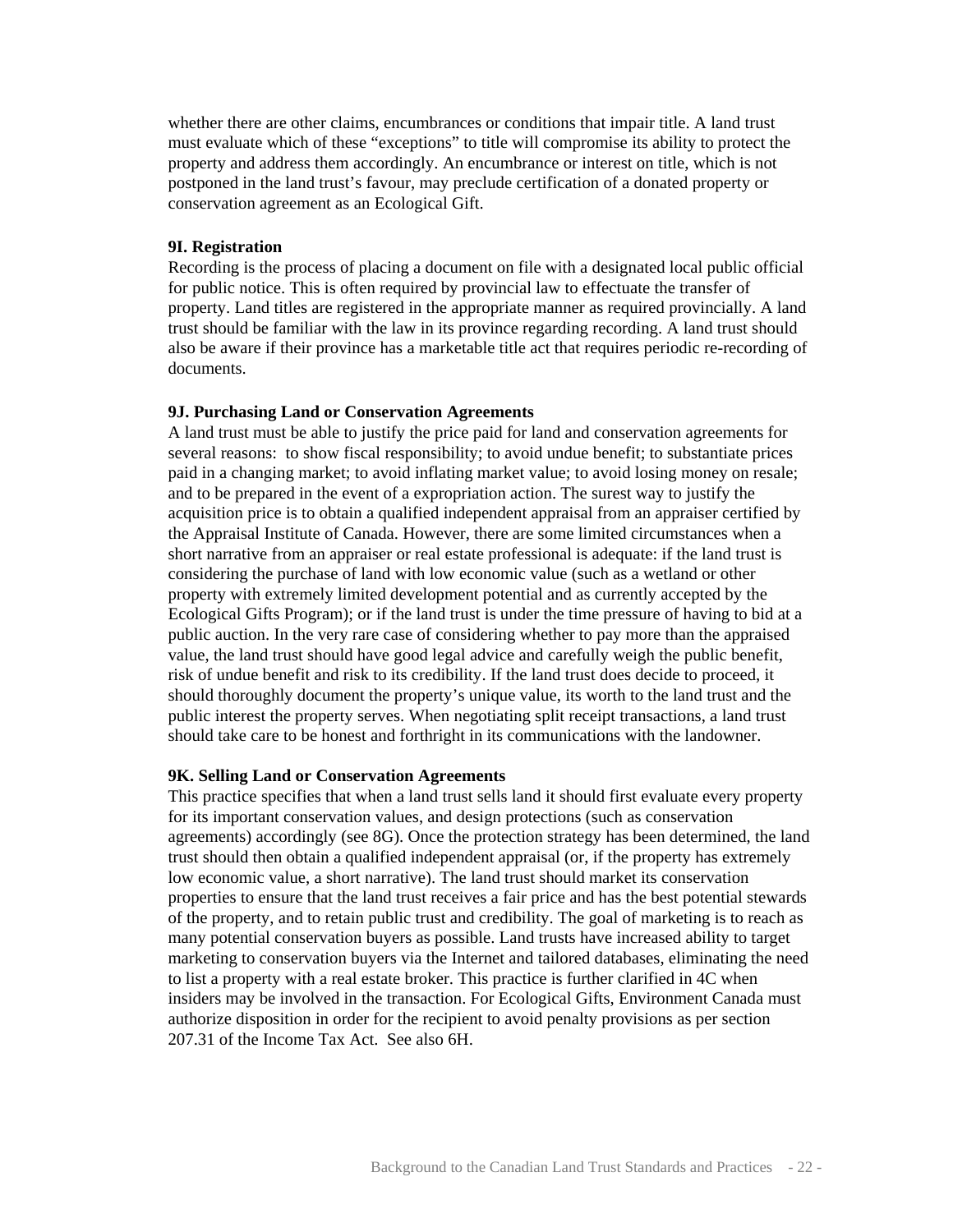#### **9L. Transfers and Exchanges of Land**

Land trusts may "reacquire" land or a conservation agreement for public agencies by acquiring it from a landowner, then transferring it to the agency for permanent conservation management. Land trusts' ability to act quickly in the private market and maintain flexible working relationships makes them ideal partners in assisting and supporting public land acquisition programs. A land trust may also find that it wishes to divest of a conservation property to a public agency or another land trust, or to exchange conservation properties with other partners. This practice specifies that the land trust's sale or transfer of the property is consistent with the landowner's intent and preserves the important conservation values of the land. It also recommends that the land trust carefully consider the stewardship capabilities of the organization or agency receiving the property. For transfers to or exchanges with a private party, the land trust needs to secure an appraisal (or, in limited circumstances, a short narrative) to make sure that the transaction does not result in excess undue benefit. For Ecological Gifts, Environment Canada must authorize disposition in order for the recipient to avoid penalty provisions as per section 207.31 of the Income Tax Act.

#### **9M. Split Receipting**

Land trusts should consult the CRA's Income Tax Technical News No. 26 for information about split receipting. Under those guidelines, split receipting transactions must meet four criteria: the transfer of property must be voluntary and the gift must have an ascertainable value; the recipient must be qualified to receive the gift; any advantage received or obtained by the donor must be identified and its value ascertainable; and the donor's intent to enrich the recipient of the gift must be clear.

#### **9N. Subsurface Rights**

Land trusts recognize that the subsurface rights of conservation properties may be owned and developed by outside parties. Land trusts make an effort to investigate the ownership of any relevant subsurface rights and where possible work to purchase those rights, negotiate with the owner of those rights or use other means to prevent a loss of conservation values from the property in question.

### Standard 10: Tax Consequences

As the beneficiary of the tax receipt, the landowner, not the land trust, has the primary responsibility to comply with the specific requirements regarding federal or provincial tax deductions for the donation of land or conservation agreements. Nevertheless, land trusts have a responsibility to see that those requirements are met and should take reasonable measures to ensure that landowners understand those requirements and consult their own advisors about meeting them. The land trust's role is important in that deductions that are overturned by the Canadian Revenue Agency may make future potential donors wary of working with land trusts, could lead to investigations of the land trust and, ultimately, can reduce public support for deductions as incentives for land conservation. A land trust must take care never to guarantee or appear to guarantee that a deduction will be allowed or what its value will be, but the land trust can help guide the landowner and establish policies to protect the land trust.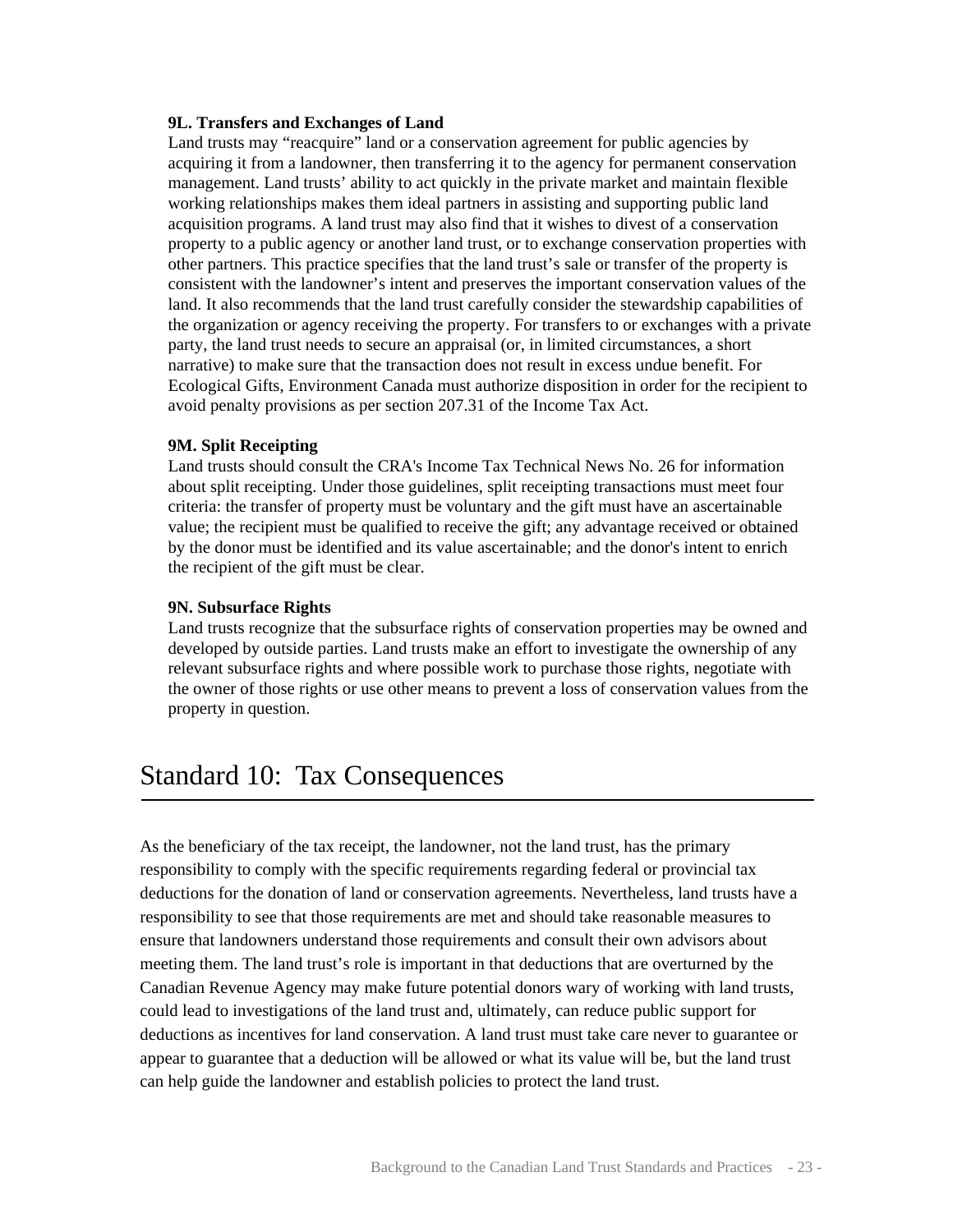#### **10A. Independent Legal, Financial and Tax Advice**

Even in instances where land trust staff or volunteers have relevant legal or tax knowledge, land trust representatives should advise landowners to obtain independent tax and legal advice to avoid misrepresentation and conflict of interest. Land trust staff should discuss the possible implications of a landowner's donation that may help the landowner in those discussions with tax and legal professionals. Land trusts should be careful to notify landowners about potential tax consequences, without offering specific tax or legal advice. Given the specialization of expertise required, and if requested by the landowner, land trusts may provide a list of tax and legal professionals who have expertise that can assist the landowner. However, land trusts should avoid recommending individual professionals.

#### **10B. Appraisals**

The Canadian Revenue Agency has specific requirements for reporting on and determining the value of charitable gifts. These are highly detailed and complex for gifts of property valued at more than \$1,000, which includes most donations of land or conservation agreements to land trusts. The land trust needs to make sure the donor knows about these requirements. Helping the landowner understand the law can avoid criticism from donors, help ensure that the substantiation requirements are met and help maintain the credibility of donations to land trusts overall. Gifts of property may also be subject to capital gains. Land trusts should advise landowners about the potential for capital gains (see 10A).

Appraisals of land, especially land with subdivision potential, are substantially different from typical residential property appraisals. Appraisals of conservation agreements are even more highly specialized. The land trust should advise the landowner (preferably in writing) to use a provincially licensed or provincially certified appraiser who is certified by the Appraisal Institute of Canada and who follows the Canadian Uniform Standards of Professional Appraisal Practice. Land trusts may also wish to request a statement of qualifications from appraisers that they are not familiar with.

Appraisals should be commissioned by the land trust but may be paid for by either the land trust or the landowner or by both jointly. In instances where the landowner is responsible for the appraisal, land trusts should have a practice of requesting a copy of the landowner's appraisal. Where an existing appraisal is used, it should be dated within a year of the donation, or the land trust should request an update from the appraiser.

While the land trust cannot pass judgment on the appraisal, it does have an interest in helping to see that the donor's appraisal will meet Environment Canada's or the Canadian Revenue Agency's requirements and that the appraised value does not appear unreasonably high and thus likely to attract a CRA challenge or cause difficulties in the certification of the donation's value by Environment Canada. If the land trust believes the appraised value is significantly overstated, or the project does not conform in some other way with the tax law, the land trust should share its concerns with the donor and decide whether to proceed with the transaction. The danger of appearing to be a party in a transaction that unfairly benefits a private individual—or, worse, perpetrates tax fraud—is a serious risk. It could jeopardize not only the credibility and tax status of the land trust, but also the credibility of donations to all land trusts.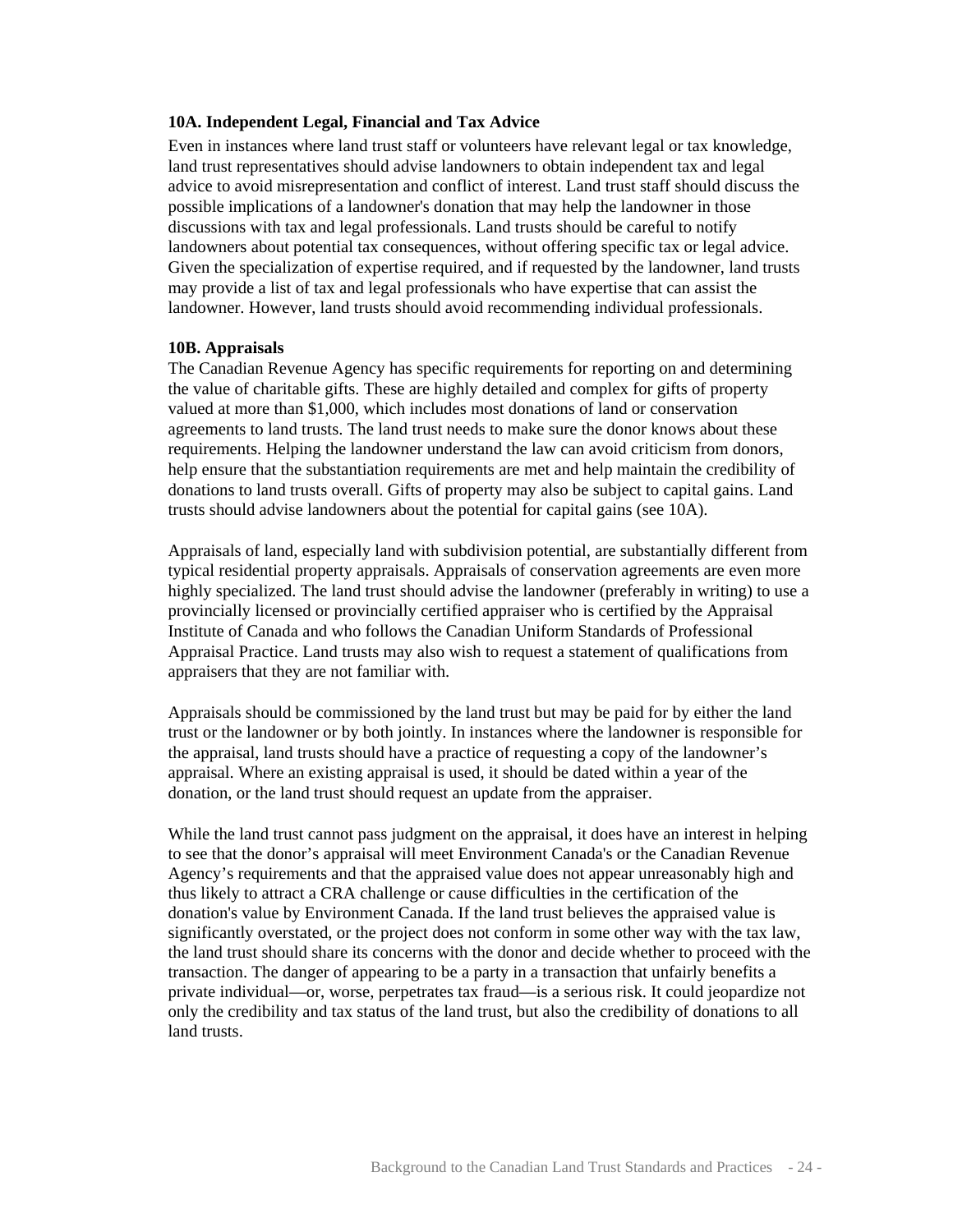#### **10C. Ecological Gifts Program**

The Ecological Gifts Program can provide landowners with additional tax benefits that might not be achieved with a standard donation. However, this program may not benefit every landowner. Land trusts should be familiar with the tax implications of the Ecological Gifts Program as well as provincial and federal requirements for donations under the program. Recipients that dispose of, or change the use of, lands or conservation agreements are subject to penalties under the *Income Tax Act* (ITA S.207.31) unless they receive written authorization to dispose of or change use of the lands from Environment Canada.

#### **10D. No Assurances on Deductibility or Tax Benefits**

Landowners frequently want assurances that fee simple or conservation agreement donations will be considered deductible by the CRA and, especially early in a transaction, may want to know how large a tax benefit is likely as a result of their donation. Land trusts should be aware that not all donations may be considered gifts by CRA (donations required as part of development approvals, for example) and should seek advice accordingly. A land trust can provide general information and examples based on its experience, but should make it clear that the legal issues of deductibility and the value of donations are the responsibility of the landowner and his or her advisors. Due to their responsibilities for issuing charitable tax receipts, land trusts will also want to be confident about the value of gifts received and should access the necessary financial expertise to make these determinations.

### Standard 11: Conservation Agreement Stewardship

A land trust that accepts and holds conservation agreements commits itself to their annual stewardship in perpetuity, to enforcement of their terms, and to building positive landowner and community relationships to support the land trust's conservation programs and enforcement actions. A land trust that fails to do so may eventually lose its credibility, could cause its conservation agreement program to be invalidated, may erode public confidence in conservation agreements, and ultimately risk the protection of the land. Not all land trusts have the capacity to hold conservation agreements in perpetuity and may achieve their conservation goals through partnerships with other organizations, fee ownership or other conservation methods. These practices will help ensure that the important conservation values protected by conservation agreements are sustained over time.

#### **11A. Funding Conservation Agreement Stewardship**

This practice emphasizes the need to review immediate and long-term costs of conservation agreement holding, and to secure operating and/or dedicated funds to carry out the land trust's obligations. A land trust should perform a calculation for every transaction to determine the funding needed for stewardship and enforcement, or determine a standard fee to assess for every conservation agreement. The land trust should then collect these fees or raise the necessary funds for each conservation agreement, or ensure that it has a steady source of operating income to cover these costs. Land trusts should be able to fund their annual stewardship costs and have enough funding in place to at least initiate an enforcement action, if not pay for it completely. Specifically restricted funds should be placed in a designated fund or funds (see 6G.) If a land trust does not have adequate funds for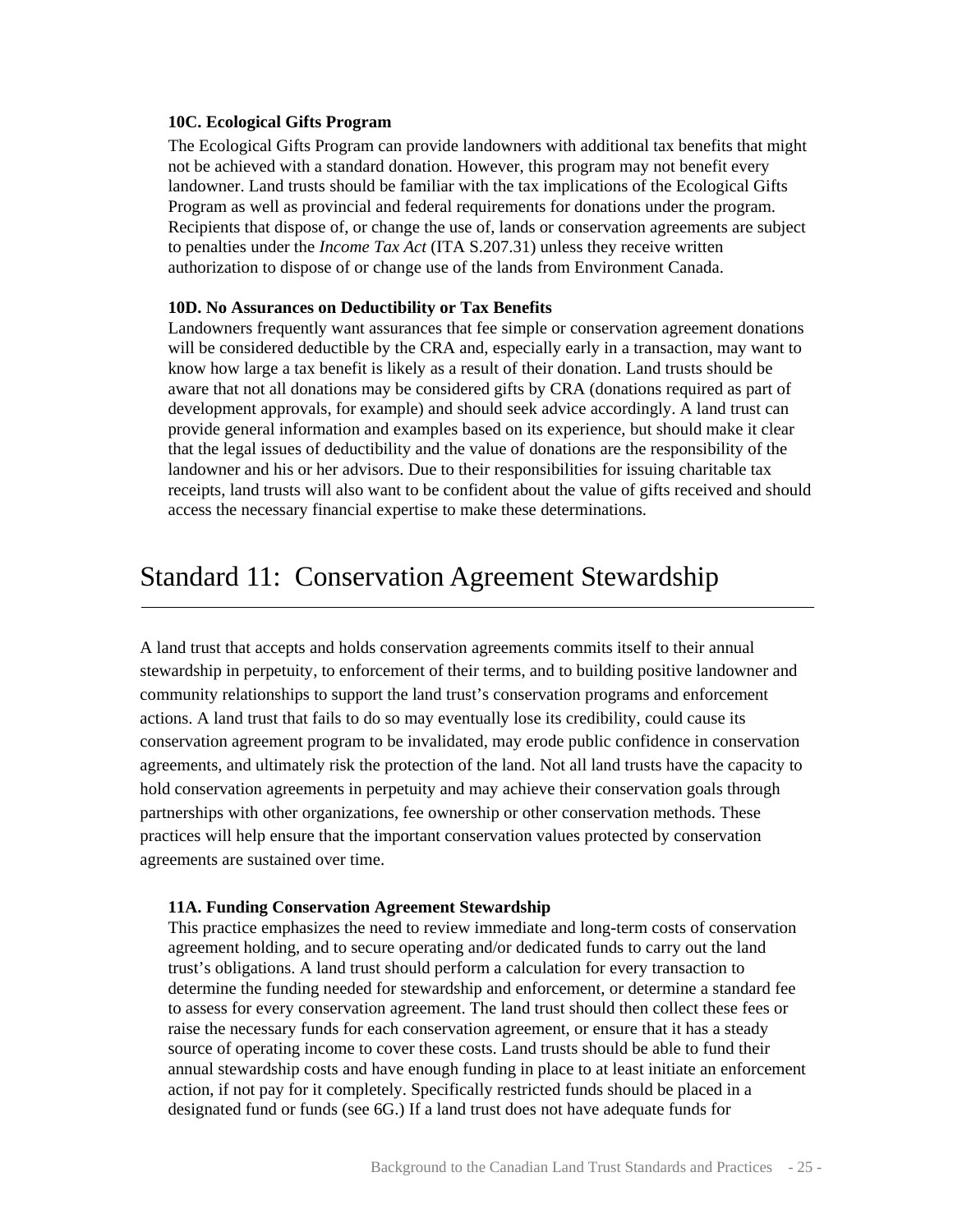stewardship and enforcement, it should have a fundraising strategy and a board policy committing the funds for this purpose, and be able to demonstrate progress toward meeting the goals of the strategy.

Like all Canadian charities, land trusts must spend 80% of their charitable receipts on charitable activities in each year. Charities that exceed the 80% mark in their expenditures may carry the excess forward up to five years or back one year to offset a shortfall. Fundraising expenses are not included as charitable activities (see 5A). Funds applied to endowment funds or other dedicated funds that are established to earn interest over the long term are not included as charitable activities by the Canadian Revenue Agency. Therefore, land trusts who wish to develop these types of funds must either do so by using less than 20% of their incoming receipts, or by carrying over an excess into a future year, or by receiving funds through a bequest (considered exempt by CRA) or by having donors direct funds into a gift that must be retained by the organization for 10 years.

#### **11B. Baseline Documentation Report**

Baseline documentation reports are critical for establishing the condition of the property at the time the conservation agreement is transferred, and are the basis of future monitoring and enforcement. In addition, for conservation agreements for which a federal tax deduction is granted under the Ecological Gifts Program, the compilations of some baseline documentation are required at the time of closing. While it is sometimes difficult for land trusts to prioritize or gather all the data required, baseline reports should be completed prior to closing, and signed by the landowner and the land trust at closing. In the event of poor seasonal conditions for documenting the important conservation values of the property, an interim baseline report with an acknowledgement that the interim report will be replaced by a full baseline documentation report can be signed by both parties at closing and recorded/registered where possible. The interim report can include all of the data available by the date of closing and should indicate when the final report will be completed. The use of interim reports and acknowledgements of full reports with the land trust and landowner's signature has proven effective in regions of the country where ground conditions prevent the completion of the full baseline documentation report at closing. In the past, land trusts may have accepted conservation agreements without a baseline documentation report. In these cases, the land trust should have a plan for completing documentation for all conservation agreements. Where possible, the land trust may wish to involve the landowner in the collection of baseline information as a means of establishing a working relationship between the two parties. Both the landowner and the land trust should have a copy of the baseline documentation report with the land trust having two copies; one for safekeeping and the other for monitors to use in the field.

#### **11C. Conservation Agreement Monitoring**

There are several reasons why a land trust should monitor its conservation agreements annually. In exceptional circumstances, due to the remoteness of the property, monitoring may not be carried out on an annual basis, but a schedule for monitoring should still be developed to insure the conservation values of the property will be safeguarded. Monitoring helps a land trust develop a relationship with the landowner, helps discover changes in land ownership, enables it to see if the conservation agreement is effective, helps uncover violations, saves time and money on enforcement actions, and establishes a record in case of court action. Annual monitoring routinely reminds the landowner of the conservation agreement and provides a means for annual landowner contact. With annual monitoring the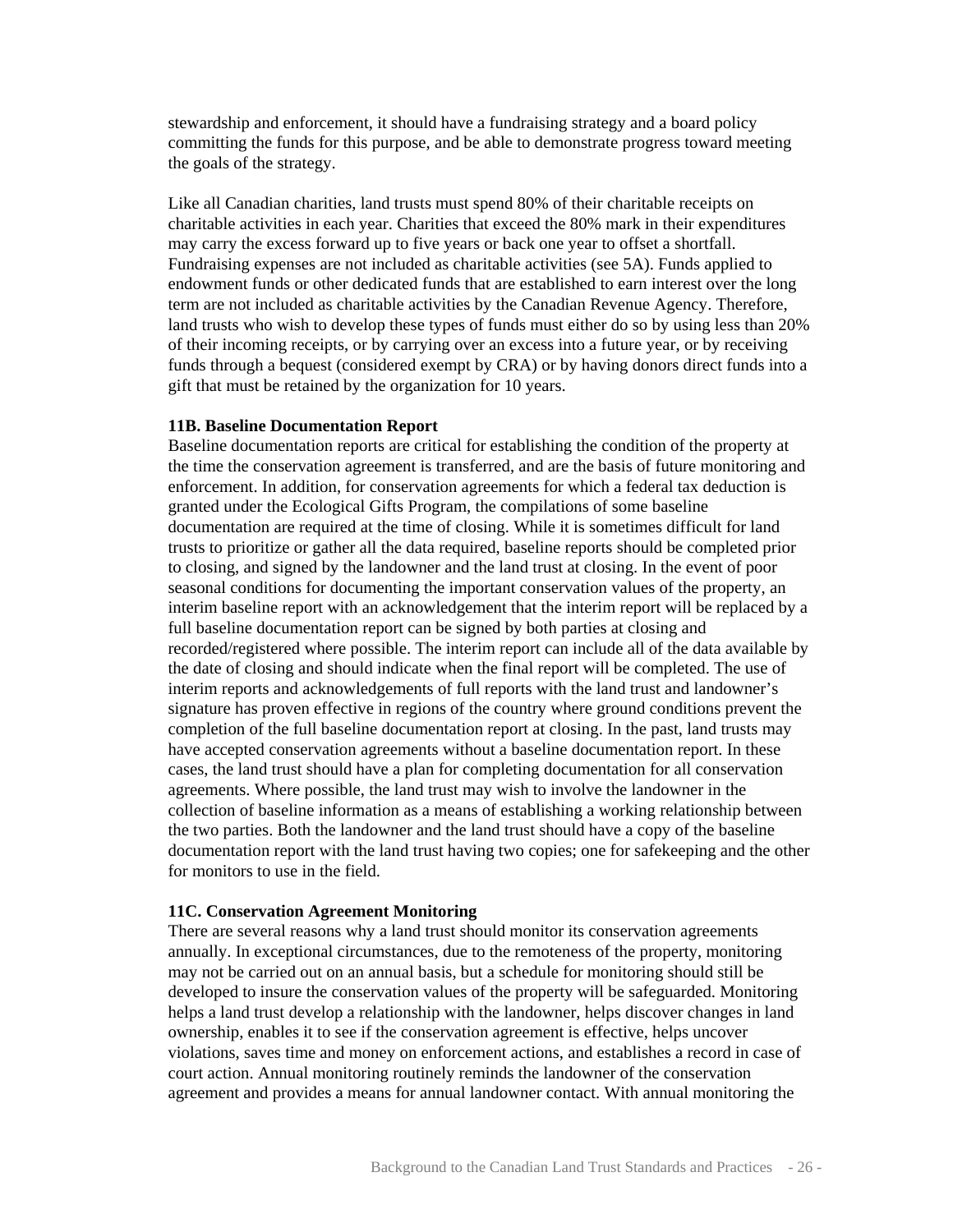land trust can promptly document any changes in the property's condition relative to the conservation agreement. While some land trusts regularly conduct "drive-by" or informal monitoring activities, the monitoring results should be documented to build a record for future monitoring and in case the land trust must address a violation. Some conservation agreements with particularly sensitive conditions, or on land where a landowner is performing management activities, may require monitoring more frequently than once a year. Land trusts use a combination of on-the-ground review, aerial observation and other methods in their annual monitoring. Conservation agreements held under the Ecological Gifts Program must be monitored to ensure that the land use of the property is consistent with the original donation. Monitoring documentation for Ecological Gifts should be made available to Environment Canada upon request. If conservation agreements are monitored by volunteers, they should be trained, tailoring the monitoring techniques and requirements to the specific property. Depending on the complexity of the property and the conservation agreement, volunteers with certain technical backgrounds may be required. Good record keeping is essential to monitoring. Staff and/or volunteers should be provided with standard monitoring forms. Where violations occur, enforcement may be necessary and therefore detailed, credible records will be required.

#### **11D. Landowner Relationships**

Landowner contact has always been a part of the *Canadian Land Trust Standards and Practices*, but land trusts are increasingly realizing that developing strong relationships with landowners is the best way to help provide for good stewardship of the land and avoid potential conservation agreement conflicts. This practice is expanded to address the need to build relationships with existing and new owners of lands with conservation agreements and the managers of such land. Maintaining contact with landowners, who have granted you conservation agreements, is as important as or more important than establishing relationships with new landowners. Landowner relationships should ideally extend beyond once-a-year contact during a monitoring visit, and may include newsletters and updates, special workshops or other events. Land trusts may refer landowners to individuals who can help with the property's natural resource management. Every land trust should have a person (staff or volunteer) assigned to respond to landowner requests or inquiries about their conservation agreements. These staff or volunteers should also be trained on how to work with landowners.

Land trusts should have processes and practices in place that address changes in ownership. Conservation agreements should require the landowner to notify the land trust of an impending sale or transfer of property. Land trusts should also ensure that they educate new landowners of the terms of the conservation agreement. New owners should also be provided with a copy of the conservation agreement, baseline documentation report and all monitoring reports.

#### **11E. Enforcement of Conservation Agreements**

When a land trust accepts a conservation agreement, it also accepts the responsibility to enforce that agreement in the event it is violated, and to defend it from challenges. Land trusts facing their first enforcement action often wish they had a formal policy or written procedure to follow governing contact with landowners, board and staff roles, lawyer involvement, and steps to take in the event a potential violation is discovered. This practice calls for all conservation agreement holding land trusts to develop such a policy or procedure. These policies and procedures should ensure that all discussions and actions taken are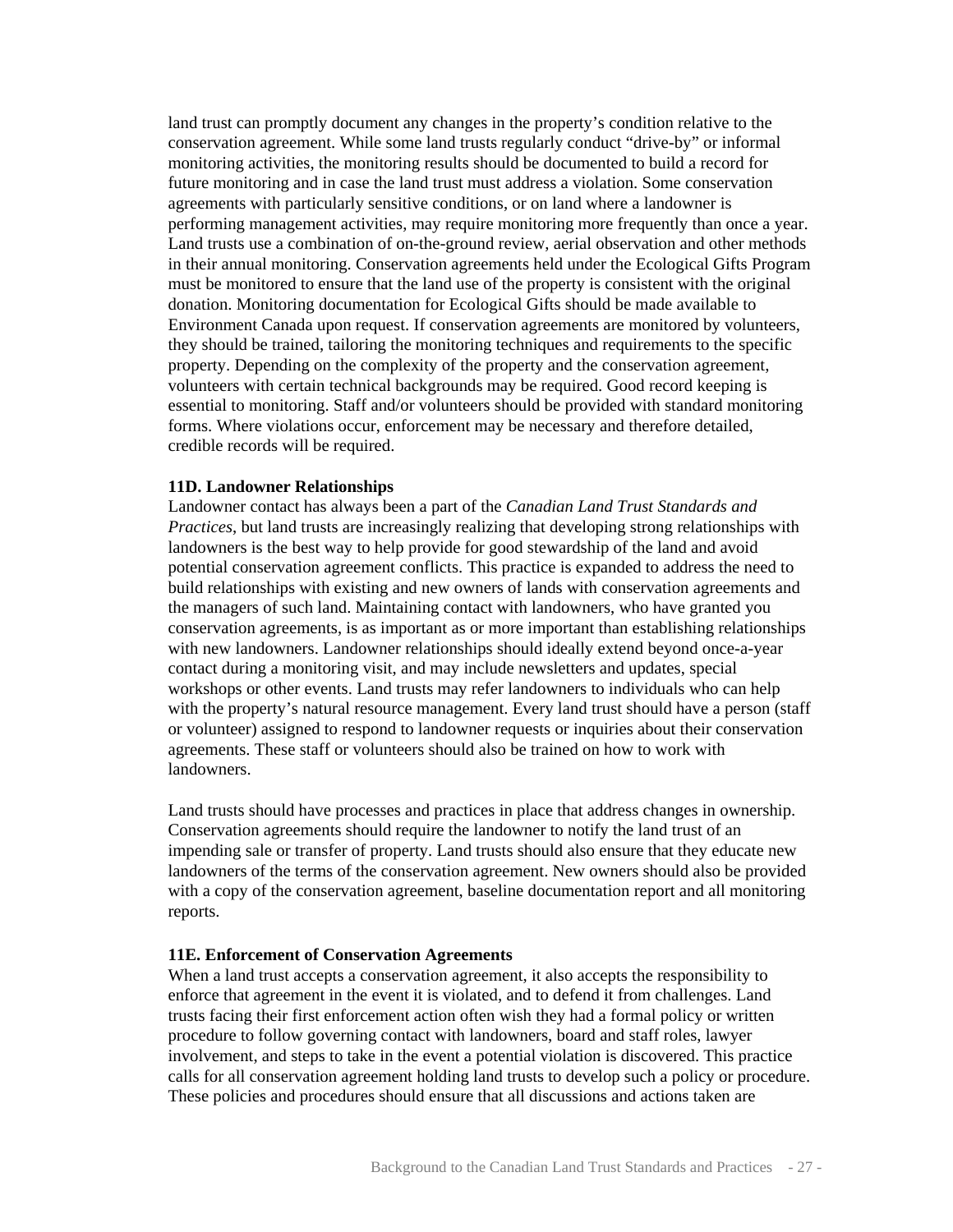recorded and that all copies of correspondence and documents are retained and kept in a safe location. In addition, land trusts must be prepared for enforcement actions and should have access to appropriate legal counsel and the financial resources to pursue the enforcement. Every land trust should promptly address every conservation agreement violation. Landowners and conservation organizations should consider what types of dispute resolutions they want included in the conservation agreement. It should be noted, however, that a strong landowner contact and relations process is the best practice for avoiding breaches of the conservation agreement.

#### **11F. Reserved and Permitted Rights and Approvals**

Many conservation agreements contain specific reserved rights or require that the land trust approve certain landowner actions. It is essential that land trusts track these rights and approvals in order to evaluate their capacity to steward the conservation agreement, respond to landowner information requests and prepare for any enforcement or defense actions. A land trust should have a paper file system or database for tracking this information. For every conservation agreement, the land trust should have complete information about the exercise of reserved rights or any granted or denied approvals. Land trusts should promptly respond to landowner requests for approvals to exercise reserved rights.

#### **11G. Contingency Plans/Backups and 11H. Contingency Plans for Backup Holder**

It is vital that every land trust consider what will happen to its assets if the organization ceases to exist, and plan accordingly. One strategy is to include backup or contingency provisions in the conservation agreement. This strategy may not be effective, however, without alerting the potential backup grantees or providing the necessary funding for backup grantees to take on the responsibility for the conservation agreements. In these two practices, original grantees and future grantees are encouraged to follow established procedures and plan accordingly. In planning for a backup strategy, land trusts should have complete files for each conservation agreement and stewardship funds available to transfer to a new conservation agreement holder. Land trusts that regularly agree to be a backup holder may want to have criteria for what projects they will accept. Some land trusts that are named as backup holders follow the same acquisition and approval process for backup interests as they do when they are accepting any other conservation agreement. Land trusts should also transfer any endowment funds that are specific to the property in question to the new conservation agreement holder. Environment Canada must authorize the transfer of any Ecological Gift properties, including conservation agreements, or land trusts may face penalties under Section 207.31 of the Income Tax Act.

#### **11I. Amendments**

While conservation agreement amendments are not common, land trusts should expect to receive requests for amendments and may, in certain circumstances, wish to initiate an amendment to strengthen a conservation agreement, recognize a boundary adjustment or clarify language. Most land trusts, when faced with their first amendment request from a landowner, wish they had a policy to guide their actions. This practice encourages land trusts to develop an amendment policy to help ensure that amendments meet the mission of the organization and maintain the land trust's credibility. A policy should prohibit undue benefit, clarify board and staff roles, and ensure that all amendments result in either a positive, or not less than neutral conservation outcome. Amendment of Ecological Gift conservation agreements may be subject to Section 207.31 of the Income Tax Act. Many other standards are involved in reviewing amendment requests, including 1, 4, 6, 8, and 9, and practice 3F.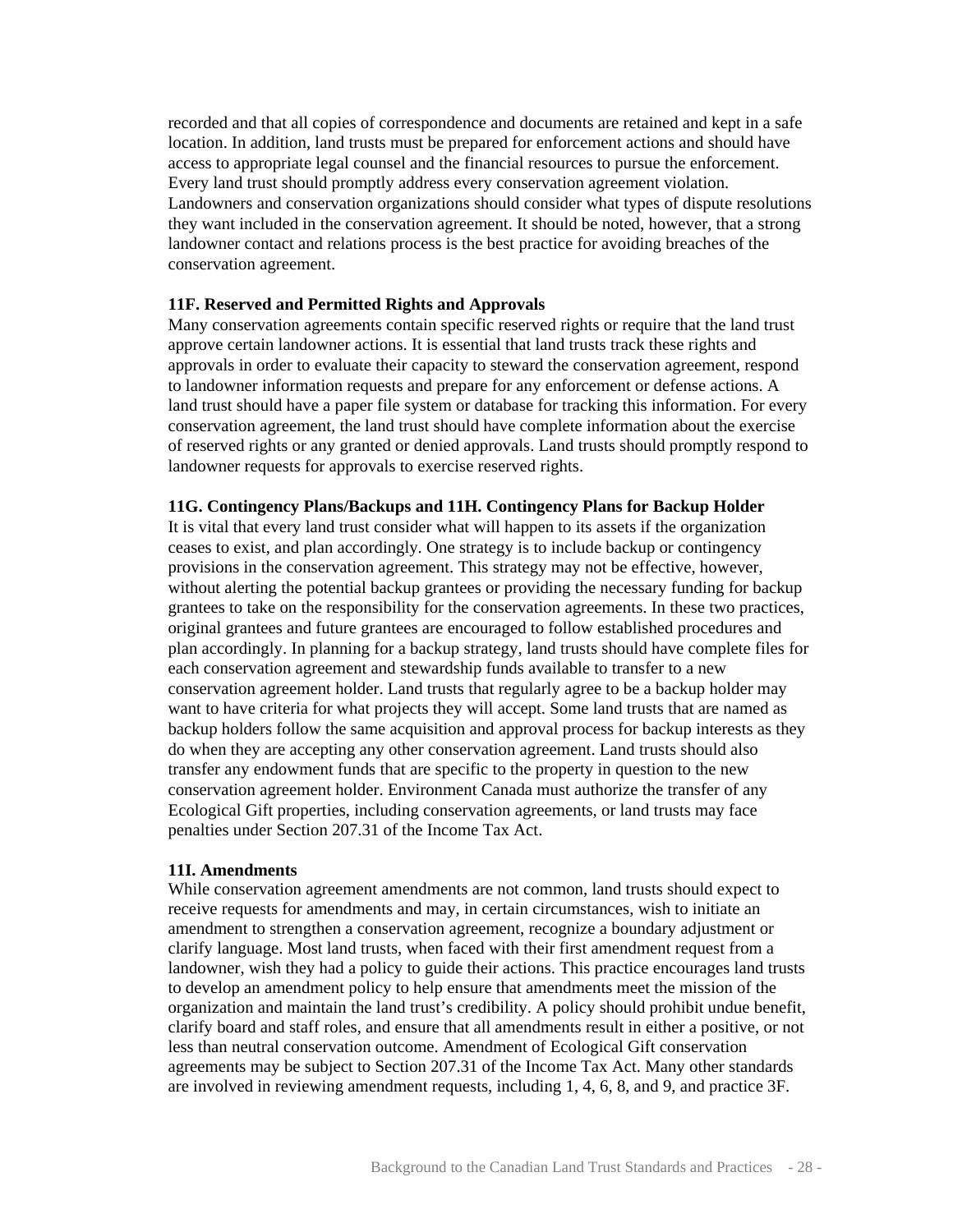#### **11J. Expropriation**

Conservation agreements may be subject to acts of expropriation. In these instances, a land trust should be prepared for the expropriation action, including having the percent of value data for the interests being condemned. A land trust should evaluate the impact of the expropriation action on the conservation values and, to the extent possible, work with the expropriating authority to craft remedies that reduce these impacts or allow for additional conservation action.

#### **11K. Extinguishment**

In rare instances, a conservation agreement may be extinguished (for instance, when a conservation agreement holder merges fee and conservation agreement interests). In some provinces, certain forms of extinguishment must be court-ordered or court-approved. Extinguishments may occur where, changes to the surrounding landscape, have negated the ecological value of the land, which the conservation agreement protects, thus making the conservation agreement obsolete. It is a good practice to address these in the conservation agreement itself. To the extent possible, a land trust should ensure that the conservation values will continue to be protected on the land following the extinguishment or ensure that additional conservation action is taken. Extinguishment of a conservation agreement should never be considered lightly, should only be an option of last resort, and should always consider the precedent that might be set and how extinguishment may impact the viability of the conservation agreement tool itself. Extinguishment of Ecological Gift conservation agreement may be subject to Section 207.31 of the Income Tax Act.

#### **11L. Plans and Agreements**.

If management prescriptions are recommended for lands covered by a conservation agreement, they should be accompanied by a management plan/agreement for the property. Some cases, management plans/agreements are included in the conservation agreement and form part of the documentation that is registered against title to the property. Management plans/ agreements should identify the management needs, who will undertake the management activities and who will secure the resources for carrying out the long-term management of the land is preferable if this is done at the same time the conservation agreement is executed and registered.

### Standard 12: Land Stewardship

Many land trusts hold land other than through conservation agreement for a variety of conservation purposes, and must take care of these properties. Failure to manage and monitor the property could lead to loss of or damage to the property's conservation values, injury to visitors, or even loss of the property itself. A land trust that does not care for its holdings will lose credibility. A land trust should also make contingency provisions for its land in the event it can no longer fulfill its stewardship obligations.

#### **12A. Funding Land Stewardship**

This practice emphasizes the need to review immediate and long-term costs of holding land and to secure operating and/or dedicated funds to carry out the land trust's responsibilities. A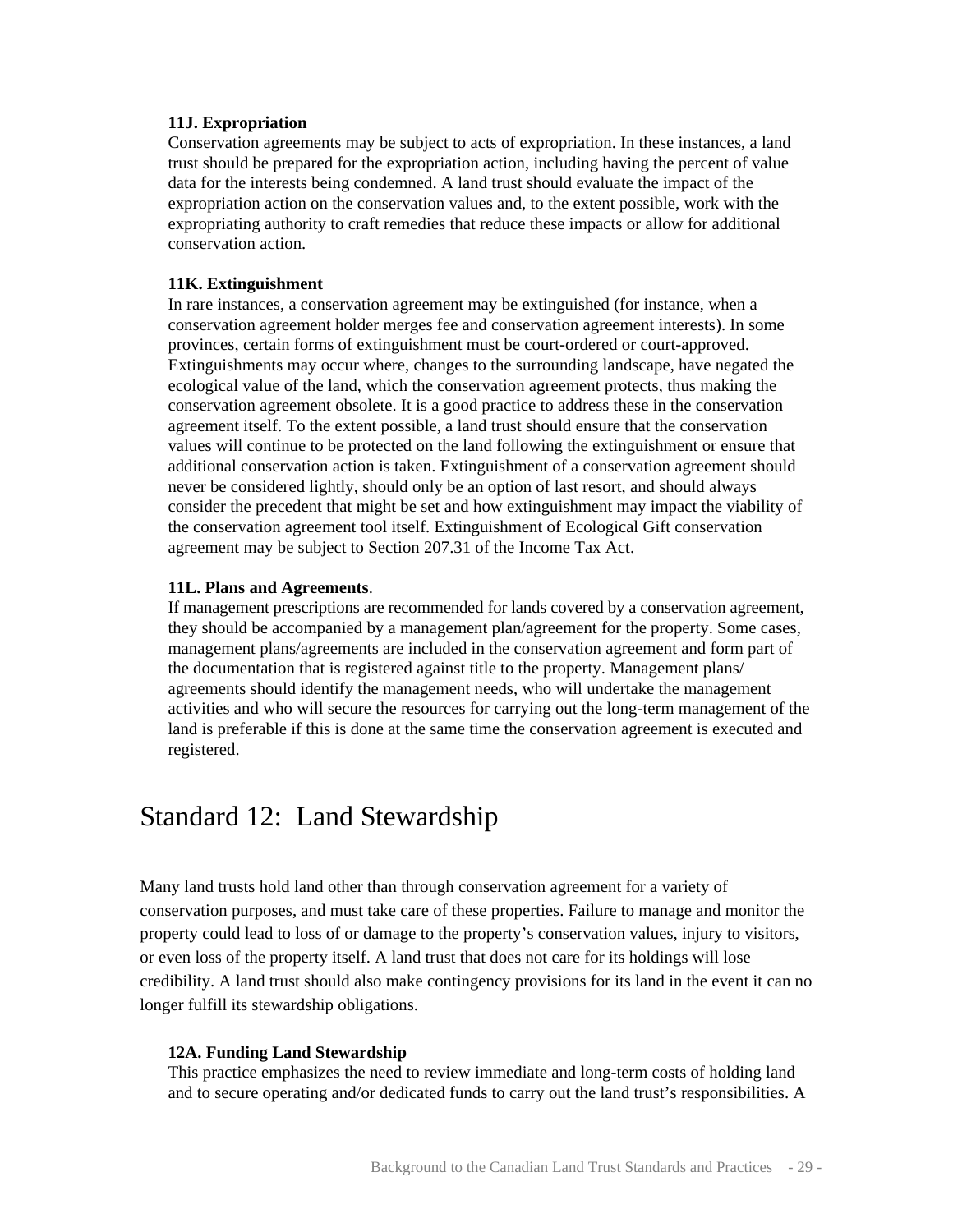land trust should determine the amount of funds it will need to properly care for the land immediately and over time. The land trust should set priorities, ensuring first and foremost that the values for which the property was acquired are at least maintained or strengthened. The land trust should then create a budget and secure these funds, or ensure that it has a steady source of operating income to cover these costs. Specifically restricted funds should be placed in a designated fund or funds (see 6G.) If a land trust does not have adequate funds for the stewardship of its land it should have a fundraising strategy and a board policy committing the funds for this purpose, and be able to demonstrate progress toward meeting the goals of the strategy. Special funds such as legal defense funds may be set up in the event of challenges against conservation agreements.

Like all Canadian charities, land trusts must spend 80% of their charitable receipts on charitable activities in each year. Charities that exceed the 80% mark in their expenditures may carry the excess forward up to five years or back one year to offset a shortfall. Fundraising expenses are not included as charitable activities (see 5A). Funds applied to endowment funds or other dedicated funds that are established to earn interest over the long term are not included as charitable activities by the Canadian Revenue Agency. Therefore, land trusts who wish to develop these types of funds must either do so by using less than 20% of their incoming receipts, or by carrying over an excess into a future year, or by receiving funds through a bequest (considered exempt by CRA) or by having donors direct funds into a gift that must be retained by the organization for 10 years.

#### **12B. Stewardship Principles**

Many land trusts find it useful to develop general stewardship policies or principles to guide the management and use of their properties. These general policies or philosophic principles may be adapted in individual management plans to address the specific needs for a particular property. Stewardship policies or principles might address such items as public access, use of properties for research and environmental education, habitat manipulation, and standards for improvements. The more consistency in the types of properties a land trust owns, the more specific a set of general policies may be. The stewardship principles can be useful in guiding board decisions on land management and can help explain land management decisions to the public. Principles should be clearly stated in all management plans and all public relations material.

#### **12C. Land Management**

Land trusts may engage in resource management activities on lands they hold, including forest management, farming and ranching, and other activities. This practice clarifies that land management activities should follow some form of management plan. Management activities should conform to the organization's mission and stewardship principles. Management plans should state the conservation goals for the property and clearly state the uses and activities that are allowed on the property. They should also state what management prescriptions are required to either maintain or enhance the values for which the property is being protected. Management activities should advance learning and demonstration or restore degraded habitat, not impair important conservation values on the site.

#### **12D. Monitoring Land Trust Properties**

A land trust that holds property also takes on a responsibility to the public and has certain legal liabilities for injuries that occur on the land. Thus, at a minimum, a land trust needs to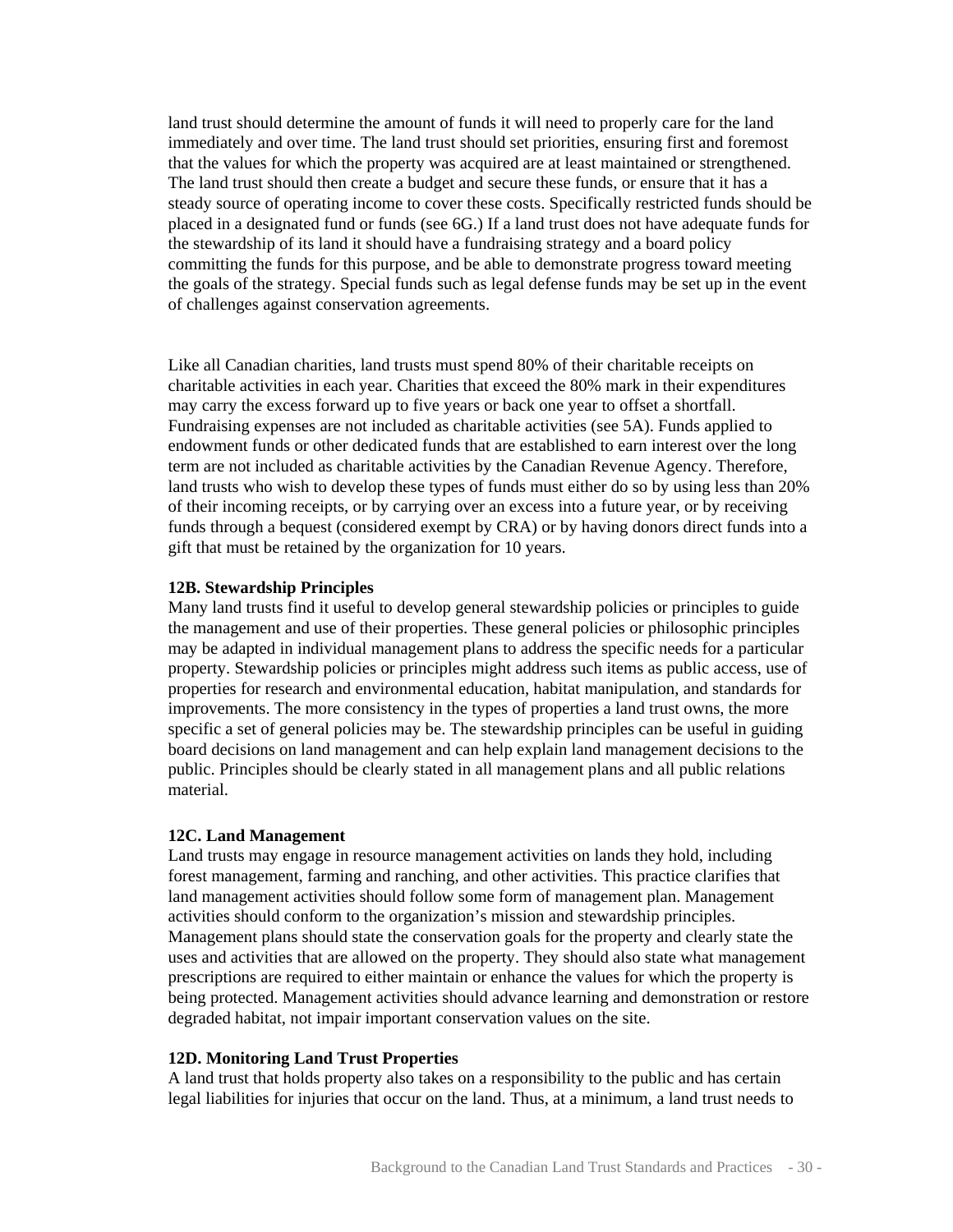monitor each property to ensure it is not damaged by malicious or negligent acts, that unauthorized uses or encroachments are not detrimentally affecting the property and that people are not endangered by safety hazards and that continuous encroachment or unauthorized use do not cause the land trust to lose the property or parts of it or conservation values altogether. Such problems usually can be prevented if the land trust marks and maintains its boundaries and regularly monitors its properties. Land donated under the Ecological Gifts Program must be monitored to ensure that the land use of the property is consistent with the original donation. Monitoring documentation for Ecological Gifts should be made available to Environment Canada upon request. (See 11.C)

Monitoring may also be done for other reasons including; tracking the changes on a property, tracking the health of a particular species or its habitat, or tracking the response to a management measure. A land trust that holds property will want to ensure that the values for which the property was acquired are maintained and that any impacts to the property are not negatively affecting those values. It also has the responsibility to ensure that the public assumes no negative experiences.

#### **12E. Land Stewardship Administration**

Good recordkeeping and administration ensure that stewardship responsibilities are met, and are essential to provide continuity as the board or staff changes. A land trust needs to anticipate the time necessary to accomplish administrative obligations and make them regular practices. This practice can be accomplished by regularly training staff and volunteers on administration requirements and processes. The practice gives a general idea of the types of records that must be maintained for properties held by the land trust. The records policy of 2D should also be followed.

#### **12F. Community Outreach**

Good public relations, especially with adjacent landowners and community leaders who have a special interest in the property, can aid immeasurably in a land trust's stewardship program and benefit the land trust in many other ways. Offering tours of conservation lands, maintaining trail networks or having field days can help encourage community support for the land trust's work. Community support for land trust properties can help build strong local relationships and help prevent damage to the land.

#### **12G. Contingency Backup**

It is vital that every land trust consider what will happen to its assets if the organization ceases to exist, and plan accordingly. A land trust may evaluate other potential conservation owners in its area and discuss with them the potential to transfer its conservation lands if the land trust is ever unable to carry out its ownership responsibilities. In planning for a future transfer of conservation lands, the land trust should have a complete file for each property it holds (that contains deeds, maps, management plans and other documents important to the property) and stewardship funds available to transfer to a new conservation owner. Land trusts should also transfer any endowment funds that are specific to the property question to the new conservation owner. The transfer of any Ecological Gift properties must be authorized by Environment Canada or land trusts may face penalties under Section 207.31 of the Income Tax Act.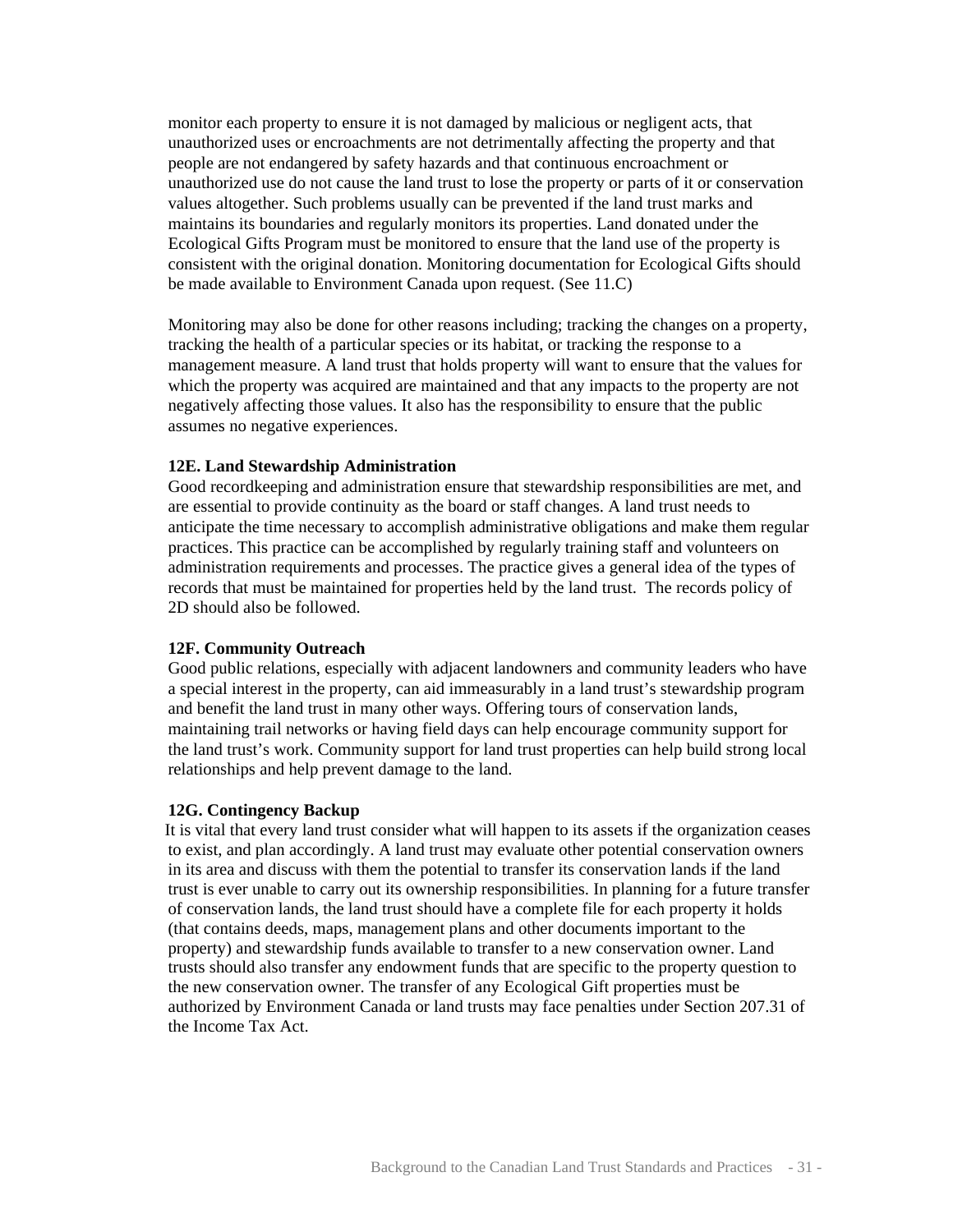#### **12H. Non-permanent Holdings**

Many land trusts accept non-conservation land with the express intention of reselling or transferring the property. This ability to resell or transfer property should be explicitly identified within the land trust's land securement policies. Before a property is sold and while the land is in the land trust's ownership, it should be managed or maintained in such a way that liability risks are minimized and the land trust's credibility is maintained. Neighbours and community leaders should be aware of the land trust's plans to sell the properties and not hold them for permanent conservation. Properties that are sold should reflect the property donor's intentions. Practices 6H and 8L also contain information on how to address nonpermanent holdings.

#### **12I. Expropriation**

Conservation lands may be subject to acts of expropriation. In these instances, a land trust should be prepared for the expropriation action, including having an understanding of the value of the interests being condemned. A land trust should evaluate the impact of the expropriation action on the conservation values and, to the extent possible, work with the condemning authority to craft remedies that reduce these impacts or allow for additional conservation action. Donors should be made aware that expropriation is an action, which is beyond the land trust's ability to control.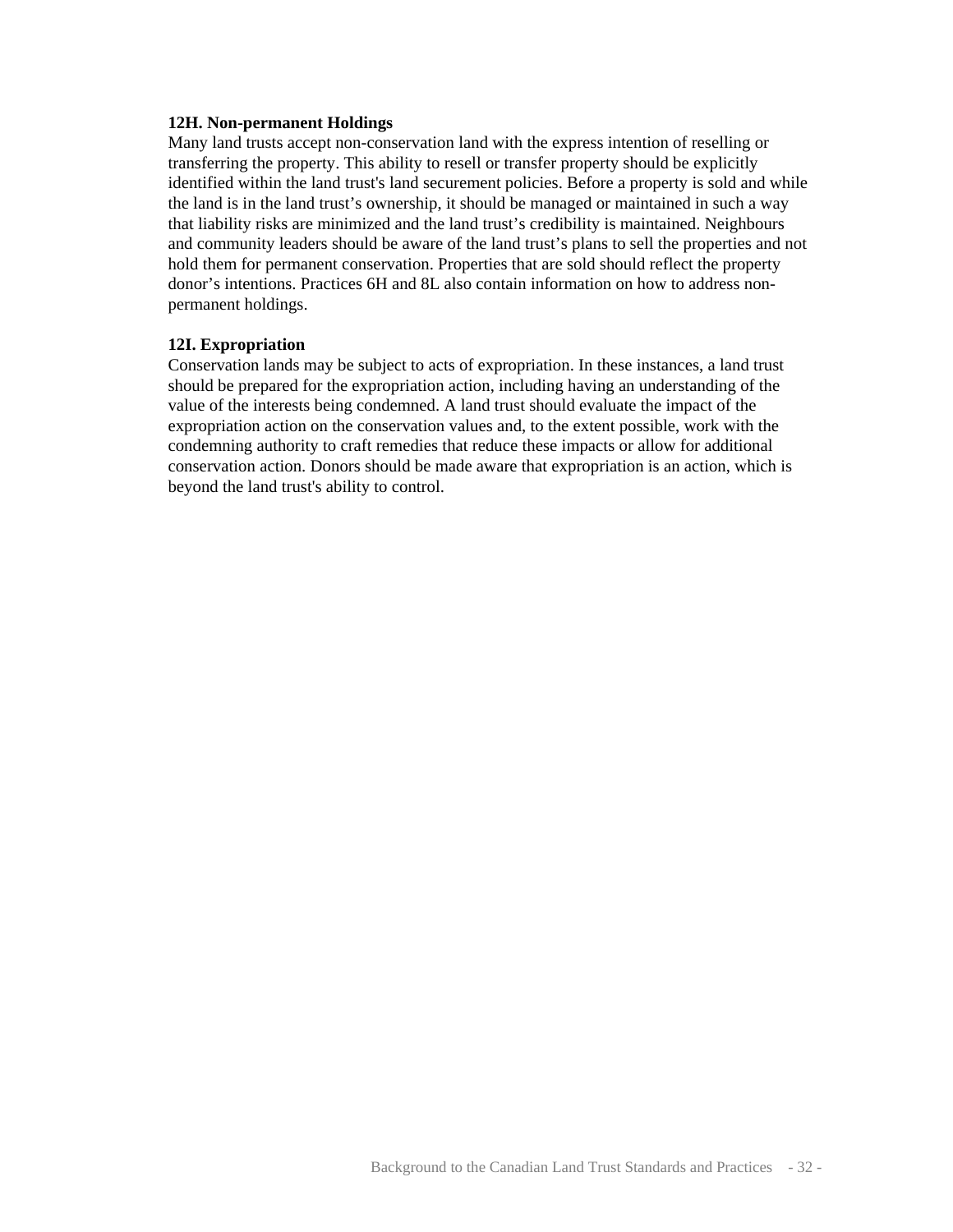## **Sample Board Resolution**

 The Canadian Land Trust Alliance requires that member land trusts accept the *Canadian Land Trust Standards and Practices* as the guiding principles for their operations, indicating their commitment to upholding the public trust and to the credibility of the land trust community as a whole. The Canadian Land Trust Alliance encourages all land trusts to go beyond accepting the guidelines by implementing the *Canadian Land Trust Standards and Practices* at a pace appropriate for the size of the organization and scope of its protection activities. In the sample board resolution, land trusts are asked to accept the statement of the *Canadian Land Trust Standards and Practices* as guiding the practices of the organization, and to make a commitment to making continual progress toward implementation of the standards and practices. When a land trust passes a board resolution adopting *Canadian Land Trust Standards and Practices* it should send a copy to the appropriate land trust alliance.

## Addendum - British Columbia

#### **9O. Protected Lands Catalogue**

The BC Lands in Trust Registry was originally initiated to track conservation covenants in British Columbia. Since then, the Land Trust Alliance of BC determined that a full inventory of conservation lands should also include sites also owned by land trusts as fee simple lands. The BC Lands in Trust Registry, with its database inventory program (The Protected Lands Catalogue), offers a central location for this inventory offering detailed information about protected areas on private lands, their ecosystems, habitats, species, cultural or aesthetic features and their land uses. Given recent changes to privacy legislation, land trusts should take care to remove all personal information that is submitted to the BC Lands in Trust Registry.

#### **11L Joint Covenants**

Land trusts in BC are advised to hold covenants jointly with a second land trust as a means of ensuring the longevity of the covenant should one land trust fail. This is especially important for smaller land trusts that may not have the resources to sustain themselves over the long term.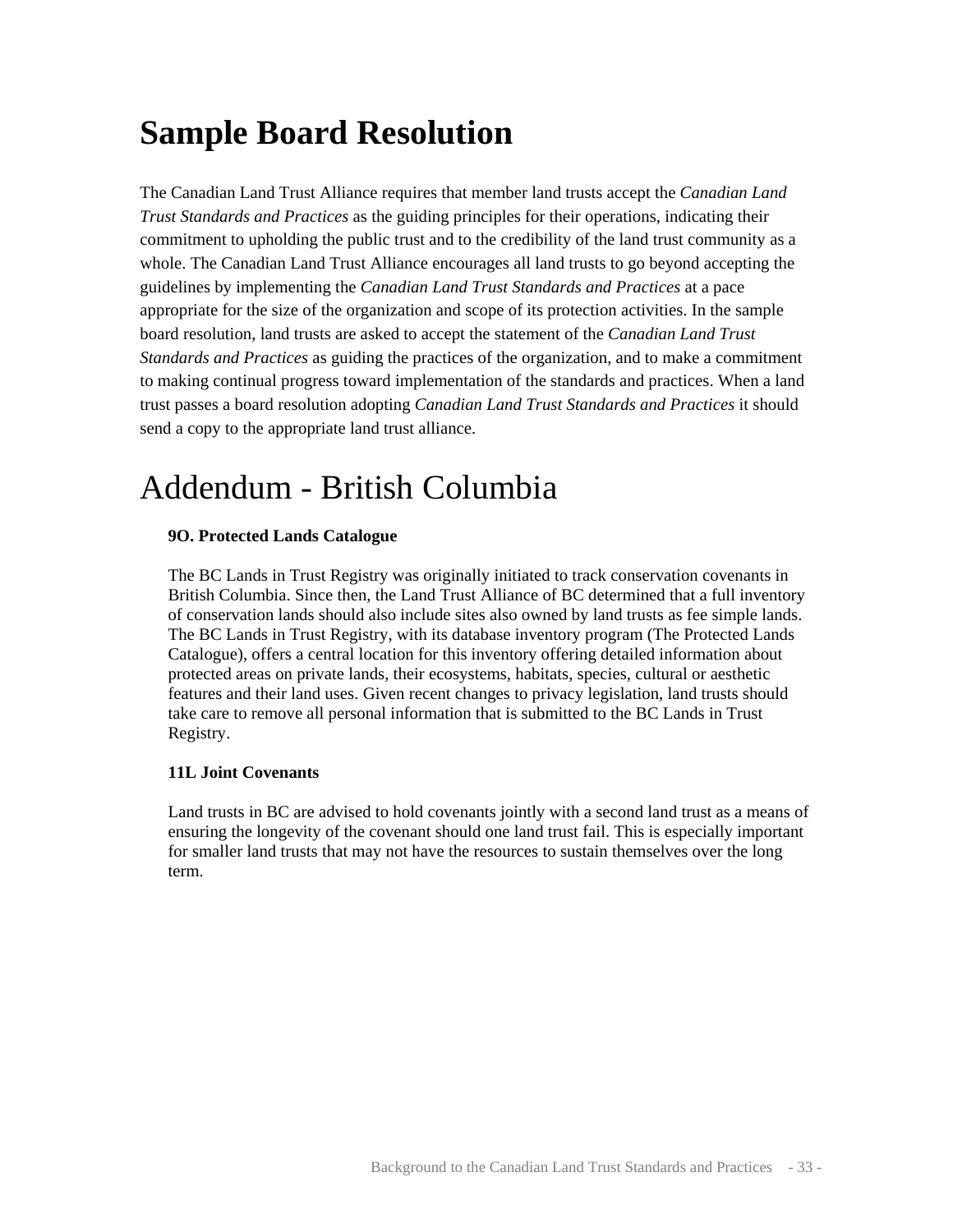### **Quick Reference Guide: How Revised** *Standards and Practices* **Compare to the Previous Edition**

2005 Editions 2001 Edition

1C Outreach New 1D Ethics New

2A Compliance with Laws 4D Reporting Requirements 2B Nonprofit Incorporation and Bylaws 4A Nonprofit Incorporation

2D Records Policy New 2E Public Policy New 2F Current Information …………………… ..…. New for Canada

3D Preventing Minority Rule 2D Preventing Minority Rule

#### **Standard 4: Conflicts of Interest Standard 3: Conflict of Interest**

4B Board Compensation 3B Board Compensation 4C Transactions with Insiders New

#### **Standard 5: Philanthropy and Fundraising Standard 5: Fundraising**

5D Marketing Agreements New

#### **Standard 1: Mission Standard 1: Purpose and Goals**

1A Mission 1A Clear statement of Purpose and Goals 1B Planning and Evaluation 1B Consistency with Purpose and Goals

#### **Standard 2: Compliance with Laws Standard 4: Basic Legal Requirements**

2C Tax Exemption 4B, 4C Tax Exemption / Retaining Charitable Status

#### **Standard 3: Board Accountability Standard 2, 13: Board Accountability / Board Approval of Transactions**

3A Board Responsibility 2A Basic Legal Standards of Behaviour 3B Board Composition 3C Board Size and Diversity 3C Board Governance 2B, 2C Informed Participation / Board Meetings 3E Delegation of Decision-Making Authority 2E Delegation of Decision-Making Authority 3F Board Approval of Land Transactions 13A, 13B, 13C Opportunity for Board Action for Every Land Transaction / Accurate and Sufficient Information / Authority Delegated to Committee or Staff

4A Dealing with Conflicts of Interest 3A Dealing with Conflicts of Interest

5A Legal and Ethical Practices 5A, 5E Charitable Solicitation Laws / Reasonable Fundraising Costs 5B Accountability to Donors 5B Donor Notification of Deductibility 5C Accurate Representations 5C, 5D Accurate Representations / Use of Funds as Specified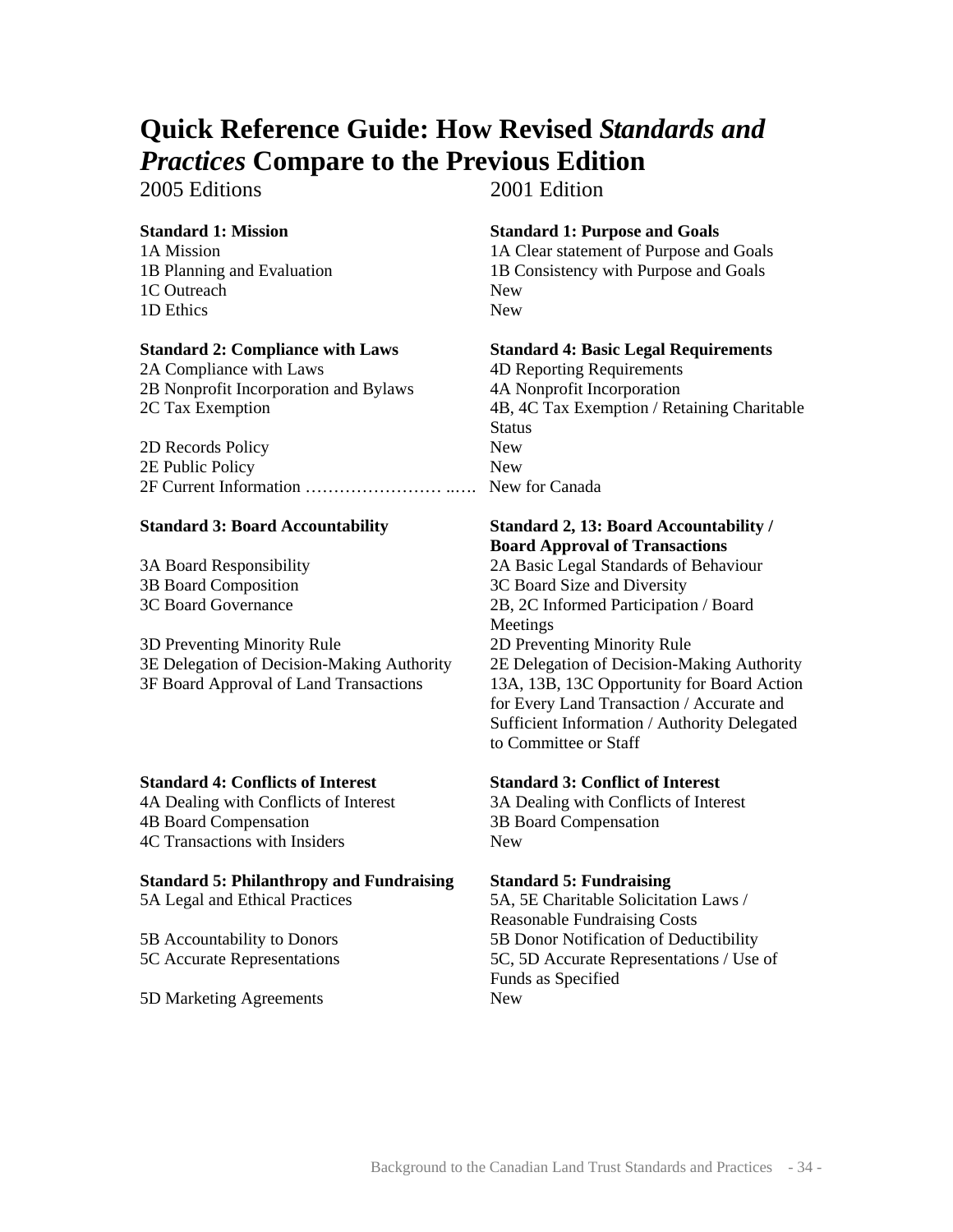| 2005 Edition                                | 2001 Edition                                |
|---------------------------------------------|---------------------------------------------|
| <b>Standard 6: Financial and Asset</b>      | <b>Standard 6: Financial and Asset</b>      |
| <b>Management</b>                           | <b>Management</b>                           |
| 6A Annual Budget                            | 6A, 6B, 6C Annual Budget / Budget Reflects  |
|                                             | Goals and Purposes /Revenue is Greater than |
|                                             | Expenses                                    |
| 6B Financial Records                        | 6F Clear, Complete, and Accurate Financial  |
|                                             | Records                                     |
| 6C Financial Reports and statements         | 6G Frequency and Form of Financial Reports  |
|                                             | and statements                              |
|                                             |                                             |
|                                             |                                             |
| 6F Investment and Management of Financial   |                                             |
|                                             |                                             |
|                                             | <b>Assets and Dedicated Funds</b>           |
| 6G Funds for Stewardship and EnforcementNew |                                             |
| 6H Sale or Transfer of Assets               |                                             |
|                                             |                                             |
|                                             |                                             |
| <b>Standard 7: Volunteers, Staff and</b>    |                                             |
|                                             |                                             |
|                                             | <b>Volunteers</b>                           |
|                                             |                                             |

| Assistance / Evaluating the Need for Staff |
|--------------------------------------------|
|                                            |
|                                            |
|                                            |
|                                            |
|                                            |
|                                            |
|                                            |
|                                            |

### **Standard 8: Evaluating and Selecting**

|                                                                                        | Standards 8, 9, 10: Selecting Projects /   |
|----------------------------------------------------------------------------------------|--------------------------------------------|
|                                                                                        | Choosing the Best Conservation Method /    |
|                                                                                        | <b>Examining the Property</b>              |
|                                                                                        | .8D Identifying High-Priority Projects     |
|                                                                                        |                                            |
|                                                                                        | Consistency of Transactions with Goals and |
|                                                                                        | Purposes                                   |
| 8C Federal and provincial Requirements                                                 | New.                                       |
|                                                                                        |                                            |
|                                                                                        |                                            |
|                                                                                        |                                            |
| 8G Evaluating the Best Conservation Tool 9A, 9B Selecting the Best Conservation Tool / |                                            |
|                                                                                        | Informing the Landowner of Conservation    |
|                                                                                        | Options                                    |
|                                                                                        |                                            |
|                                                                                        |                                            |
|                                                                                        |                                            |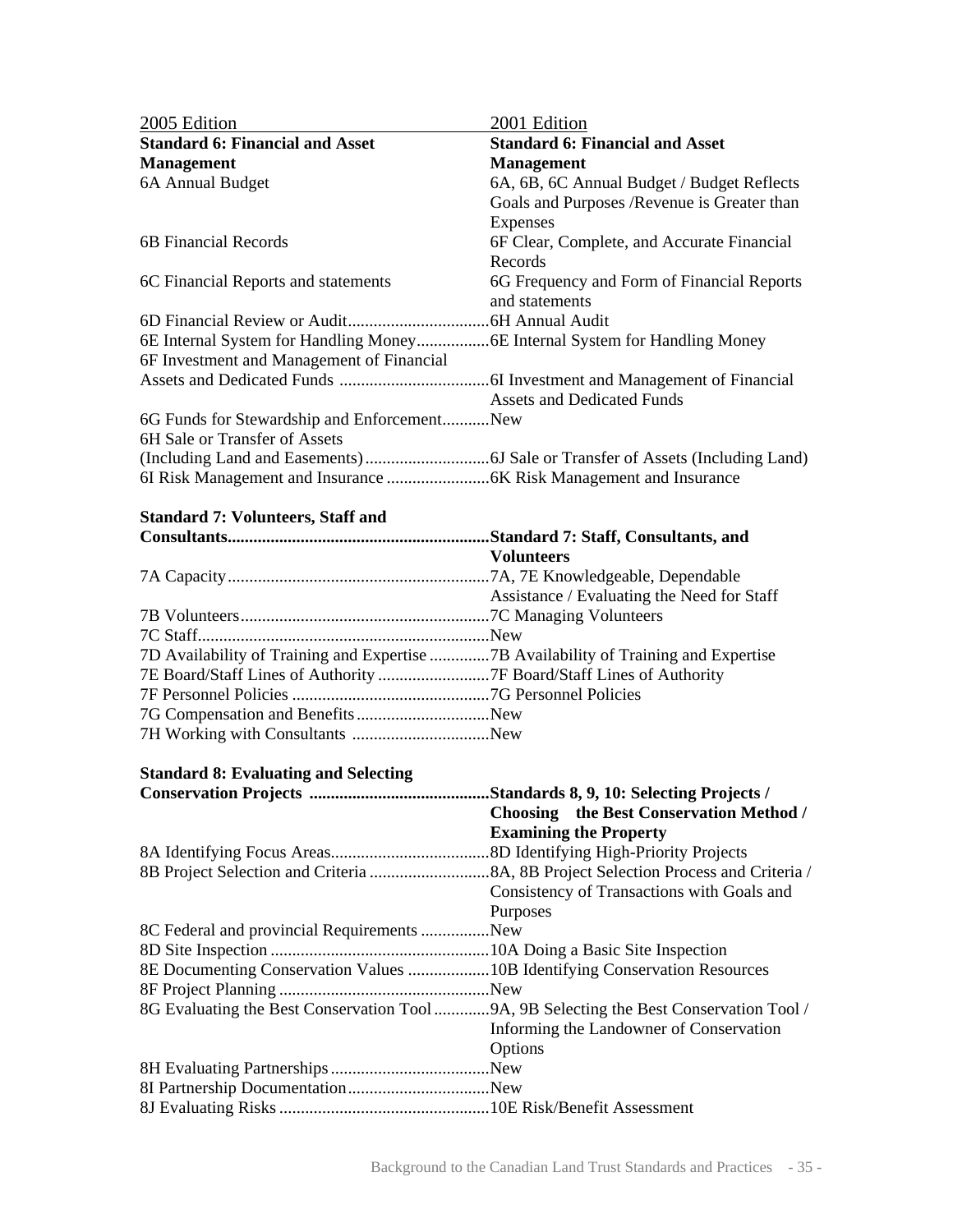| 2005 Edition | 2001 Edition |
|--------------|--------------|
|              |              |
|              |              |

### **Standard 9: Ensuring Sound**

| Standard 9: Ensuring Sound                                                          |                                               |
|-------------------------------------------------------------------------------------|-----------------------------------------------|
|                                                                                     |                                               |
|                                                                                     | <b>Ensuring Sound Transactions</b>            |
| 9A Legal Review and Technical Expertise 11A, 11B Technical Expertise / Legal Review |                                               |
|                                                                                     | of Every Transaction                          |
|                                                                                     |                                               |
|                                                                                     | Parties / Don't Give Legal Advice             |
| 9C Environmental Due Diligence for                                                  |                                               |
|                                                                                     |                                               |
|                                                                                     | <b>Hazardous Materials</b>                    |
|                                                                                     |                                               |
| 9E Easement/covenant/servitude Drafting New                                         |                                               |
| 9F Documentation of Purposes and                                                    |                                               |
|                                                                                     |                                               |
|                                                                                     | of Purposes and Uses / Clear Understanding of |
|                                                                                     | Roles, Rights and Responsibilities            |
|                                                                                     |                                               |
| 9H Title Investigation and Subordination 11H Title Investigation                    |                                               |
|                                                                                     |                                               |
|                                                                                     |                                               |
|                                                                                     |                                               |
|                                                                                     |                                               |
| 9L Transfers and Exchanges of Land New                                              |                                               |
|                                                                                     |                                               |
|                                                                                     |                                               |
|                                                                                     |                                               |
| 10A Independent Tax and Legal AdviceNew                                             |                                               |
|                                                                                     |                                               |
| 10C Ecological Gifts Program New                                                    |                                               |
| 10D No Assurance on Donor Deductibility or                                          |                                               |
|                                                                                     |                                               |
| Standard 11: Conservation Easement/ Standard 14: Conservation Easement/             |                                               |
| Covenant/Servitude StewardshipCovenant/Servitude Stewardship                        |                                               |
| 11A Funding Easement/Covenant/14A Easement/Covenant/Servitude                       |                                               |
|                                                                                     |                                               |
| 11B Baseline Documentation Report New                                               |                                               |
| 11C Easement/Covenant/Servitude Monitoring14B Easement/Covenant/Servitude           |                                               |
|                                                                                     |                                               |
|                                                                                     | Monitoring                                    |
| 11D Landowner Relationships  14C Landowner Contact                                  |                                               |
|                                                                                     |                                               |
| 11F Reserved and Permitted Rights and New                                           |                                               |
| Approvals                                                                           |                                               |
| 11G Contingency Plans/Backups 14E Contingency Plans/Back-ups                        |                                               |
| 11H Contingency Plans for Backup Holder  New                                        |                                               |
|                                                                                     |                                               |
| 11J                                                                                 |                                               |